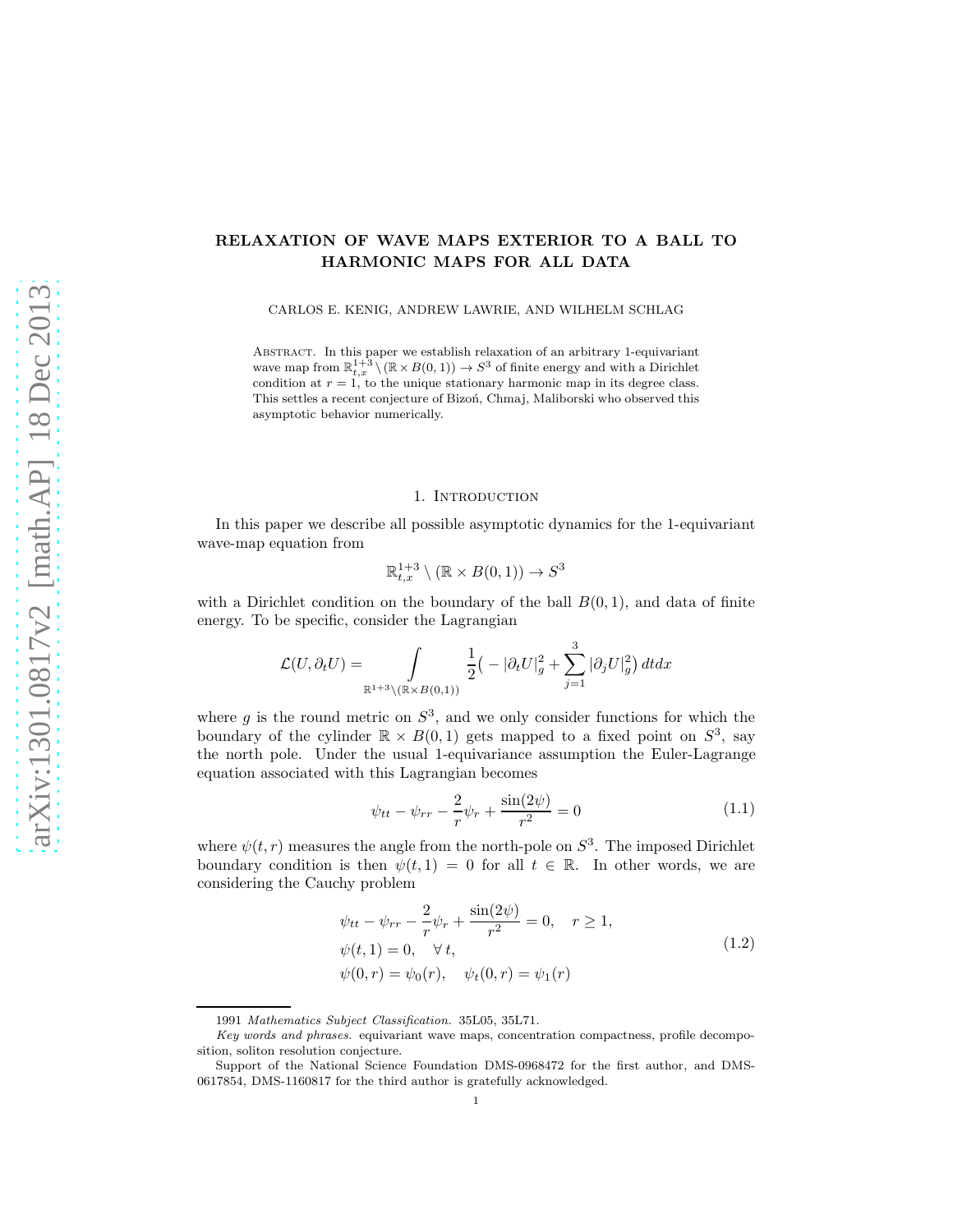The conserved energy is

$$
\mathcal{E}(\psi, \psi_t) = \int_1^{\infty} \frac{1}{2} \left( \psi_t^2 + \psi_r^2 + 2 \frac{\sin^2(\psi)}{r^2} \right) r^2 \, dr \tag{1.3}
$$

Any  $\psi(t,r)$  of finite energy and continuous dependence on  $t \in I := (t_0, t_1)$  must satisfy  $\psi(t,\infty) = n\pi$  for all  $t \in I$  where  $n \in \mathbb{Z}$  is fixed. We can restrict to the case  $n \geq 0$  since this covers the entire range  $n \in \mathbb{Z}$  by the symmetry  $\psi \mapsto -\psi$ . We call n the *degree*, and denote by  $\mathcal{E}_n$  the connected component of the metric space of all  $\vec{\psi} = (\psi_0, \psi_1)$  with  $\mathcal{E}(\vec{\psi}) < \infty$  and fixed degree n (of course obeying the boundary condition at  $r = 1$ , i.e.,

$$
\mathcal{E}_n := \{ (\psi_0, \psi_1) \mid \mathcal{E}(\psi_0, \psi_1) < \infty, \ \psi_0(1) = 0, \ \lim_{r \to \infty} \psi_0(r) = n\pi \} \tag{1.4}
$$

The advantage of this model lies with the fact that removing the unit ball eliminates the scaling symmetry and also renders the equation subcritical relative to the energy. This subcriticality immediately implies global wellposedness in the energy class. Both of these features are in stark contrast to the same equation on  $1 + 3$ dimensional Minkowski space, which is known to be super-critical and to develop singularities in finite time, see Shatah [\[12\]](#page-31-0) and also Shatah, Struwe [\[13\]](#page-31-1).

Another striking feature of this model, which fails for the  $1+2$ -dimensional analogue, lies with the fact that it admits infinitely many stationary solutions  $(Q_n(r), 0)$ which satisfy  $Q_n(1) = 0$  and  $\lim_{r \to \infty} Q_n(r) = n\pi$ , for each  $n \ge 1$ . These solutions have minimal energy in the degree class  $\mathcal{E}_n$ , and they are the unique stationary solutions in that class.

The natural space to place the solution into for  $n = 0$  is the *energy space*  $\mathcal{H}_0 :=$  $(\dot{H}_0^1 \times L^2)(\mathbb{R}^3)$  with norm

$$
\|\vec{\psi}\|_{\mathcal{H}_0}^2 := \int_1^\infty (\psi_r^2(r) + \psi_t^2(r)) r^2 dr, \qquad \vec{\psi} = (\psi, \psi_t)
$$
 (1.5)

<span id="page-1-0"></span>Here,  $\mathbb{R}^3_* := \mathbb{R}^3 \setminus B(0,1)$  and  $\dot{H}_0^1(\mathbb{R}^3_*)$  is the completion under the first norm on the right-hand side of [\(1.5\)](#page-1-0) of the smooth radial functions on  $\{x \in \mathbb{R}^3 \mid |x| > 1\}$  with compact support. For  $n \geq 1$ , we denote  $\mathcal{H}_n := \mathcal{E}_n - (Q_n, 0)$  with "norm"

$$
\|\vec{\psi}\|_{\mathcal{H}_n} := \|\vec{\psi} - (Q_n, 0)\|_{\mathcal{H}_0}
$$

The point of this notation is that the boundary condition at  $r = \infty$  is  $\vec{\psi}$  −  $(Q_n, 0)(r) \to 0$  as  $r \to \infty$ .

The exterior equation [\(1.2\)](#page-0-0) was proposed by Bizon, Chmaj, and Maliborski [\[2\]](#page-31-2) as a model in which to study the problem of relaxation to the ground states given by the various equivariant harmonic maps. In the physics literature, this model was introduced in [\[1\]](#page-31-3) as an easier alternative to the Skyrmion equation. Moreover, [\[1\]](#page-31-3) stresses the analogy with the damped pendulum which plays an important role in our analysis. Both [\[2,](#page-31-2) [1\]](#page-31-3) obtain the existence and uniqueness of the ground state harmonic maps via the phase-plane of the damped pendulum, and they also observed stability of the linearized equation around the harmonic maps. Numerical simulations described in [\[2\]](#page-31-2) indicated that in each equivariance class and topological class given by the boundary value  $n\pi$  at  $r = \infty$  *every solution* scatters to the unique harmonic map  $Q_n$  that lies in this class. In this paper we verify this conjecture in the 1-equivariant setting, for all degrees and all data.

Our main result is as follows. It should be viewed as a verification of the *soliton resolution conjecture* for this particular case.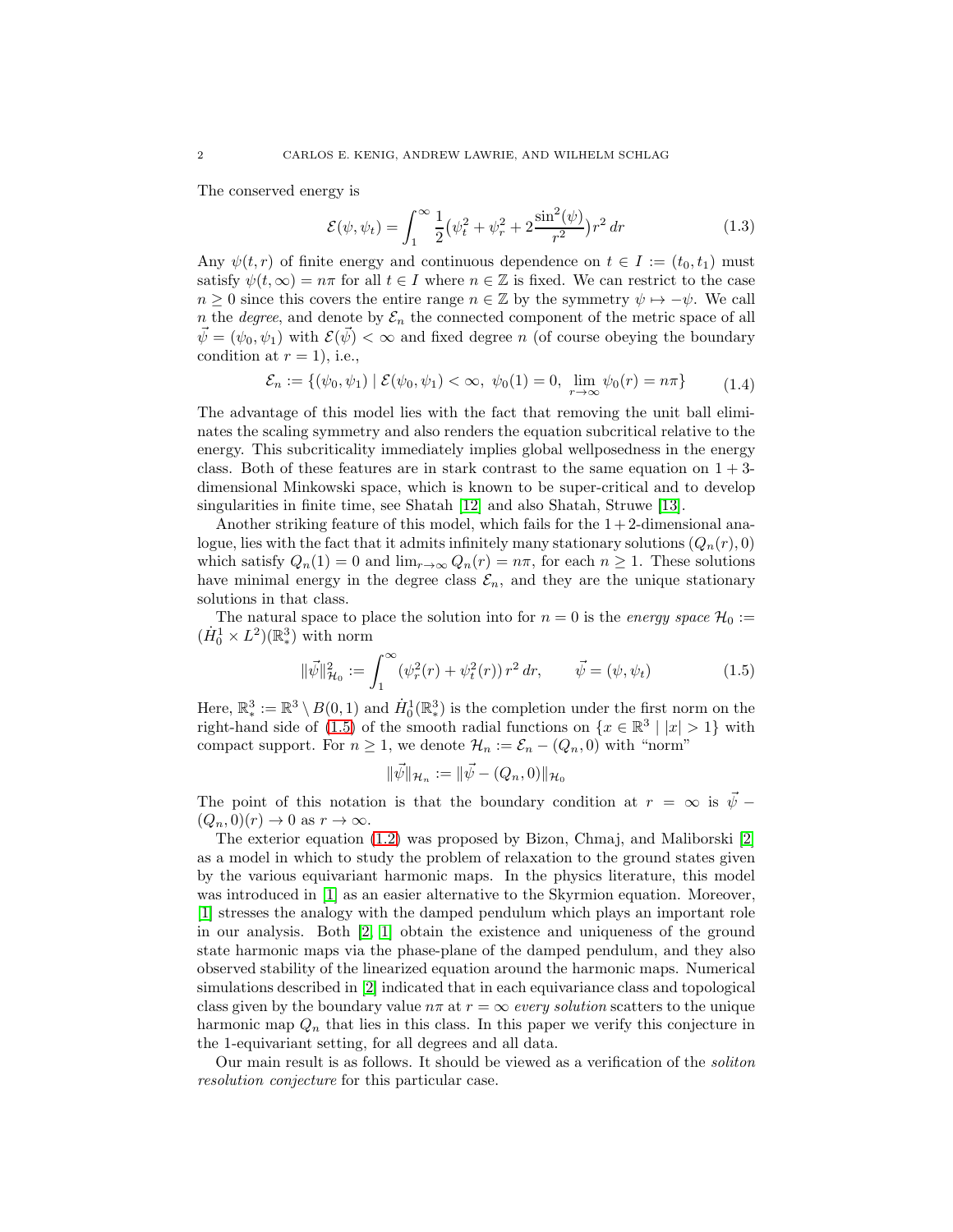<span id="page-2-0"></span>**Theorem 1.1.** For any smooth energy data in  $\mathcal{E}_n$  there exists a unique global and *smooth solution to* [\(1.2\)](#page-0-0) *which scatters to the harmonic map*  $(Q_n, 0)$ *.* 

Scattering here means that on compact regions in space one has  $(\psi, \psi_t)(t)$  –  $(Q_n, 0) \rightarrow (0, 0)$  in the energy topology, or alternatively

$$
(\psi, \psi_t)(t) = (Q_n, 0) + (\varphi, \varphi_t)(t) + o_{\mathcal{H}_n}(1) \quad t \to \infty
$$
\n(1.6)

where  $(\varphi, \varphi_t) \in \mathcal{H}_0$  solves the linearized version of [\(1.2\)](#page-0-0), i.e.,

$$
\varphi_{tt} - \varphi_{rr} - \frac{2}{r}\varphi_r + \frac{2}{r^2}\varphi = 0, r \ge 1, \varphi(t, 1) = 0
$$
\n(1.7)

We would like to emphasize that only the scattering part of Theorem [1.1](#page-2-0) is difficult.

In [\[11\]](#page-31-4) the second and third authors established this theorem for degree zero, and also proved asymptotic stability of the  $Q_n$  for  $n \geq 1$ . Here we are able to treat data of all sizes in the higher degree case. As in [\[11\]](#page-31-4) we employ the method of concentration compactness from  $[8, 9]$  $[8, 9]$ . The main difference from  $[11]$  lies with the rigidity argument. While the virial identity was the key to rigidity in [\[11\]](#page-31-4) for degree zero (which seems to be impossible for  $n \geq 1$ ), here we follow an alternate route which was developed in a very different context in [\[5,](#page-31-7) [6\]](#page-31-8) for the three-dimensional energy critical nonlinear focusing wave equation. To be specific we rely on the *exterior asymptotic energy* arguments developed there. A novel feature of our work is that we elucidate the role of the Newton potential as an obstruction to linear energy estimates exterior to a cone in odd dimensions; in particular we do this for  $\dim = 5$ , which is what is needed for equivariant wave maps in  $\mathbb{R}^3$ . It is precisely this feature which allows us to adapt the rigidity blueprint from [\[5,](#page-31-7) [6\]](#page-31-8) to the model under consideration.

<span id="page-2-4"></span>Finally, let us mention that we expect the methods of this paper to carry over to higher equivariance classes as well.

#### 2. Preliminaries

In this section we discuss the harmonic maps  $Q_n$ , as well as the reduction of the equivariant wave maps equation to a semi-linear equation in  $\mathbb{R}^5_* := \mathbb{R}^5 \setminus B(0, 1)$ with a Dirichlet condition at  $r = 1$ .

2.1. Exterior Harmonic Maps. In each energy class,  $\mathcal{E}_n$  there is a unique finite energy exterior harmonic map,  $(Q, 0) = (Q_n, 0)$ . In fact  $(Q_n, 0)$  can be seen to have minimal energy in  $\mathcal{E}_n$ . An exterior harmonic map is a stationary solution of [\(1.2\)](#page-0-0), i.e.,

<span id="page-2-1"></span>
$$
Q_{rr} + \frac{2}{r}Q_r = \frac{\sin(2Q)}{r^2}
$$
 (2.1)

<span id="page-2-3"></span>
$$
Q(1) = 0, \quad \lim_{r \to \infty} Q(r) = n\pi
$$
\n(2.2)

<span id="page-2-2"></span>**Lemma 2.1.** For all  $\alpha \in \mathbb{R}$  there exists a unique solution  $Q_{\alpha} \in \dot{H}^1(\mathbb{R}^3)$  to [\(2.1\)](#page-2-1) *with*

$$
Q_{\alpha}(r) = n\pi - \alpha r^{-2} + O(r^{-6})
$$

*The*  $O(\cdot)$  *is determined by*  $\alpha$ *, and vanishes for*  $\alpha = 0$ *. Moreover, there exists a unique*  $\alpha$  *such that*  $Q_{\alpha}(1) = 0$ *, which we denote by*  $\alpha_0$ *. One has*  $\alpha_0 > 0$ *.*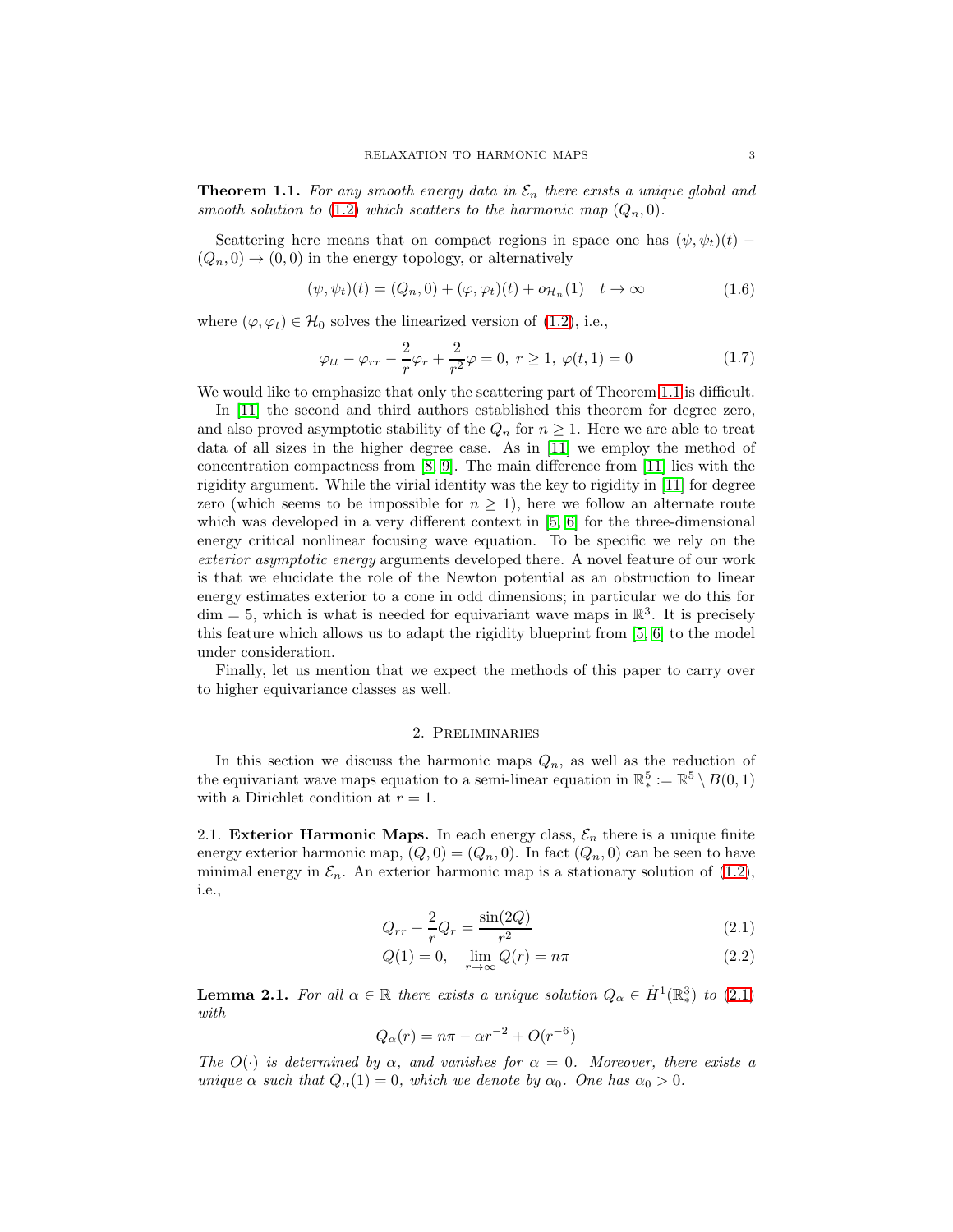The proof of Lemma [2.1](#page-2-2) is standard so we just sketch an outline below. In order to study solutions to [\(2.1\)](#page-2-1) it is convenient to introduce new variables  $s = \log(r)$  and  $\phi(s) = Q(r)$ . With this change of variables we obtain an autonomous differential equation for  $\phi$ , viz.,

$$
\ddot{\phi} + \dot{\phi} = \sin(2\phi) \tag{2.3}
$$

<span id="page-3-0"></span>which is the equation for a damped pendulum. We can thus reduce matters to the phase portrait associated to [\(2.3\)](#page-3-0). Setting  $x(s) = \phi(s)$ ,  $y(s) = \dot{\phi}(s)$  we rewrite (2.3) as the system

$$
\begin{pmatrix} \dot{x} \\ \dot{y} \end{pmatrix} = \begin{pmatrix} y \\ -y + \sin(2x) \end{pmatrix} =: X(x, y) \tag{2.4}
$$

<span id="page-3-1"></span>and we denote by  $\Phi_s$  the flow associated to X. The equilibria of [\(2.4\)](#page-3-1) occur at points  $v_{k/2} = \left(\frac{k\pi}{2}, 0\right)$  where  $k \in \mathbb{Z}$ . For each  $\frac{k}{2} = n \in \mathbb{Z}$  the flow has a saddle with eigenvalues  $\lambda_+ = 1$ ,  $\lambda_- = -2$ , and the corresponding unstable and stable invariant subspaces for the linearized flow are given by the spans of  $(1, \lambda_{+}) = (1, 1)$ , respectively  $(1, \lambda_{-}) = (1, -2)$ . In a neighborhood  $V \ni v_n = (n\pi, 0)$  one can define the 1-dimensional invariant unstable manifold

$$
W_n^u = \{(x, y) \in V \mid \Phi_s(x, y) \to v_n \text{ as } s \to -\infty\}
$$

and the 1-dimensional invariant stable manifold

$$
W_n^{st} = \{(x, y) \in V \mid \Phi_s(x, y) \to v_n \text{ as } s \to \infty\}
$$

which are tangent at  $v_n$  to the invariant subspaces of the linearized flow. In particular, for each n one can parameterize the stable manifold  $W_n^{st}$  by

$$
\phi_{n,\alpha}(s) = n\pi - \alpha e^{-2s} + O(e^{-6s})
$$

with the parameter  $\alpha$  determining all the coefficients of higher order. This proves the existence of the  $Q_{\alpha}$  in Lemma [2.1.](#page-2-2) One can show that if the parameter  $\alpha$ satisfies  $\alpha > 0$  then  $\phi_{n,\alpha}(s)$  lies on the branch of the stable manifold which stays below  $n\pi$  for all  $s \in \mathbb{R}$ , i.e.,  $\phi_{n,\alpha}(s) < n\pi$  for all  $s \in \mathbb{R}$ . If  $\alpha = 0$  then  $\phi_{n,\alpha}(s) = n\pi$ for all s. Finally, if  $\alpha < 0$  then  $\phi_{n,\alpha}(s) > n\pi$  for all  $s \in \mathbb{R}$ . Different choices of  $\alpha$ correspond to translations in s along the respective branches of the stable manifold, which is what we mean by uniqueness in the statement of Lemma [2.1.](#page-2-2)

To prove the existence and uniqueness of  $\alpha_0$ , we note that an analysis of the phase portrait shows that any trajectory with  $\alpha > 0$  must have crossed the y-axis at some finite time  $s_0$ , and once it has crossed can never do so again. Note that if the parameter  $\alpha$  satisfies  $\alpha < 0$  then the trajectory can never cross the y-axis since in this case  $\phi_{n,\alpha}(s) > n\pi$  for all  $s \in \mathbb{R}$ .

Now, fix any  $\alpha_+ > 0$  and  $\alpha_- < 0$ . Passing back to the original variables we have three trajectories

$$
Q_{n,\alpha_{\pm}}(r) = n\pi - \alpha_{\pm}r^{-2} + O(r^{-6})
$$
  
\n
$$
Q_{n,0}(r) = n\pi
$$
\n(2.5)

where  $Q_{n,\alpha_{+}}(r)$  is a trajectory on the branch of  $W_{n}^{st}$  that increases to  $n\pi$  as  $r \to \infty$ , and  $Q_{n,\alpha}(r)$  is a trajectory on the branch of  $W_n^{st}$  that decreases to  $n\pi$  as  $r \to \infty$ . Since the trajectory  $Q_{n,\alpha_{+}}$  satisfies  $Q_{n,\alpha_{+}}(r_{0})=0$  for some  $r_{0}>0$ , we can obtain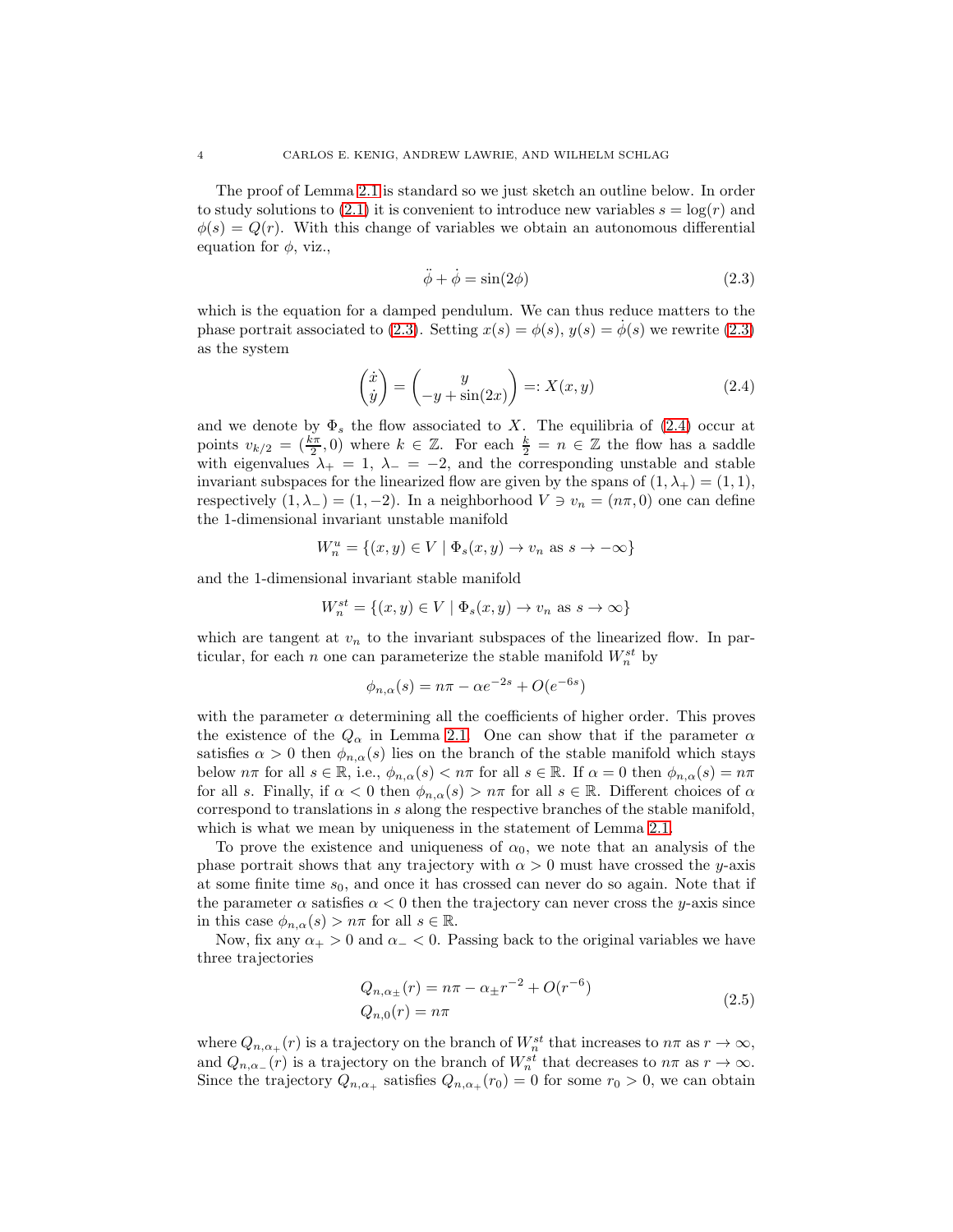our solution  $Q_n(r)$  to [\(2.1\)](#page-2-1) which satisfies [\(2.2\)](#page-2-3) by rescaling  $Q_{n,\alpha_{+}}(r)$  by  $\lambda_0 > 0$ , i.e., we set

$$
Q_n(r) = Q_n^+(r/\lambda_0) = n\pi - \lambda_0^2 \alpha_+ r^{-2} + O(r^{-6})
$$

where we note that  $\lambda_0 > 0$  is uniquely chosen to ensure that the boundary condition  $Q_n(1) = 0$  is satisfied. Note that such rescalings amount to a translation in the s-variable above. Setting  $\alpha_0 := \lambda_0^2 \alpha_+$ , the unique harmonic map  $(Q_n(r), 0) \in \mathcal{E}_n$ therefore satisfies

$$
Q_n(r) = n\pi - \alpha_0 r^{-2} + O(r^{-6})
$$
\n(2.6)

<span id="page-4-0"></span>as claimed above.

2.2. **5d Reduction.** In the higher topological classes,  $\mathcal{E}_n$  for  $n \geq 1$ , we linearize about  $Q = Q_n$  by writing

$$
\psi = Q + \varphi
$$

where  $Q = Q_n$  is the unique harmonic map and energy minimizer in  $\mathcal{E}_n.$  If  $\vec{\psi} \in \mathcal{E}_n$ is a wave map, then  $\vec{\varphi} \in \mathcal{H}_n$  satisfies

$$
\varphi_{tt} - \varphi_{rr} - \frac{2}{r} \varphi_r + \frac{2 \cos(2Q)}{r^2} \varphi = Z(r, \varphi)
$$
  
\n
$$
Z(r, \varphi) := \frac{\cos(2Q)(2\varphi - \sin(2\varphi)) + 2 \sin(2Q) \sin^2(\varphi)}{r^2}
$$
  
\n
$$
\varphi(t, 1) = 0, \varphi(t, \infty) = 0 \quad \forall t, \quad \vec{\varphi}(0) = (\psi_0 - Q, \psi_1)
$$
\n(2.7)

The standard 5d reduction is given by setting  $ru := \varphi$  and then  $\vec{u}$  solves

$$
u_{tt} - u_{rr} - \frac{4}{r}u_r + V(r)u = F(r, u) + G(r, u), \quad r \ge 1
$$
  
\n
$$
u(t, 1) = 0 \quad \forall t, \quad \vec{u}(0) = (u_0, u_1)
$$
  
\n
$$
V(r) := \frac{2(\cos(2Q) - 1)}{r^2}
$$
  
\n
$$
F(r, u) := 2\sin(2Q)\frac{\sin^2(ru)}{r^3}
$$
  
\n
$$
G(r, u) := \cos(2Q)\frac{(2ru - \sin(2ru))}{r^3}
$$
\n(2.8)

<span id="page-4-1"></span>We will consider radial initial data  $(u_0, u_1) \in \mathcal{H} := \dot{H}_0^1 \times L^2(\mathbb{R}^5)$  where  $\mathbb{R}^5_* =$  $\mathbb{R}^5 \setminus B(0,1),$ 

$$
\|(u_0, u_1)\|_{\mathcal{H}}^2 := \int_1^{\infty} ((\partial_r u_0(r))^2 + u_1^2(r)) r^4 dr \tag{2.9}
$$

where  $\dot{H}_0^1(\mathbb{R}^5)$  is the completion under the first norm on the right-hand side above of all smooth radial compactly supported functions on  $\{x \in \mathbb{R}^5 \mid |x| > 1\}$ . We remark that the potential

$$
V(r) := \frac{2(\cos(2Q) - 1)}{r^2} \tag{2.10}
$$

<span id="page-4-3"></span><span id="page-4-2"></span>is real-valued, radial, bounded, smooth and by [\(2.6\)](#page-4-0) satisfies

$$
V(r) = O(r^{-6}) \quad \text{as} \quad r \to \infty \tag{2.11}
$$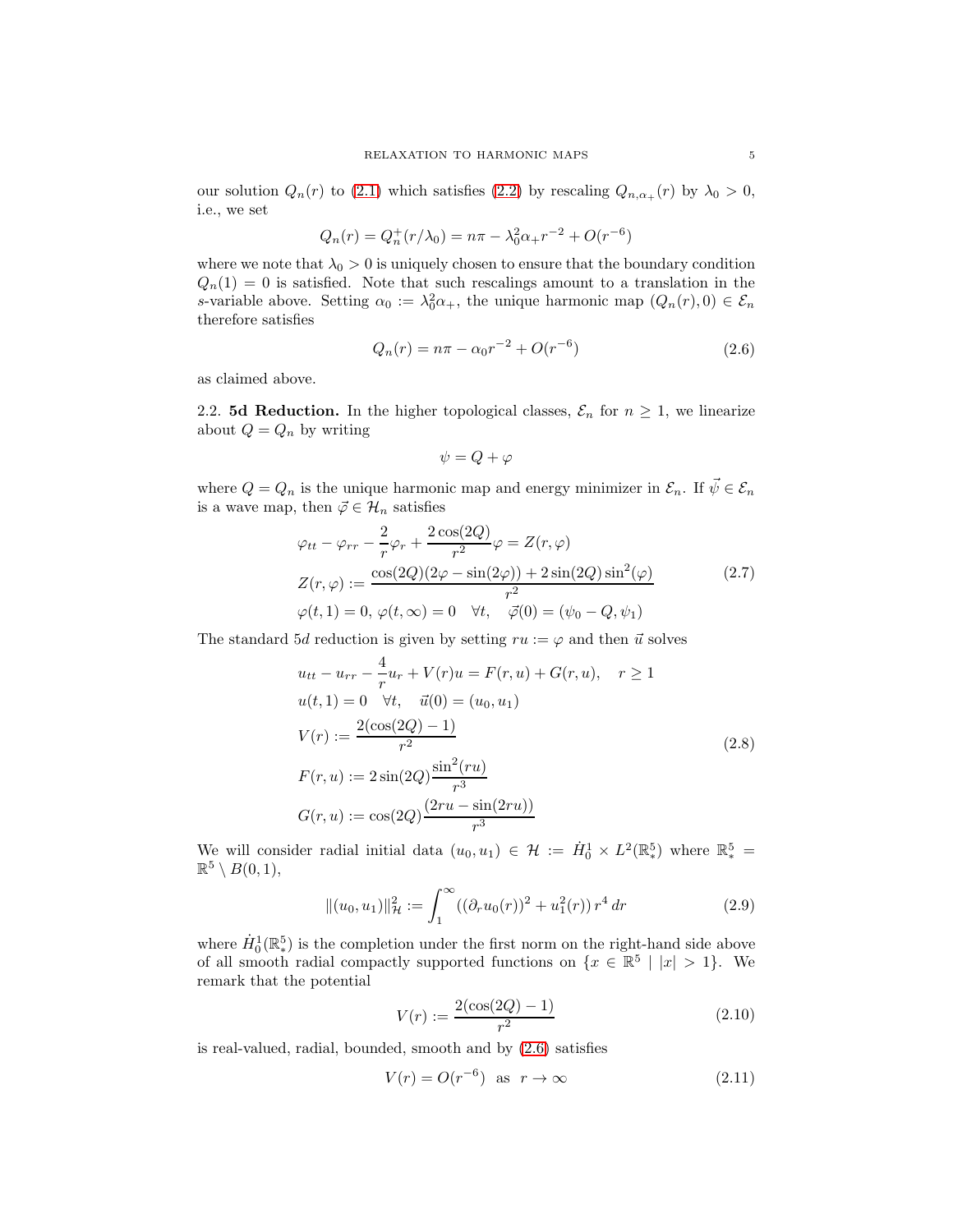<span id="page-5-1"></span>Also, by [\(2.6\)](#page-4-0) we can deduce that

$$
|F(r, u)| \lesssim r^{-3} |u|^2
$$
  

$$
|G(r, u)| \lesssim |u|^3
$$
 (2.12)

For the remainder of the paper we deal exclusively with  $u(t,r)$  in  $\mathbb{R}^5_*$  rather than the equivariant wave map angle  $\psi(t, r)$ . In fact, one can check that the Cauchy problem [\(1.2\)](#page-0-0) with data  $(\psi_0, \psi_1) \in \mathcal{E}_n$  is equivalent to [\(2.8\)](#page-4-1). To see this let  $\vec{\psi} \in \mathcal{E}_n$ and set

$$
r\vec{u}(r) := (\psi_0(r) - Q_n(r), \psi_1(r))
$$
\n(2.13)

We claim that

$$
\|\vec{\psi}\|_{\mathcal{H}_n} \simeq \|\vec{u}\|_{\mathcal{H}} \tag{2.14}
$$

Indeed, setting  $\varphi(r) := \psi_0(r) - Q_n(r)$  we see that

$$
\int_{1}^{\infty} \varphi_r^2(r) r^2 \, dr \simeq \int_{1}^{\infty} u_r^2(r) r^4 \, dr \tag{2.15}
$$

via Hardy's inequality and the relations

$$
\varphi_r = ru_r + u = ru_r + \frac{\varphi}{r}
$$

Therefore for each topological class  $\mathcal{E}_n$  the map

$$
\vec{\psi} \mapsto \frac{1}{r}(\psi_0(r) - Q_n(r), \psi_1(r))
$$

is an isomorphism between the spaces  $\mathcal{E}_n$  and H respectively.

In particular, we will prove the analogous formulation of Theorem [1.1](#page-2-0) in the u-setting rather than the original one. Scattering in this context will mean that we approach a solution of [\(2.8\)](#page-4-1) but with  $V = F = G = 0$ .

### 3. Small Data Theory and Concentration Compactness

<span id="page-5-2"></span>3.1. Global existence and scattering for data with small energy. Here we give a brief review of the small data well-posedness theory for [\(2.8\)](#page-4-1) that was developed in [\[11\]](#page-31-4). As usual the small data theory rests on Strichartz estimates for the inhomogeneous linear, radial exterior wave equation with the potential  $V$ ,

$$
u_{tt} - u_{rr} - \frac{4}{r}u_r + V(r)u = h
$$
  
\n
$$
u(t, 1) = 0 \quad \forall t
$$
  
\n
$$
\vec{u}(0) = (u_0, u_1) \in \mathcal{H}
$$
\n(3.1)

<span id="page-5-0"></span>where  $V(r)$  is as in [\(2.10\)](#page-4-2). We define  $S_V(t)$  to be the exterior linear propagator associated to [\(3.1\)](#page-5-0). The conserved energy associated to (3.1) with  $h = 0$  is given by

$$
\mathcal{E}_L(u, u_t) = \frac{1}{2} \int_1^{\infty} (u_t^2 + u_r^2 + V(r)u^2) r^4 dr
$$

This energy has an important positive definiteness property: one has

$$
\mathcal{E}_L(u, u_t) = \frac{1}{2} (||u_t||_2^2 + \langle Hu|u\rangle), \quad H = -\Delta + V \tag{3.2}
$$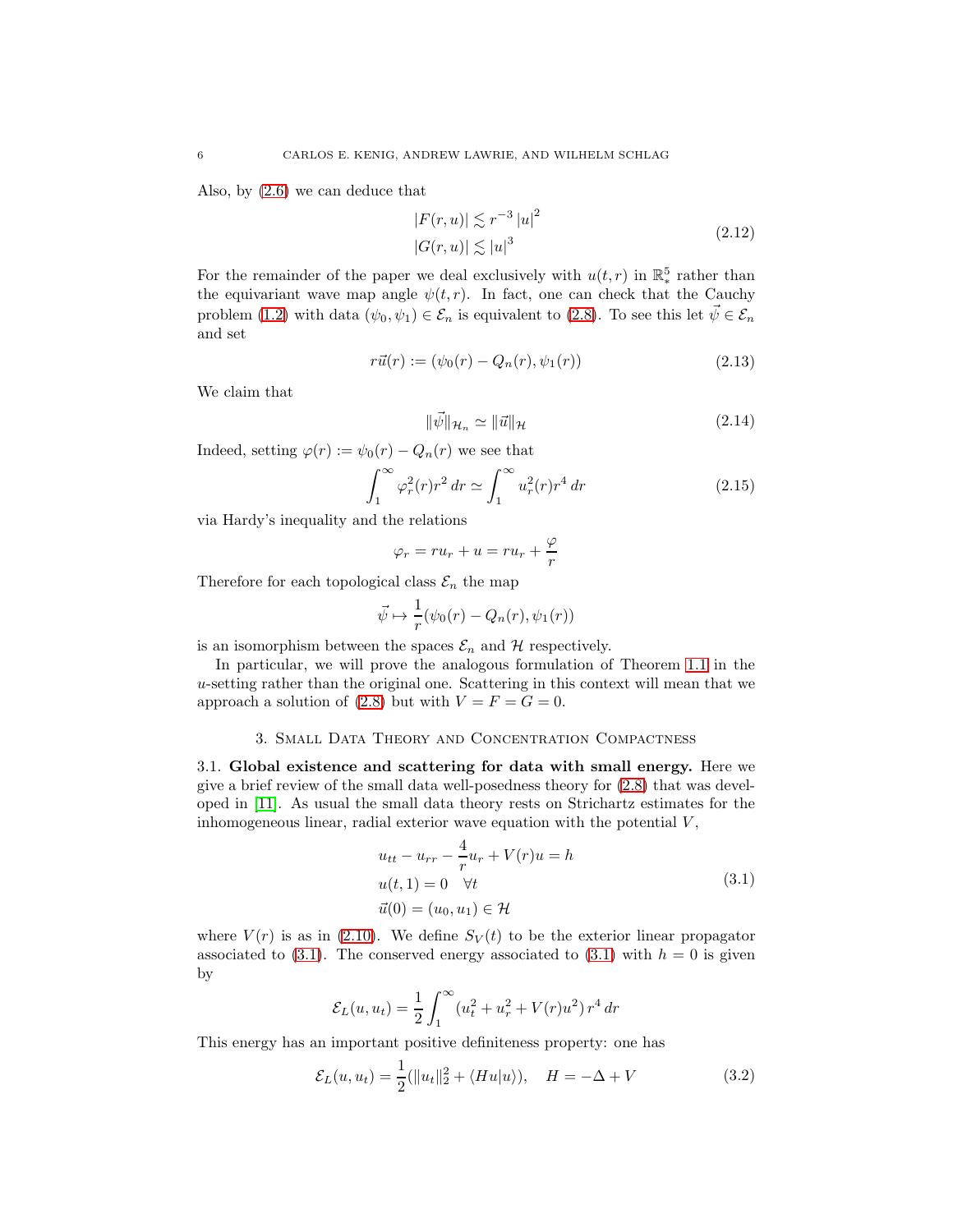It is shown in [\[2,](#page-31-2) [11\]](#page-31-4) that H is a nonnegative self-adjoint operator in  $L^2(\mathbb{R}^5)$  (with a Dirichlet condition at  $r = 1$ , and moreover, that the threshold energy zero is regular; in other words, if  $Hf = 0$  where  $f \in H^2 \cap \dot{H}^1_0$  then  $f = 0$ . It is now standard to conclude from this spectral information that for some constants  $0 < c < C$ ,

$$
c||f||_{\dot{H}_0^1}^2 \le \langle Hf|f\rangle \le C||f||_{\dot{H}_0^1}^2 \quad \forall \ f \in \dot{H}_0^1(\mathbb{R}^5_*)
$$
\n(3.3)

<span id="page-6-2"></span>We sometimes write  $\|\vec{u}\|^2_{\mathcal{E}} := \mathcal{E}_L(\vec{u})$ , which satisfies

$$
\|\vec{u}\|_{\mathcal{E}} \simeq \|\vec{u}\|_{\mathcal{H}} \quad \forall \vec{u} \in \mathcal{H}
$$
\n(3.4)

In what follows we say a triple  $(p, q, \gamma)$  is admissible if

$$
p > 2, q \ge 2
$$
  

$$
\frac{1}{p} + \frac{5}{q} = \frac{5}{2} - \gamma
$$
  

$$
\frac{1}{p} + \frac{2}{q} \le 1
$$

For the free exterior 5d wave, i.e., the case  $V = 0$  in [\(3.1\)](#page-5-0), Strichartz estimates were established in [\[7\]](#page-31-9). Although the estimates in [\[7\]](#page-31-9) hold in more general exterior settings, we state only the specific example of these estimates that we need here.

<span id="page-6-3"></span>**Proposition 3.1.** [\[7\]](#page-31-9) *Let*  $(p, q, \gamma)$  *and*  $(r, s, \rho)$  *be admissible triples. Then any solution*  $\vec{v}(t)$  *to* 

$$
v_{tt} - v_{rr} - \frac{4}{r}v_r = h
$$
  
\n
$$
\vec{v}(0) = (f, g) \in \mathcal{H}(\mathbb{R}^5)
$$
  
\n
$$
v(t, 1) = 0 \quad \forall t \in \mathbb{R}
$$
\n(3.5)

*with radial initial data satisfies*

$$
\| |\nabla|^{-\gamma} \nabla v \|_{L_t^p L_x^q} \lesssim \| (f, g) \|_{\mathcal{H}} + \| |\nabla|^{\rho} h \|_{L_t^{r'} L_x^{s'}} \tag{3.6}
$$

In [\[11\]](#page-31-4), the second and third authors showed that in fact the same family of Strichartz estimates hold for [\(3.1\)](#page-5-0).

<span id="page-6-1"></span>**Proposition 3.2.** [\[11,](#page-31-4) Proposition 5.1] *Let*  $(p, q, \gamma)$  *and*  $(r, s, \rho)$  *be admissible*  $triples.$  Then any solution  $\vec{u}(t)$  to  $(3.1)$  with radial initial data satisfies

$$
\| |\nabla|^{-\gamma} \nabla u \|_{L_t^p L_x^q} \lesssim \| \vec{u}(0) \|_{\mathcal{H}} + \| |\nabla|^\rho \, h \|_{L_t^{r'} L_x^{s'}} \tag{3.7}
$$

With these Strichartz estimates the following small data, global well-posedness theory for [\(2.8\)](#page-4-1) follows from the standard contraction argument.

<span id="page-6-0"></span>Proposition 3.3. [\[11,](#page-31-4) Theorem 1.2] *The exterior Cauchy problem for* [\(2.8\)](#page-4-1) *is* globally well-posed in  $\mathcal{H} := \dot{H}_0^1 \times L^2(\mathbb{R}^5)$ . Moreover, a solution *u* scatters as  $t \to \infty$ *to a free wave, i.e., a solution*  $\vec{u}_L \in \mathcal{H}$  *of* 

$$
\Box u_L = 0, r \ge 1, u_L(t, 1) = 0, \forall t \ge 0
$$
\n(3.8)

*if and only if*  $||u||_{\mathcal{S}} < \infty$  where  $\mathcal{S} = L_t^3([0,\infty); L_x^6(\mathbb{R}^5))$ . In particular, there exists *a constant*  $\delta > 0$  *small so that if*  $\|\vec{u}(0)\|_{\mathcal{H}} < \delta$ , then u *scatters to free waves as*  $t \to \pm \infty$ *.*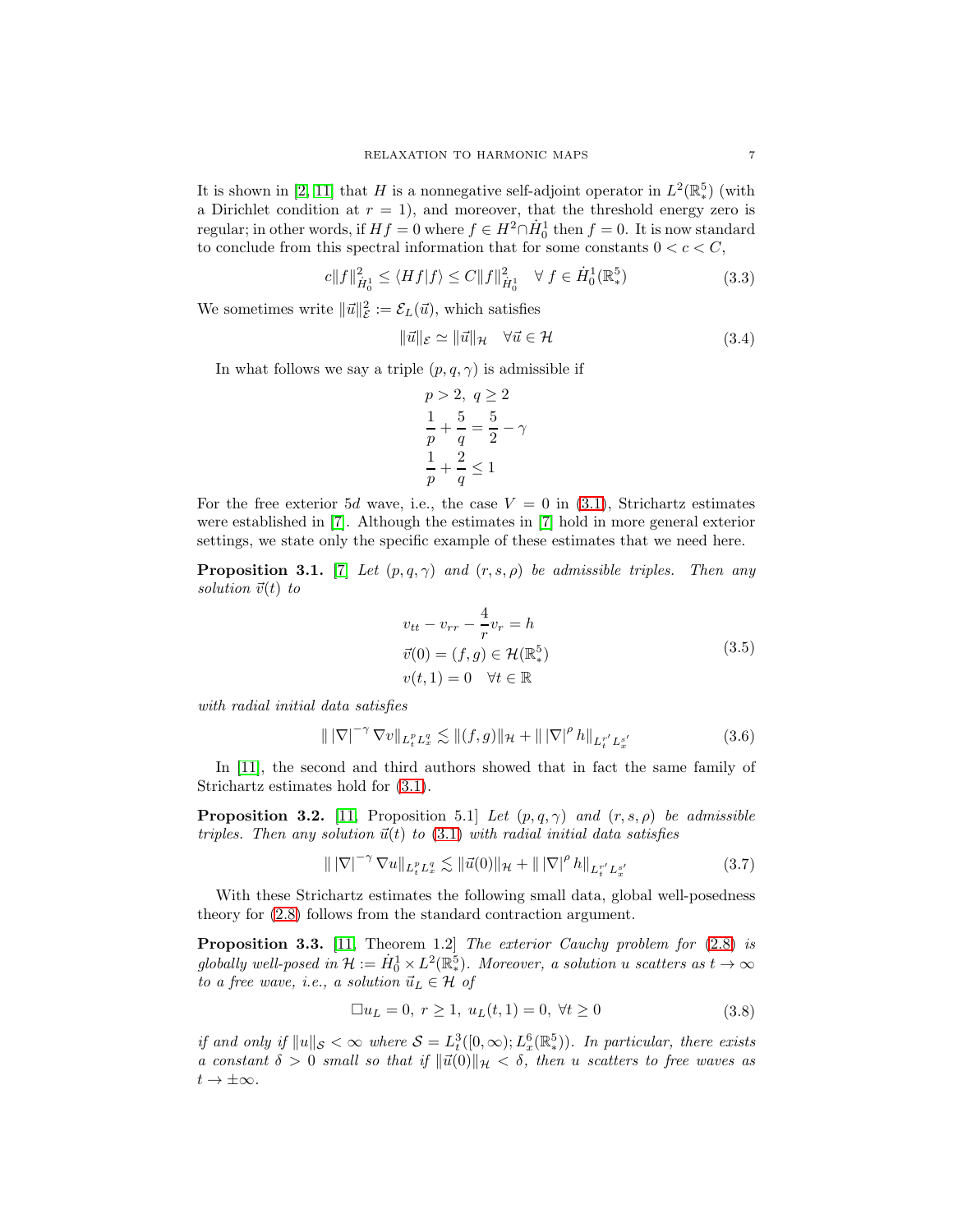*Remark* 1*.* We remark that in [\[11,](#page-31-4) Theorem 1.2], the conclusions of Proposition [3.3](#page-6-0) were phrased in terms of the original wave map angle  $\psi$  where here the result is phased in terms of  $u(t,r) := \frac{1}{r}(\psi(t,r) - Q_n(r))$ . As we saw in Section [2](#page-2-4) this passage to the u–formulation is allowed since the map  $\vec{u} = \frac{1}{r}(\psi - Q_n, \psi_t)$  is an isomorphism between the energy class  $\mathcal{E}_n$  and  $\mathcal{H} := \dot{H}_0$  $1 \times L^2(\mathbb{R}^5)$ , respectively.

We refer the reader to [\[11\]](#page-31-4) for the details regarding Proposition [3.2](#page-6-1) and Propo-sition [3.3.](#page-6-0) For convenience, we recall how the scattering norm  $L_t^3 L_x^6$  is obtained. By Proposition [3.2,](#page-6-1) solutions to [\(3.1\)](#page-5-0) satisfy

$$
||u||_{L^{3}_{t}(\mathbb{R};\dot{W}^{\frac{1}{2},3}_{x}(\mathbb{R}^{5}_{*}))} \lesssim ||\vec{u}(0)||_{\mathcal{H}} + ||h||_{L^{1}_{t}L^{2}_{x} + L^{\frac{3}{2}}_{t}L^{\frac{30}{17}}_{x}}
$$
(3.9)

<span id="page-7-0"></span>As in [\[11\]](#page-31-4), we claim the embedding  $\dot{W}_x^{\frac{1}{2},3} \hookrightarrow L_x^6$  for radial functions in  $r \ge 1$  in  $\mathbb{R}^5_*$ . Indeed, one checks via the fundamental theorem of calculus that  $\dot{W}_x^{1,3} \hookrightarrow L_x^{\infty}$ . More precisely,

$$
|f(r)| \le r^{-\frac{2}{3}} \|f\|_{\dot{W}_x^{1,3}} \tag{3.10}
$$

Interpolating this with the embedding  $L^3 \hookrightarrow L^3$  we obtain the claim. From [\(3.9\)](#page-7-0) we infer the weaker Strichartz estimate

$$
||u||_{L^{3}_{t}(\mathbb{R};L^{6}_{x}(\mathbb{R}^{5}_{*}))} \lesssim ||\vec{u}(0)||_{\mathcal{H}} + ||h||_{L^{1}_{t}(\mathbb{R};L^{2}_{x}(\mathbb{R}^{5}_{*})) + L^{\frac{3}{2}}_{t}(\mathbb{R};L^{\frac{30}{2}}_{x}(\mathbb{R}^{5}_{*}))}
$$
(3.11)

<span id="page-7-1"></span>which suffices for our purposes. Indeed, using  $(3.11)$  on the nonlinear equation  $(2.8)$ gives

$$
||u||_{L_t^3(\mathbb{R};L_x^6(\mathbb{R}^5))} \lesssim ||\vec{u}(0)||_{\mathcal{H}} + ||F(r,u) + G(r,u)||_{L_t^1 L_x^2 + L_t^{\frac{3}{2}} L_x^{\frac{30}{17}}}
$$
  
\n
$$
\lesssim ||\vec{u}(0)||_{\mathcal{H}} + ||r^{-3}u^2||_{L_t^{\frac{3}{2}} L_x^{\frac{30}{17}}} + ||u^3||_{L_t^1 L_x^2}
$$
  
\n
$$
\lesssim ||\vec{u}(0)||_{\mathcal{H}} + ||r^{-3}||_{L_t^\infty L_x^{\frac{30}{7}}} ||u^2||_{L_t^{\frac{3}{2}} L_x^3} + ||u||_{L_t^3 L_x^6}^3
$$
  
\n
$$
\lesssim ||\vec{u}(0)||_{\mathcal{H}} + ||u||_{L_t^3 L_x^6}^2 + ||u||_{L_t^3 L_x^6}^3
$$

where we have estimated the size of the nonlinearity  $h = F(r, u) + G(r, u)$  using [\(2.12\)](#page-5-1). Thus for small initial data,  $\|\vec{u}(0)\|_{\mathcal{H}} < \delta$ , we obtain the global a priori estimate

$$
||u||_{L_t^3(\mathbb{R};L_x^6(\mathbb{R}^5))} \lesssim ||\vec{u}(0)||_{\mathcal{H}} \lesssim \delta \tag{3.12}
$$

from which the small data scattering statement in Proposition [3.3](#page-6-0) follows.

3.2. Concentration Compactness. We now formulate the concentration compactness principle relative to the linear wave equation with a potential, see [\(3.1\)](#page-5-0) with  $h = 0$ . This is what we mean by "free" in Lemma [3.4.](#page-7-2) Note that this is a different meaning of "free" than the one used in Proposition [3.3.](#page-6-0) However, observe that any solution to [\(3.1\)](#page-5-0) with  $h = 0$ , which is in  $L_t^3 L_x^6$  must scatter to "free" waves, where "free" is in the sense of Proposition [3.3.](#page-6-0)

<span id="page-7-3"></span><span id="page-7-2"></span>**Lemma 3.4.** Let  $\{u_n\}$  be a sequence of free radial waves bounded in  $\mathcal{H} = \dot{H}_0^1 \times$  $L^2(\mathbb{R}^5_*)$ . Then after replacing it by a subsequence, there exist a sequence of free *solutions*  $v^j$  *bounded in* H, and *sequences of times*  $t^j_n \in \mathbb{R}$  *such that for*  $\gamma^k_n$  *defined by*

$$
u_n(t) = \sum_{1 \le j < k} v^j(t + t_n^j) + \gamma_n^k(t) \tag{3.13}
$$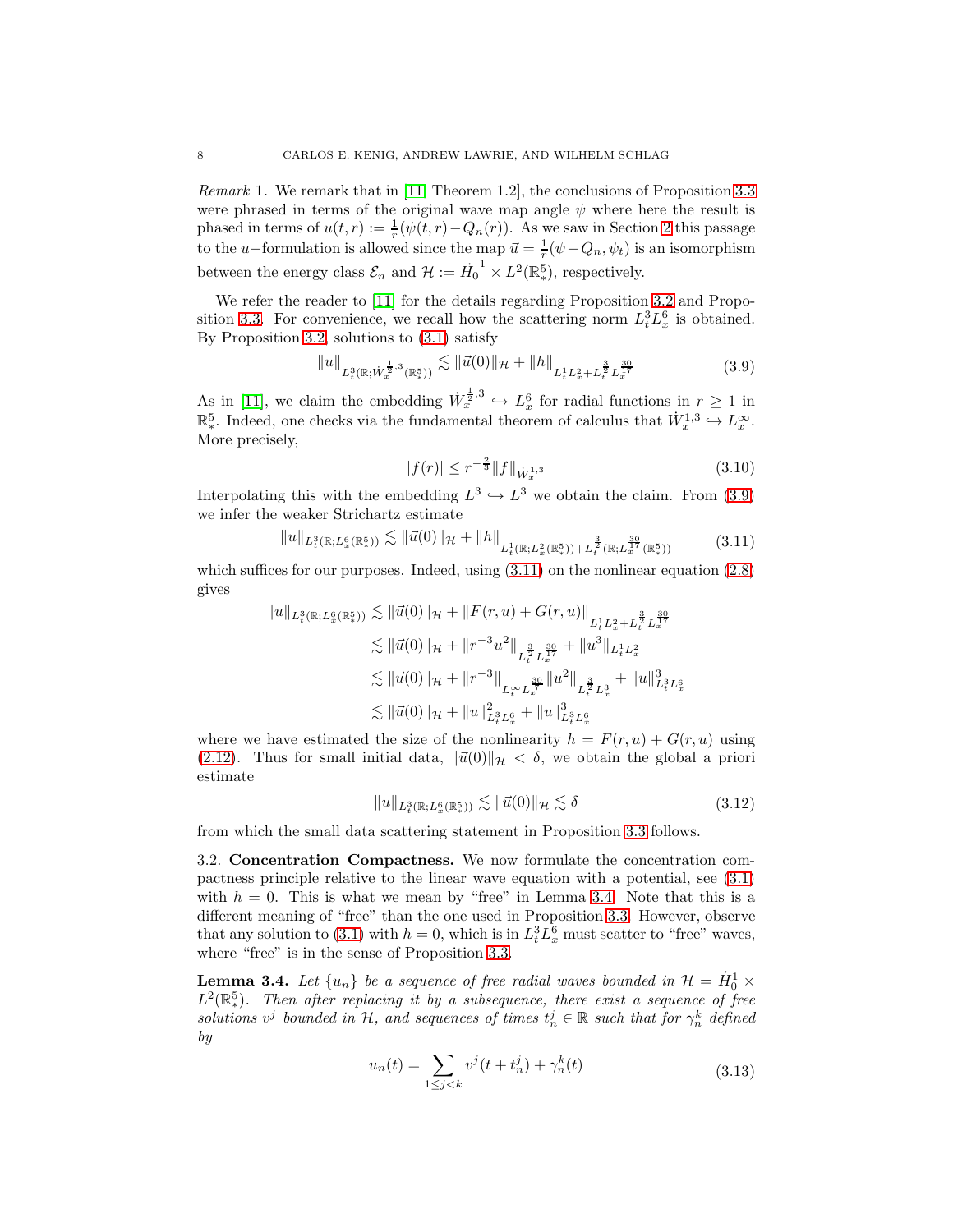<span id="page-8-1"></span>*we have for any*  $j < k$ ,

$$
\vec{\gamma}_n^k(-t_n^j) \rightharpoonup 0 \tag{3.14}
$$

<span id="page-8-0"></span>*weakly in*  $H$  *as*  $n \to \infty$ *, as well as* 

$$
\lim_{n \to \infty} |t_n^j - t_n^k| = \infty \tag{3.15}
$$

and the errors  $\gamma_n^k$  vanish asymptotically in the sense that

$$
\lim_{k \to \infty} \limsup_{n \to \infty} \|\gamma_n^k\|_{(L_t^\infty L_x^p \cap L_t^3 L_x^6)(\mathbb{R} \times \mathbb{R}_*^5)} = 0 \quad \forall \ \frac{10}{3} < p < \infty \tag{3.16}
$$

*Finally, one has orthogonality of the free energy with a potential, cf.* [\(3.4\)](#page-6-2)*,*

$$
\|\vec{u}_n\|_{\mathcal{E}}^2 = \sum_{1 \le j < k} \|\vec{v}^j\|_{\mathcal{E}}^2 + \|\vec{\gamma}_n^k\|_{\mathcal{E}}^2 + o(1) \tag{3.17}
$$

<span id="page-8-3"></span> $as n \to \infty$ .

The proof is essentially identical with that of Lemma 3.2 in [\[11\]](#page-31-4). In fact, instead of the Strichartz estimates for  $\Box$  in  $\mathbb{R}^5_*$  we use those from Proposition [3.2](#page-6-1) above.

Applying this decomposition to the nonlinear equation requires a perturbation lemma which we now formulate. All spatial norms are understood to be on  $\mathbb{R}^5_*$ . The exterior propagator  $S_V(t)$  is as above.

<span id="page-8-2"></span>**Lemma 3.5.** *There are continuous functions*  $\varepsilon_0$ ,  $C_0$  :  $(0,\infty) \rightarrow (0,\infty)$  *such that the following holds:* Let  $I \subset \mathbb{R}$  *be an open interval (possibly unbounded)*,  $u, v \in$  $C(I; \dot{H}^1_0) \cap C^1(I; L^2)$  *radial functions satisfying for some*  $A > 0$ 

$$
\|\vec{u}\|_{L^{\infty}(I;\mathcal{H})} + \|\vec{v}\|_{L^{\infty}(I;\mathcal{H})} + \|v\|_{L^{3}_{t}(I;L^{6}_{x})} \leq A
$$
  

$$
\|\text{eq}(u)\|_{L^{1}_{t}(I;L^{2}_{x})} + \|\text{eq}(v)\|_{L^{1}_{t}(I;L^{2}_{x})} + \|w_{0}\|_{L^{3}_{t}(I;L^{6}_{x})} \leq \varepsilon \leq \varepsilon_{0}(A),
$$

*where*  $eq(u) := (\Box + V)u - F(r, u) - G(r, u)$  *in the sense of distributions, and*  $\vec{w}_0(t) := S_V(t - t_0)(\vec{u} - \vec{v})(t_0)$  *with*  $t_0 \in I$  *arbitrary but fixed. Then* 

$$
\|\vec{u} - \vec{v} - \vec{w}_0\|_{L_t^{\infty}(I; \mathcal{H})} + \|u - v\|_{L_t^3(I; L_x^6)} \le C_0(A)\varepsilon.
$$

*In particular,*  $||u||_{L_t^3(I;L_x^6)} < \infty$ .

The proof of this lemma is essentially identical with that of [\[11,](#page-31-4) Lemma 3.3]. The only difference is that we use the propagator  $S_V$  instead of  $S_0$ .

3.3. Critical Element. We now turn to the proof of Theorem [1.1](#page-2-0) following the concentration compactness methodology from [\[8,](#page-31-5) [9\]](#page-31-6). We begin by noting that Theorem [1.1](#page-2-0) was proved in the regime of all energies slightly above the ground state energy  $\mathcal{E}(Q_n, 0)$  in [\[11,](#page-31-4) Theorem 1.2], see also Proposition [3.3](#page-6-0) above. As usual, we assume that Theorem [1.1](#page-2-0) fails and construct a *critical element* which is a non-scattering solution of minimal energy,  $E_{\ast}$ , which is necessarily strictly bigger than  $\mathcal{E}(Q_n, 0)$ . This is done in the following proposition on the level of the semi-linear formulation given by [\(2.8\)](#page-4-1).

<span id="page-8-5"></span>Proposition 3.6. *Suppose that Theorem [1.1](#page-2-0) fails. Then there exists a nonzero energy solution to* [\(2.8\)](#page-4-1) *(referred to as a critical element)*  $\vec{u}_*(t)$  *for*  $t \in \mathbb{R}$  *with the property that the trajectory*

$$
\mathcal{K} := \{ \vec{u}_*(t) \mid t \in \mathbb{R} \}
$$
\n
$$
(3.18)
$$

<span id="page-8-4"></span>*is pre-compact in*  $\mathcal{H}(\mathbb{R}^5)$ *.*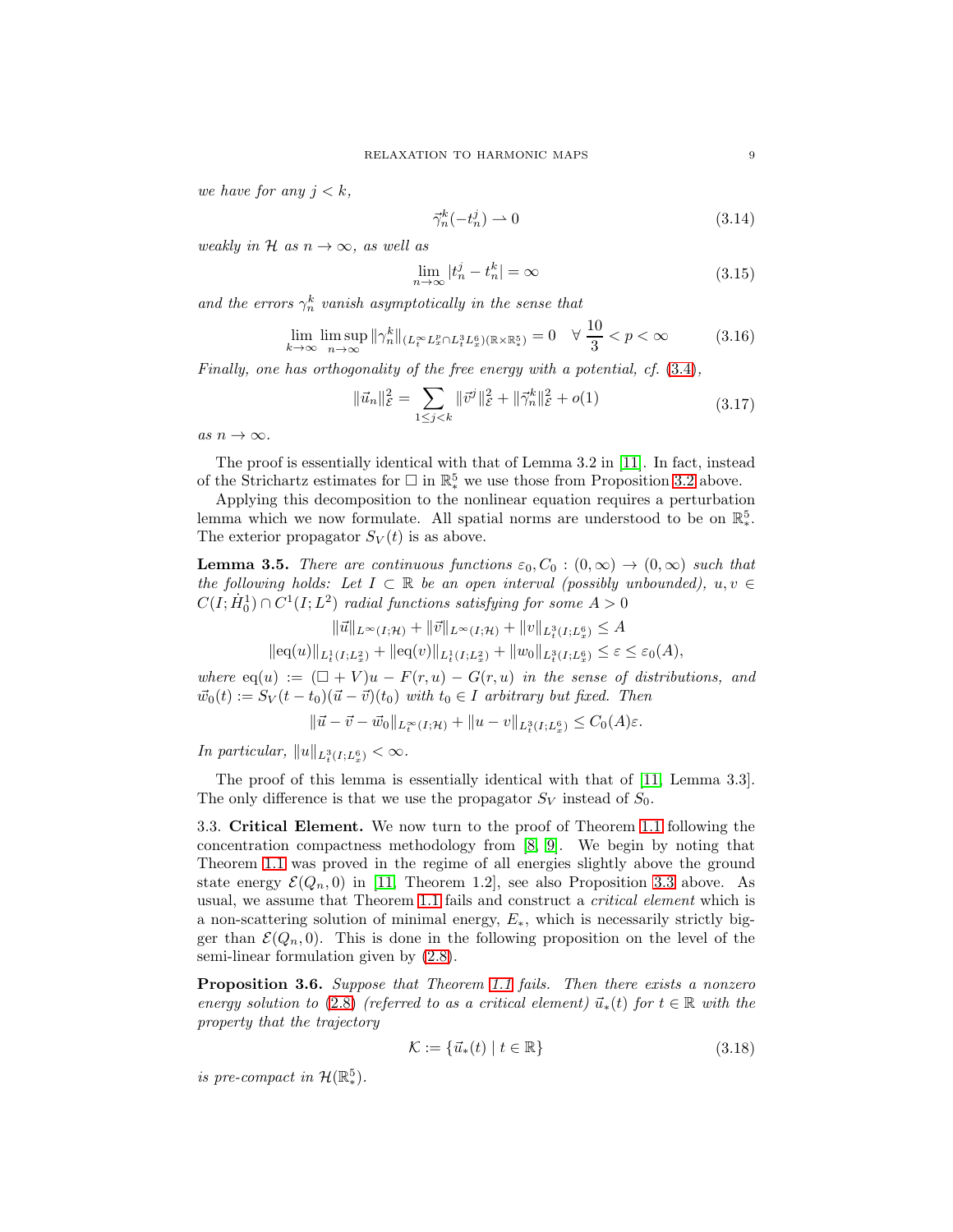*Proof.* Suppose that the theorem fails. Then there exists a bounded sequence of  $\vec{\psi}_j = (\psi_{0,j}, \psi_{1,j}) \in \mathcal{E}_n$  with

$$
\mathcal{E}(\vec{\psi}_j) \to E_* > 0 \tag{3.19}
$$

and a bounded sequence  $\vec{u}_j := (u_{0,j}, u_{1,j}) \in \mathcal{H}$  where  $\vec{u}_j(r) = \frac{1}{r}(\vec{\psi}_j(r) - (Q(r), 0))$ with

$$
||u_j||_{\mathcal{S}} \to \infty
$$

where  $u_n$  denotes the global evolution of  $\vec{u}_n$  of [\(2.8\)](#page-4-1). We may assume that  $E_*$  is minimal with this property. Applying Lemma [3.4](#page-7-2) to the free evolutions  $S_V$  of  $\vec{u}_j(0)$ yields free waves  $v^i$  and times  $t^i_j$  as in [\(3.13\)](#page-7-3). Let  $U^i$  be the nonlinear profiles of  $(v^i, t^i_j)$ , i.e., those energy solutions of  $(2.8)$  which satisfy

$$
\lim_{t \to t_{\infty}^{i}} \|\vec{v}^{i}(t) - \vec{U}^{i}(t)\|_{\mathcal{H}} \to 0
$$

where  $\lim_{j\to\infty} t_j^i = t_\infty^i \in [-\infty, \infty]$ . The  $U^i$  exist locally around  $t = t_\infty^i$  by the local existence and scattering theory, see Proposition [3.3.](#page-6-0) Note that here and throughout we are using the equivalence of norms in  $(3.4)$ . Locally around  $t = 0$  one has the following *nonlinear profile decomposition*

$$
u_j(t) = \sum_{i < k} U^i(t + t_j^i) + \gamma_j^k(t) + \eta_j^k(t) \tag{3.20}
$$

<span id="page-9-1"></span>where  $\|\vec{\eta}_j^k(0)\|_{\mathcal{H}} \to 0$  as  $j \to \infty$ . Now suppose that either there are two nonvanishing  $v^j$ , say  $v^1, v^2$ , or that

$$
\limsup_{k \to \infty} \limsup_{j \to \infty} \|\vec{\gamma}_j^k\|_{\mathcal{E}} > 0
$$
\n(3.21)

Note that the left-hand side does not depend on time since  $\gamma_j^k$  is a free wave. By the minimality of  $E_*$  and the orthogonality of the nonlinear energy–which follows from [\(3.15\)](#page-8-0) and [\(3.14\)](#page-8-1)–each  $U^i$  is a global solution and scatters with  $||U^i||_{L_t^3 L_x^6} < \infty$ .

We now apply Lemma [3.5](#page-8-2) on  $I = \mathbb{R}$  with  $u = u_j$  and

$$
v(t) = \sum_{i < k} U^i(t + t_j^i) \tag{3.22}
$$

That  $\|{\rm eq}(v)\|_{L_t^1 L_x^2}$  is small for large *n* follows from [\(3.15\)](#page-8-0). To see this, note that with  $N(v) := F(r, v) + G(r, v),$ 

$$
eq(v) = (\Box + V)v - F(r, v) - G(r, v)
$$
  
= 
$$
\sum_{i < k} N(U^{i}(t + t_{j}^{i})) - N(\sum_{i < k} U^{i}(t + t_{j}^{i}))
$$

The difference on the right-hand side here only consists of terms which involve at least one pair of distinct *i*, *i'*. But then  $||eq(v)||_{L_t^1 L_x^2} \to 0$  as  $j \to \infty$  by [\(3.15\)](#page-8-0). In order to apply Lemma [3.5](#page-8-2) it is essential that

$$
\limsup_{j \to \infty} \left\| \sum_{i < k} U^i(t + t_j^i) \right\|_{L_t^3 L_x^6} \le A < \infty \tag{3.23}
$$

<span id="page-9-0"></span>*uniformly in* k, which follows from [\(3.15\)](#page-8-0), [\(3.17\)](#page-8-3), and Proposition [3.3.](#page-6-0) The point here is that the sum can be split into one over  $1 \leq i \leq i_0$  and another over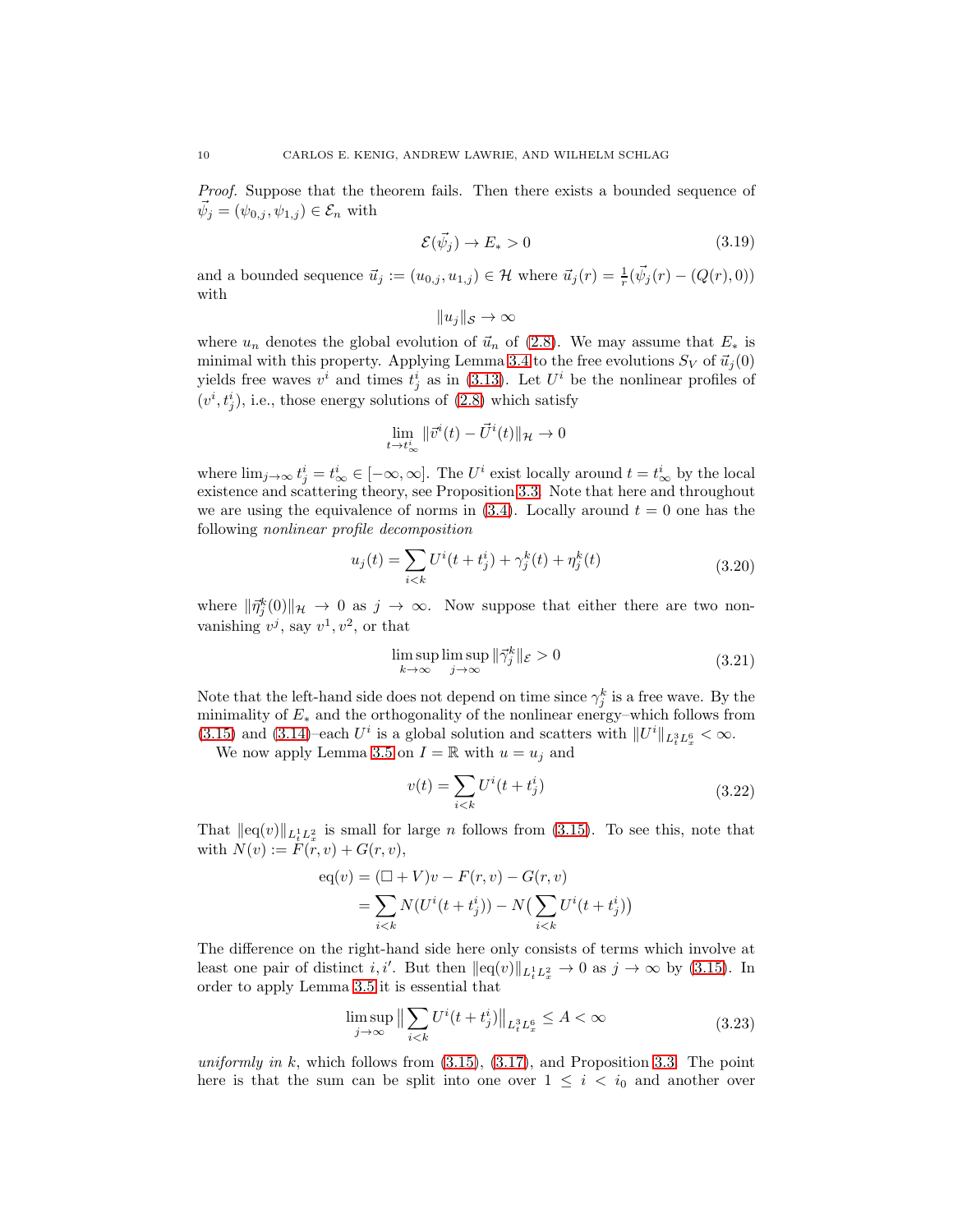$$
\limsup_{j \to \infty} \sum_{i_0 \le i < k} \|\vec{U}^i(t_j^i)\|_{\mathcal{H}}^2 \le \varepsilon_0^2 \tag{3.24}
$$

<span id="page-10-0"></span>where  $\varepsilon_0$  is fixed such that the small data result of Proposition [3.3](#page-6-0) applies. Clearly, [\(3.24\)](#page-10-0) follows from [\(3.17\)](#page-8-3). Using [\(3.15\)](#page-8-0) as well as the small data scattering theory one now obtains

$$
\limsup_{j \to \infty} \Big\| \sum_{i_0 \le i < k} U^i(\cdot + t_j^i) \Big\|_{L_t^3 L_x^6}^3 = \sum_{i_0 \le i < k} \left\| U^i(\cdot) \right\|_{L_t^3 L_x^6}^3
$$
\n
$$
\le C \limsup_{j \to \infty} \Big( \sum_{i_0 \le i < k} \|\overrightarrow{U}^i(t_j^i)\|_{\mathcal{H}}^2 \Big)^{\frac{3}{2}} \tag{3.25}
$$

with an absolute constant  $C$ . This implies  $(3.23)$ , uniformly in  $k$ .

Hence one can take k and j so large that Lemma [3.5](#page-8-2) applies to  $(3.20)$  whence

$$
\limsup_{j\to\infty}\|u_j\|_{L^3_tL^6_x}<\infty
$$

which is a contradiction. Thus, there can be only one nonvanishing  $v^i$ , say  $v^1$ , and moreover

$$
\limsup_{j \to \infty} \|\vec{\gamma}_j^2\|_{\mathcal{H}} = 0 \tag{3.26}
$$

Thus, if we let  $\vec{\psi}^1$  be the wave map angle associated to  $\vec{U}^1$  then we have  $\mathcal{E}(\vec{\psi}^1) = E_*$ . By the preceding, necessarily

$$
||U^1||_{L_t^3 L_x^6} = \infty \tag{3.27}
$$

<span id="page-10-1"></span>Therefore,  $U^1 =: u_*$  is the desired critical element. Suppose that

$$
||u_*||_{L_t^3([0,\infty);L_x^6)} = \infty
$$
\n(3.28)

<span id="page-10-4"></span>Then we claim that

$$
\mathcal{K}_+ := \{ \vec{u}_*(t) \mid t \ge 0 \}
$$

is precompact in H. If not, then there exists  $\delta > 0$  so that for some infinite sequence  $t_n \to \infty$  one has

$$
\|\vec{u}_*(t_n) - \vec{u}_*(t_m)\|_{\mathcal{H}} > \delta \quad \forall \ n > m \tag{3.29}
$$

<span id="page-10-3"></span>Applying Lemma [3.4](#page-7-2) to  $U^1(t_n)$  one concludes via the same argument as before based on the minimality of  $E_*$  and [\(3.27\)](#page-10-1) that

$$
\vec{u}_*(t_n) = \vec{v}(\tau_n) + \vec{\gamma}_n(0) \tag{3.30}
$$

<span id="page-10-2"></span>where  $\vec{v}, \vec{\gamma}_n$  are free waves in H, and  $\tau_n$  is some sequence in R. Moreover,  $\|\vec{\gamma}_n\|_{\mathcal{H}} \to 0$ as  $n \to \infty$ . If  $\tau_n \to \tau_\infty \in \mathbb{R}$ , then [\(3.30\)](#page-10-2) and [\(3.29\)](#page-10-3) lead to a contradiction. If  $\tau_n \to \infty$ , then

$$
||v(\cdot + \tau_n)||_{L^3_t([0,\infty);L^6_x)} \to 0 \quad \text{as } n \to \infty
$$

implies via the local wellposedness theory that  $||u_*(\cdot + t_n)||_{L^3_t([0,\infty);L^6_x)} < \infty$  for all large *n*, which is a contradiction to [\(3.28\)](#page-10-4). If  $\tau_n \to -\infty$ , then

$$
||v(\cdot + \tau_n)||_{L^3_t((-\infty,0];L^6_x)} \to 0 \quad \text{as } n \to \infty
$$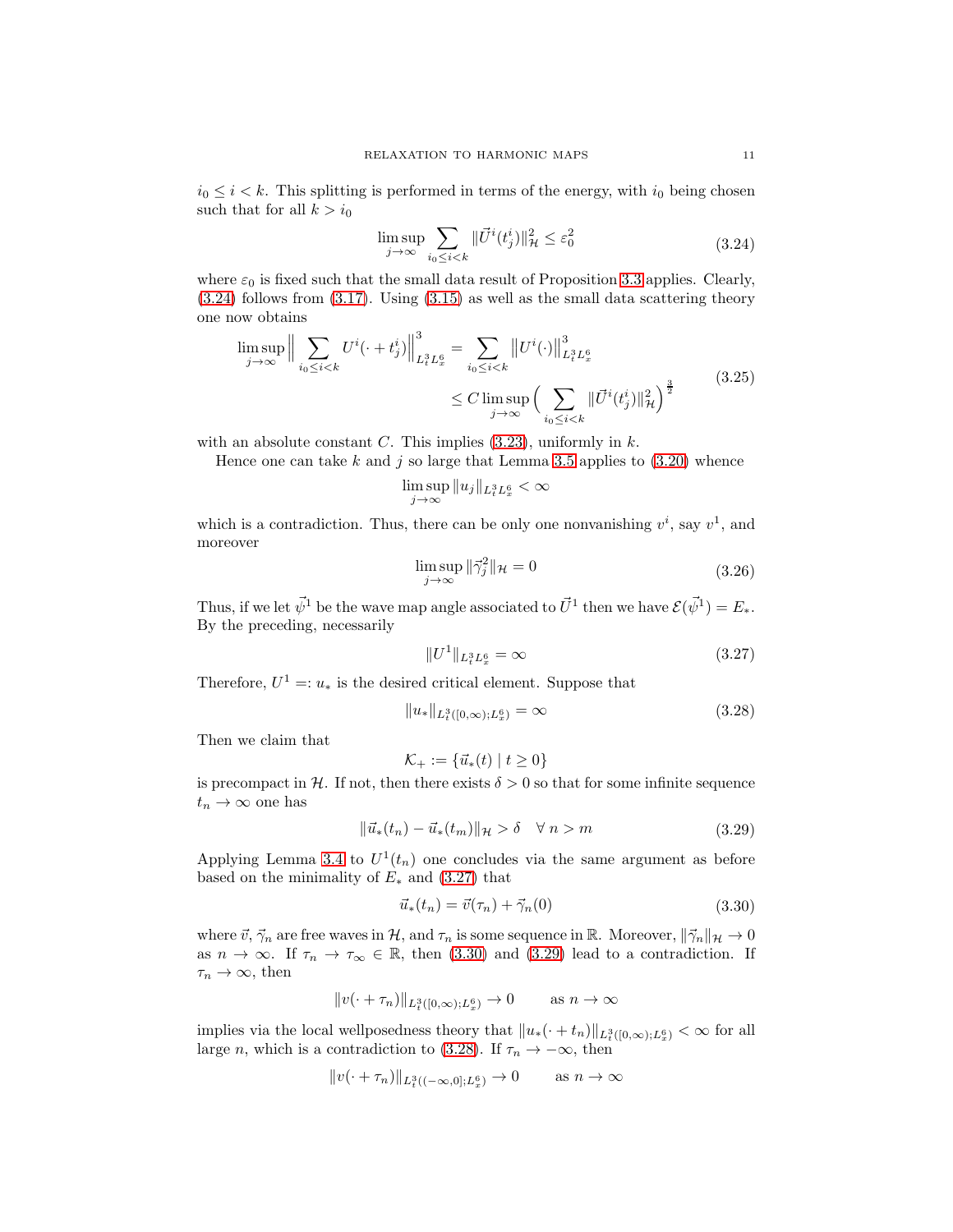implies that  $||u_*(\cdot + t_n)||_{L^3_t((-\infty,0];L^6_x)} < C < \infty$  for all large *n* where *C* is some fixed constant. Passing to the limit yields a contradiction to [\(3.27\)](#page-10-1) and [\(3.29\)](#page-10-3) is seen to be false, concluding the proof of compactness of  $\mathcal{K}_{+}$ .

Finally, we need to make sure that  $u_*(t)$  is precompact with respect to both  $t \to +\infty$  and  $t \to -\infty$ , see [\(3.18\)](#page-8-4). To achieve the latter, we extract another critical element from the sequence

$$
\{\vec{u}_*(n)\}_{n=1}^\infty\subset\mathcal{H}
$$

Indeed, by the compactness that we have already established we can pass to a strong limit  $\vec{u}_n \to \vec{u}_\infty$  in H, which has the same energy  $E_*$ . By construction, the nonlinear evolution [\(2.8\)](#page-4-1) with data  $\vec{u}_{\infty}$  has infinite  $L_t^3 L_x^6$ -norm in both time directions. Therefore, the same compactness argument as above concludes the proof. Indeed, the solution given by  $\vec{u}_{\infty}$  is now our desired critical element.  $\Box$ 

In Section [5](#page-14-0) we will show that  $u_*$  cannot exist. In order to do so, we need to develop another tool for the linear evolution.

# 4. THE LINEAR EXTERNAL ENERGY ESTIMATES IN  $\mathbb{R}^5$

We now turn to our main new ingredient from the linear theory, which is Proposition [4.1.](#page-12-0) In order to motivate this result, we first review the analogous statements in dimensions  $d = 1$  and  $d = 3$ .

Suppose  $w_{tt} - w_{xx} = 0$  with smooth energy data  $(w(0), \dot{w}(0)) = (f, g)$ . Then by local energy conservation

$$
\int_{x>a} \frac{1}{2} (w_t^2 + w_x^2)(0, x) dx - \int_{x>T+a} \frac{1}{2} (w_t^2 + w_x^2)(T, x) dx = \frac{1}{2} \int_0^T (w_t + w_x)^2 (t, t+a) dt
$$

for any  $T > 0$  and  $a \in \mathbb{R}$ . Since  $(\partial_t - \partial_x)(w_t + w_x) = 0$ , we have that

$$
\frac{1}{2} \int_0^T (w_t + w_x)^2 (t, t + a) dt = \frac{1}{2} \int_0^T (w_t + w_x)^2 (0, a + 2t) dt
$$

$$
= \frac{1}{4} \int_a^{a+2T} (w_t + w_x)^2 (0, x) dx = \frac{1}{4} \int_a^{a+2T} (f_x + g)^2 (x) dx
$$

Consequently,

$$
\int_{x>a} \frac{1}{2} (w_t^2 + w_x^2)(0, x) dx - \lim_{T \to \infty} \int_{x>T+a} \frac{1}{2} (w_t^2 + w_x^2)(T, x) dx
$$
  
=  $\frac{1}{4} \int_a^{\infty} (f_x + g)^2(x) dx$ 

and thus

$$
\min_{\pm} \left[ \int_{x>a} \frac{1}{2} (f_x^2 + g^2)(0, x) dx - \lim_{T \to \pm \infty} \int_{x>|T|+a} \frac{1}{2} (w_t^2 + w_x^2)(T, x) dx \right]
$$
  

$$
\leq \frac{1}{4} \int_a^{\infty} (f_x^2 + g^2)(x) dx
$$

<span id="page-11-0"></span>whence

$$
\max_{\pm} \lim_{T \to \pm \infty} \int_{x > |T| + a} \frac{1}{2} (w_t^2 + w_x^2)(T, x) \, dx \ge \frac{1}{4} \int_a^\infty (f_x^2 + g^2)(x) \, dx \tag{4.1}
$$

Here we used that  $t \mapsto -t$  leaves f unchanged, but turns g into  $-g$ .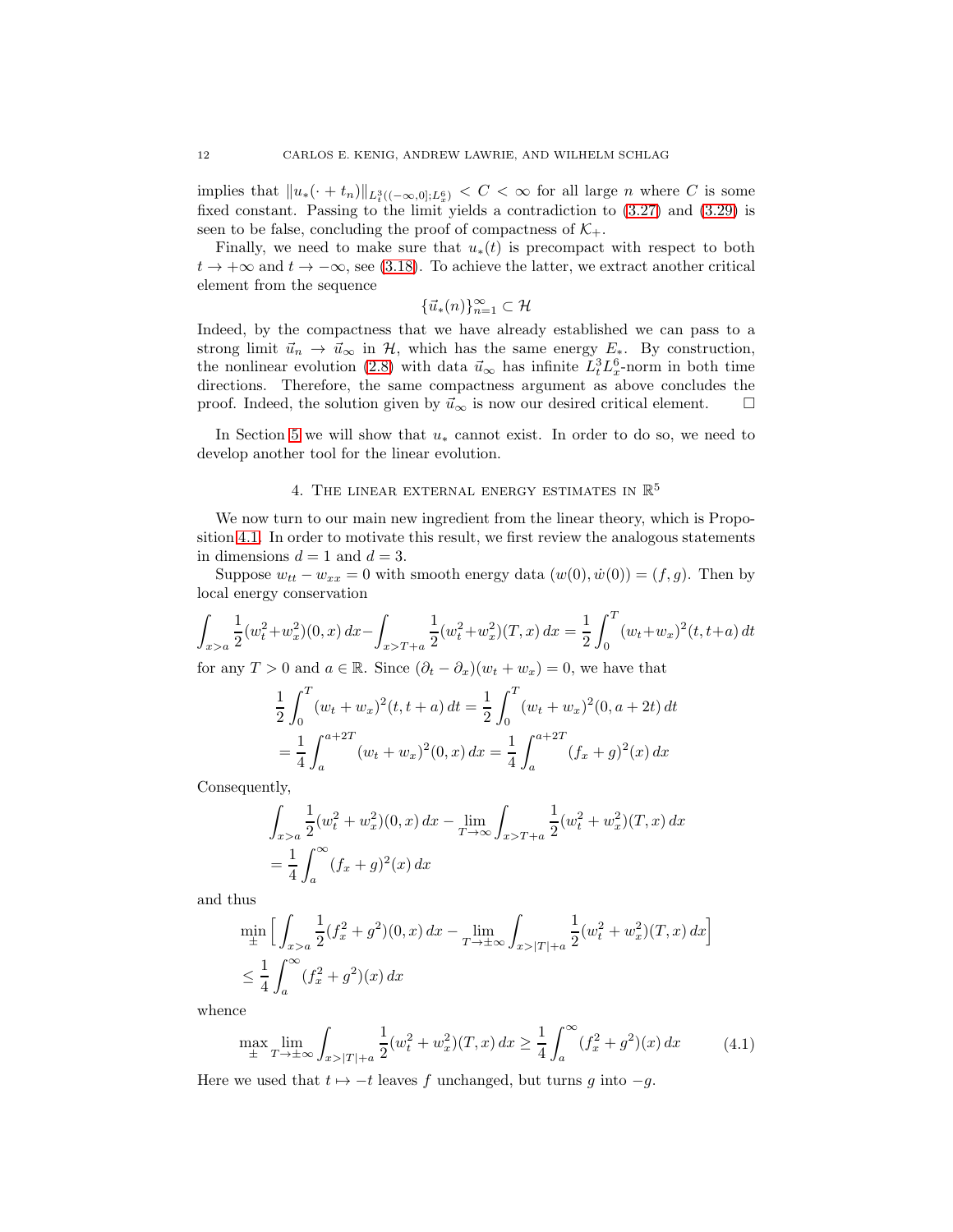Given  $\Box u = 0$  radial in three dimensions,  $w(t, r) = ru(t, r)$  solves  $w_{tt} - w_{rr} =$ 0. Consequently, [\(4.1\)](#page-11-0) gives the following estimate from [\[3,](#page-31-10) Lemma 4.2], see also [\[4,](#page-31-11) [5,](#page-31-7) [6\]](#page-31-8): for any  $a \geq 0$  one has

$$
\max_{\pm} \lim_{T \to \pm \infty} \int_{r > |T| + a} \frac{1}{2} ((ru)_r^2 + (ru_t)^2)(T, r) dr
$$
\n
$$
\geq \frac{1}{4} \int_{r > a} ((rf)_r^2 + (rg)^2)(r) dr
$$
\n(4.2)

<span id="page-12-2"></span><span id="page-12-1"></span>where  $u(0) = f$ ,  $\dot{u}(0) = g$ . The left-hand side of [\(4.2\)](#page-12-1) equals

$$
\max_{\pm} \lim_{T \to \pm \infty} \int_{r > |T| + a} \frac{1}{2} (u_r^2 + u_t^2)(T, r) r^2 dr \tag{4.3}
$$

by the standard dispersive properties of the wave equation. The right-hand side, on the other hand, exhibits the following dichotomy: if  $a = 0$ , then it equals half of the full energy

$$
\frac{1}{4}\int_0^\infty (f_r^2+g^2)(r)\,r^2dr
$$

However, if  $a > 0$ , then integration by parts shows that it equals (ignoring the constant from the spherical measure in  $\mathbb{R}^3$ )

$$
\frac{1}{4} \int_{r>a} (f_r^2 + g^2)(r)r^2 dr - \frac{1}{4} af^2(a) = \frac{1}{4} ||\pi_a^{\perp}(f,g)||^2_{\dot{H}^1 \times L^2(r>a)}
$$

where  $\pi_a^{\perp} = \text{Id} - \pi_a$  and  $\pi_a$  is the orthogonal projection onto the line

$$
\{(cr^{-1},0) \mid c \in \mathbb{R}\} \subset \dot{H}^1 \times L^2(r > a).
$$

The appearance of this projection is natural, in view of the fact that the Newton potential  $r^{-1}$  in  $\mathbb{R}^3$  yields an explicit solution to  $\Box u = 0$ ,  $u(0,r) = r^{-1}$ ,  $\dot{u}(0,r) = 0$ : indeed, one has  $u(r,t) = r^{-1}$  in  $r > |t| + a$  for which [\(4.3\)](#page-12-2) vanishes. Since  $r^{-1} \notin$  $L^2(r > 1)$  no projection appears in the time component. In contrast, the Newton potential in  $\mathbb{R}^5$ , viz.  $r^{-3}$ , does lie in  $H^1(r > a)$  for any  $a > 0$ . This explains why in  $\mathbb{R}^5$  we need to project away from a plane rather than a line, see [\(4.4\)](#page-12-3) and the end of the proof of Proposition [4.1.](#page-12-0)

<span id="page-12-0"></span>**Proposition 4.1.** Let  $\Box u = 0$  in  $\mathbb{R}^{1+5}_{t,x}$  with radial data  $(f, g) \in \dot{H}^1 \times L^2(\mathbb{R}^5)$ . Then *with some absolute constant*  $c > 0$  *one has for every*  $a > 0$ 

$$
\max_{\pm} \limsup_{t \to \pm \infty} \int_{r > a + |t|}^{\infty} (u_t^2 + u_r^2)(t, r) r^4 dr \ge c \| \pi_a^{\perp}(f, g) \|_{\dot{H}^1 \times L^2(r > a)}^2
$$
 (4.4)

<span id="page-12-3"></span>where  $\pi_a = \text{Id} - \pi_a^{\perp}$  is the orthogonal projection onto the plane

$$
\{(c_1r^{-3},c_2r^{-3}) \mid c_1,c_2 \in \mathbb{R}\}\
$$

*in the space*  $\dot{H}^1 \times L^2(r > a)$ . The left-hand side of [\(4.4\)](#page-12-3) *vanishes for all data in this plane.*

*Remark* 2. We note that by finite propagation speed Proposition [4.1](#page-12-0) with  $a > 1$ holds as well for solutions  $v(t)$  to the free radial wave equation in  $\mathbb{R} \times \mathbb{R}^5_*$  with a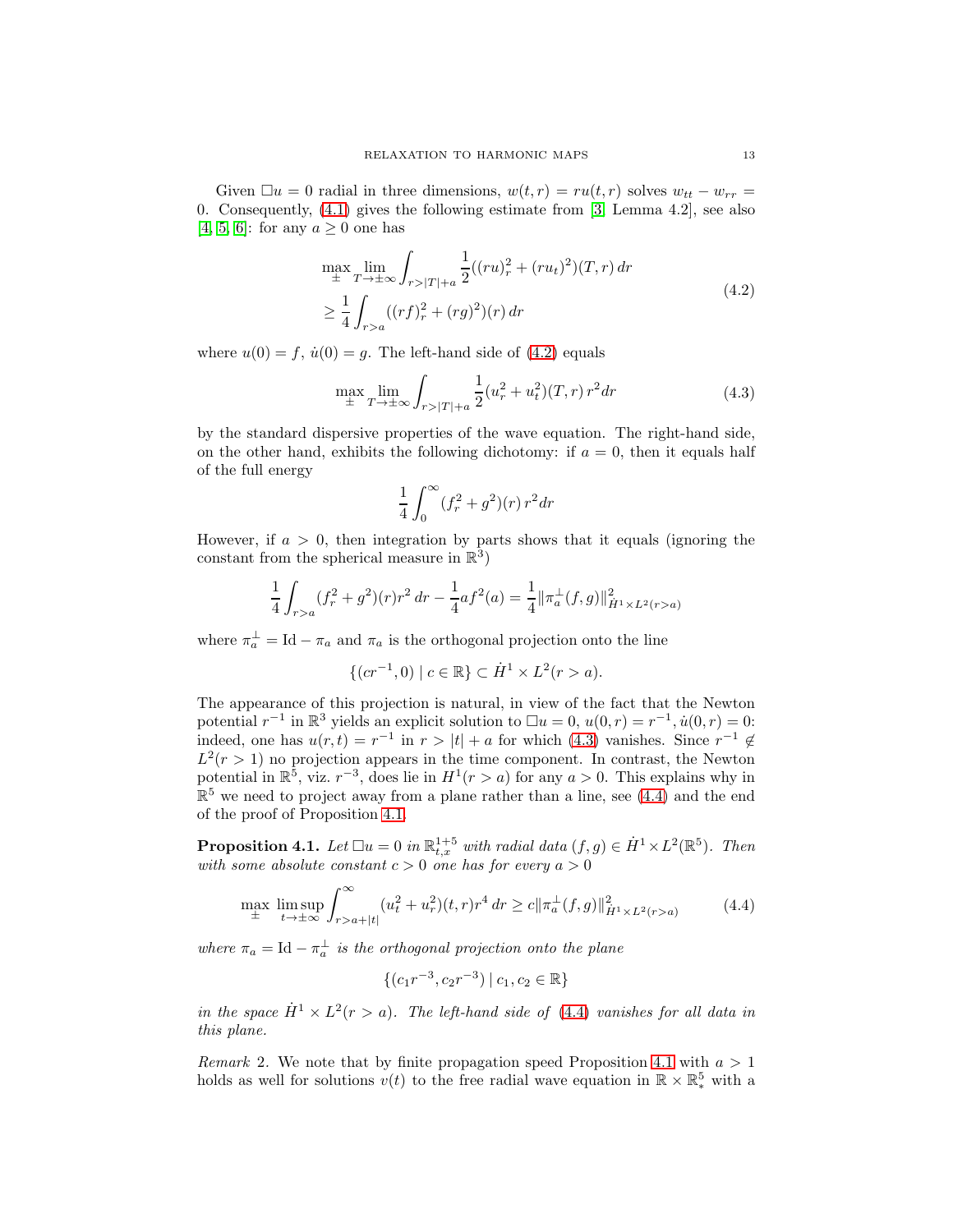<span id="page-13-3"></span>Dirichlet boundary condition at  $r = 1$ .

$$
v_{tt} - v_{rr} - \frac{4}{r}v_r = 0
$$
  
\n
$$
\vec{v}(0) = (f, g)
$$
  
\n
$$
v(t, 1) = 0 \quad \forall t \in \mathbb{R}
$$
\n(4.5)

*Proof.* By the basic energy estimate we may assume that  $f, g$  are compactly supported and smooth, say. We first note that it suffices to deal with data  $(f, 0)$ and  $(0, g)$  separately. Indeed, reversing the time direction keeps the former fixed, whereas the latter changes to  $(0, -q)$ . This implies that we may choose the timedirection so as to render the bilinear interaction term between the two respective solutions nonnegative on the left-hand side of [\(4.4\)](#page-12-3).

We begin with data  $(f, 0)$  and set  $w(t,r) := r^{-1}(r^3u(t,r))_r$ , see [\[10\]](#page-31-12). Throughout this proof, the singularity at  $r = 0$  plays no role due to the fact that  $r \ge a + |t| \ge$  $a > 0$ . Then

$$
w_{tt} - w_{rr} = r^2 \partial_r (u_{tt} - u_{rr} - \frac{4}{r} u_r) + 3r (u_{tt} - u_{rr} - \frac{4}{r} u_r) = 0
$$

From the d'Alembert formula,

$$
\limsup_{t \to \infty} \int_{a+t}^{\infty} w^2(t, r) dr \ge \frac{1}{4} \int_{a}^{\infty} w^2(0, r) dr
$$

which is the same as

<span id="page-13-0"></span>
$$
\limsup_{t \to \infty} \int_{a+t}^{\infty} (r^2 u_r(t, r) + 3ru(t, r))^2 \, dr \ge \frac{1}{4} \int_a^{\infty} (r^2 f'(r) + 3rf(r))^2 \, dr \qquad (4.6)
$$

By our assumption on the data, we have the point wise bound

$$
|u(t,r)| \le Ct^{-2} \chi_{[R-t \le r \le R+t]}
$$

for  $t \geq 1$  and some large R. Hence, [\(4.6\)](#page-13-0) equals

$$
\limsup_{t \to \infty} \int_{a+t}^{\infty} u_r^2(t, r) r^4 \, dr \ge \frac{1}{4} \Big( \int_a^{\infty} r^4 f'(r)^2 \, dr - 3a^3 f(a)^2 \Big) \tag{4.7}
$$

<span id="page-13-1"></span>where we integrated by parts on the right-hand side. Finally, one checks that

$$
\tilde{f}(r) := f(r) - \frac{a^3}{r^3} f(a)
$$

is the orthogonal projection perpendicular to  $r^{-3}$  in  $\dot{H}^1(r > a)$  in  $\mathbb{R}^5$  and that it satisfies

$$
\int_{a}^{\infty} r^4 \tilde{f}'(r)^2 dr = \int_{a}^{\infty} r^4 f'(r)^2 dr - 3a^3 f(a)^2
$$

which agrees with the right-hand side of  $(4.7)$  and concludes the proof of  $(4.4)$  for data  $(f, 0)$ .

For data  $(0, q)$  we use the new dependent variable

$$
v(t,r) := \int_{r}^{\infty} s \partial_t u(t,s) \, ds \tag{4.8}
$$

<span id="page-13-2"></span>By direct differentiation and integration by parts one verifies that  $v$  solves the 3-dimensional radial wave equation, viz.

$$
v_{tt} - v_{rr} - \frac{2}{r}v_r = 0
$$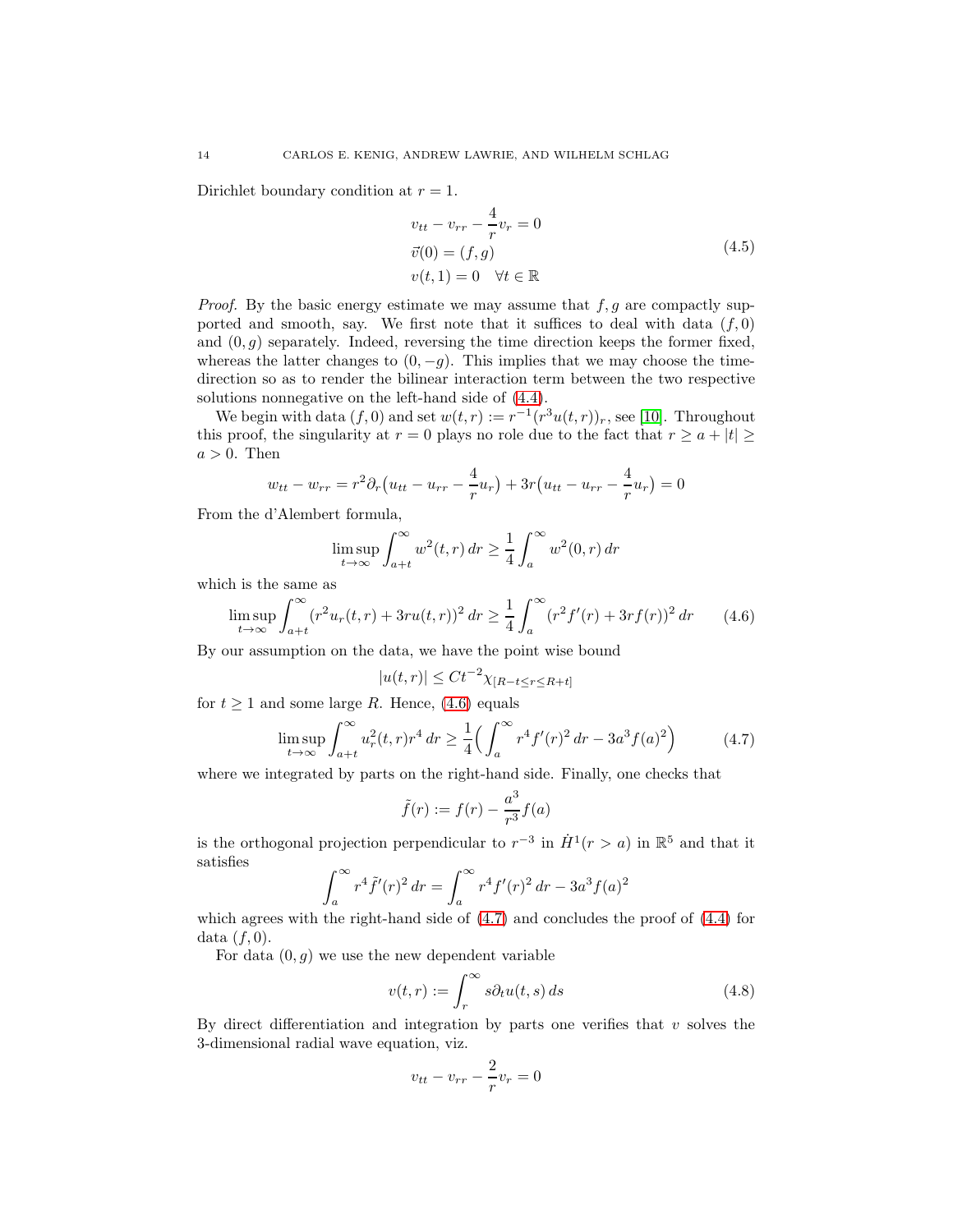<span id="page-14-1"></span>Moreover,  $v_t(0, r) = 0$ . From the exterior energy estimate in dim = 3, i.e., [\(4.2\)](#page-12-1),

$$
\limsup_{t \to \infty} \int_{a+t}^{\infty} ((rv)_t^2 + (rv)_r^2)(t, r) \, dr \ge \frac{1}{2} \int_a^{\infty} ((rv)_t^2 + (rv)_r^2)(0, r) \, dr \tag{4.9}
$$

where we have used the fact that for data  $(v_0, 0)$  or  $(0, v_1)$  the estimate  $(4.2)$  holds in both time directions. By our assumption on the data and stationary phase

$$
|v(t,r)| \le Ct^{-1} \chi_{[r \le R+t]}, \quad |v_t(t,r)| \le Ct^{-2} \chi_{[r \le R+t]}
$$

Hence [\(4.9\)](#page-14-1) reduces to

$$
\limsup_{t \to \infty} \int_{a+t}^{\infty} v_r^2(t, r) r^2 \, dr \ge \frac{1}{2} \int_a^{\infty} (r h'(r) + h(r))^2 \, dr \tag{4.10}
$$

where  $h(r) := \int_r^{\infty} s g(s) ds$ . Inserting [\(4.8\)](#page-13-2) on the left-hand side and integrating by parts on the right-hand side yields

$$
\limsup_{t \to \infty} \int_{a+t}^{\infty} 2u_t^2(t, r)r^4 dr \ge \int_a^{\infty} h'(r)^2 r^2 dr - ah^2(a)
$$
  
= 
$$
\int_a^{\infty} g(r)^2 r^4 dr - a \left( \int_a^{\infty} \rho g(\rho) d\rho \right)^2
$$
 (4.11)

Finally, the right-hand side here is  $\|\tilde{g}\|_{L^2(r>a)}^2$  where

$$
\tilde{g}(r) := g(r) - ar^{-3} \int_a^{\infty} s g(s) \, ds
$$

is the orthogonal projection perpendicular to  $r^{-3}$  in  $L^2(r > a)$  in  $\mathbb{R}^5$ .

For data  $(r^{-3},0)$  the solution equals  $r^{-3}$  on  $r > t + a \ge a > 0$  since  $r^{-3}$  is the Newton potential in  $\mathbb{R}^5$ . Similarly, data  $(0, r^{-3})$  produce the solution  $tr^{-3}$  on the same region. In both cases, the left-hand side of  $(4.4)$  vanishes.

### 5. Rigidity Argument

<span id="page-14-0"></span>In this section we will complete the proof of Thereom [1.1](#page-2-0) by showing that a critical element as constructed in Section [3](#page-5-2) does not exist. In particular, we prove the following proposition:

<span id="page-14-2"></span>**Proposition 5.1** (Rigidity Property). Let  $\vec{u}(t) \in \mathcal{H} := \dot{H}_0^1 \times L^2(\mathbb{R}^5)$  be a global *solution to* [\(2.8\)](#page-4-1) *and suppose that the trajectory*

<span id="page-14-4"></span>
$$
K := \{ \vec{u}(t) \mid t \in \mathbb{R} \}
$$

*is pre-compact in*  $H$ *. Then*  $\vec{u}(t) \equiv (0,0)$ *.* 

First note that the pre-compactness of  $K$  immediately implies that the energy of  $\vec{u}(t)$  on the exterior cone  ${r \geq R + |t|}$  vanishes as  $|t| \to \infty$ .

<span id="page-14-3"></span>**Corollary 5.2.** *Let*  $\vec{u}(t)$  *be as in Proposition* [5.1.](#page-14-2) *Then for any*  $R \geq 1$  *we have* 

$$
\|\vec{u}(t)\|_{\mathcal{H}(r\geq R+|t|)} \to 0 \quad as \quad |t| \to \infty. \tag{5.1}
$$

The proof of Proposition [5.1](#page-14-2) will proceed in several steps. The rough outline is to first use Corollary [5.2](#page-14-3) together with Proposition [4.1](#page-12-0) to determine the precise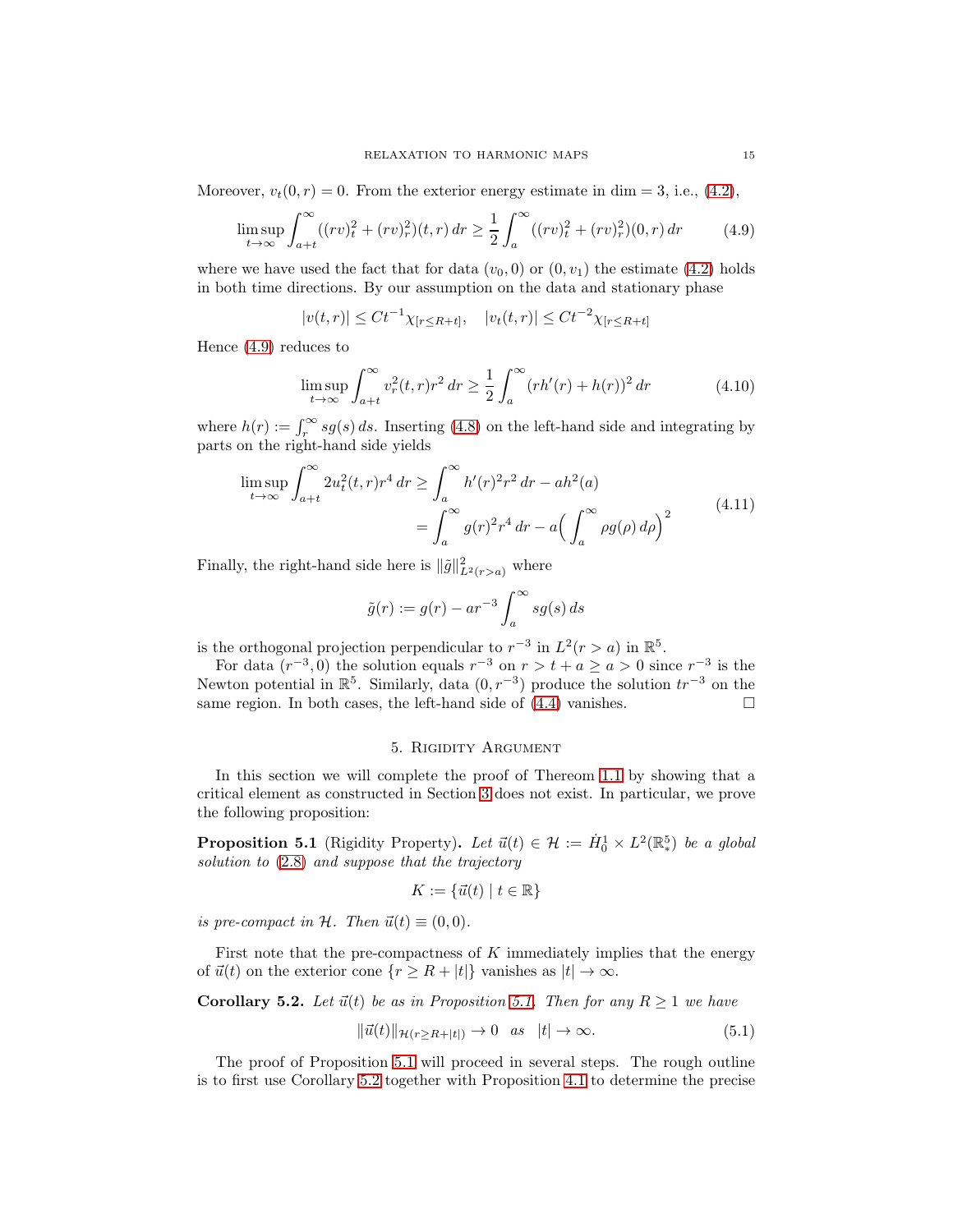asymptotic behavior of  $u_0(r) = u(0, r)$  and  $u_1(r) = u_t(0, r)$  as  $r \to \infty$ . Namely, we show that

$$
r^{3}u_{0}(r) = \ell_{o} + O(r^{-3}) \text{ as } r \to \infty
$$
  

$$
r \int_{r}^{\infty} u_{1}(\rho) \rho d\rho = O(r^{-1}) \text{ as } r \to \infty
$$
 (5.2)

<span id="page-15-0"></span>We will then argue by contradiction to show that  $\vec{u}(t, r) = (0, 0)$  is the only possible solution that has both a pre-compact trajectory and initial data satisfying [\(5.2\)](#page-15-0).

5.1. Step 1. We use the exterior estimates for the free radial wave equation in Proposition [4.1](#page-12-0) together with Corollary [5.2](#page-14-3) to deduce the following inequality for the pre-compact trajectory  $\vec{u}(t)$ .

<span id="page-15-2"></span>**Lemma 5.3.** *There exists*  $R_0 > 1$  *such that for every*  $R \ge R_0$  *and for all*  $t \in \mathbb{R}$  *we have*

<span id="page-15-1"></span>
$$
\|\pi_R^{\perp}\vec{u}(t)\|_{\mathcal{H}(r\geq R)}^2 \lesssim R^{-22/3} \|\pi_R\vec{u}(t)\|_{\mathcal{H}(r\geq R)}^2 + R^{-11/3} \|\pi_R\vec{u}(t)\|_{\mathcal{H}(r\geq R)}^4 + \|\pi_R\vec{u}(t)\|_{\mathcal{H}(r\geq R)}^6 \tag{5.3}
$$

 $where again P(R) := \{(k_1r^{-3}, k_2r^{-3}) | k_1, k_2 \in \mathbb{R}, r > R\}, \pi_R \text{ denotes the or-}$ *thogonal projection onto*  $P(R)$  *and*  $\pi_R$ <sup> $\perp$ </sup> *denotes the orthogonal projection onto the orthogonal complement of the plane*  $P(R)$  *in*  $H(r > R; \mathbb{R}^5)$ *. We note that* [\(5.3\)](#page-15-1) *holds with a constant that is uniform in*  $t \in \mathbb{R}$ *.* 

In order to prove Lemma [5.3](#page-15-2) we need a preliminary result concerning the nonlinear evolution for a modified Cauchy problem which is adapted to capture the behavior of our solution  $\vec{u}(t)$  only on the exterior cone  $\{(t, r) | r \geq R + |t|\}$ . Since we will only consider the evolution – and in particular the vanishing property  $(5.1)$ – on the exterior cone we can, by finite propagation speed, alter the nonlinearity and the potential term in [\(2.8\)](#page-4-1) on the interior cone  $\{1 \le r \le R + |t|\}$  without affecting the flow on the exterior cone. In particular, we can make the potential and the nonlinearity small on the interior of the cone so that for small initial data we can treat the potential and nonlinearity as small perturbations.

With this in mind, for every  $R > 1$  we define  $Q_R(t, r)$  by setting

$$
Q_R(t,r) := \begin{cases} Q(R+|t|) & \text{for } 1 \le r \le R+|t| \\ Q(r) & \text{for } r \ge R+|t| \end{cases} \tag{5.4}
$$

Next, set

$$
V_R(t,r) := \begin{cases} 2(R+|t|)^{-2}(\cos(2Q_R(t,r))-1) & \text{for } 1 \le r \le R+|t| \\ 2r^{-2}(\cos(2Q(r))-1) & \text{for } r \ge R+|t| \end{cases}
$$

$$
F_R(t,r,h) := \begin{cases} 2(R+|t|)^{-3}\sin(2Q_R(t,r))\sin^2((R+|t|)h) & \text{for } 1 \le r \le R+|t| \\ 2r^{-3}\sin(2Q(r))\sin^2(rh) & \text{for } r \ge R+|t| \end{cases}
$$

$$
G(r,h) := r^{-3}\cos(2Q(r))(2rh - \sin(2rh)) \quad \forall r \ge 1
$$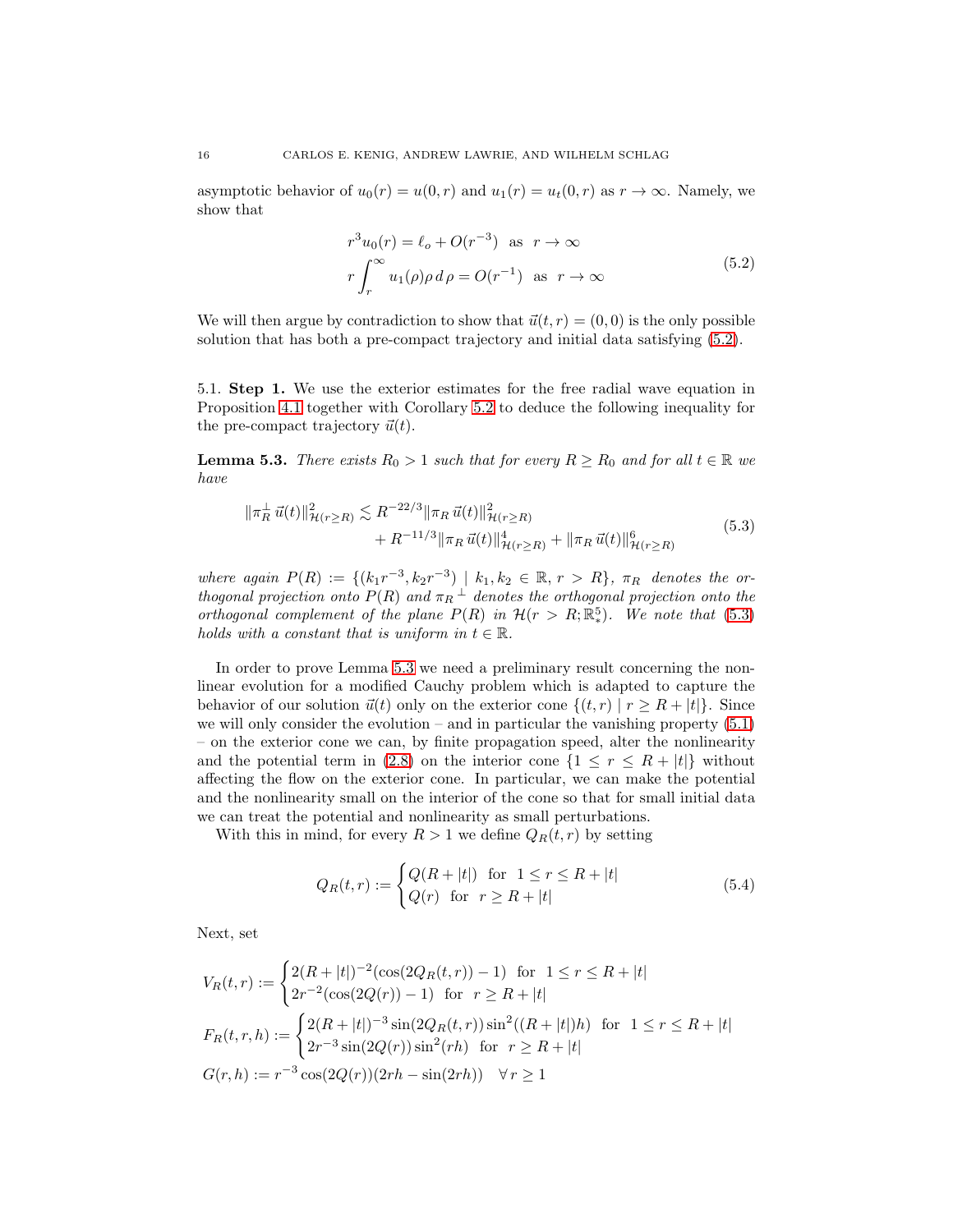Note that for  $R$  large enough we have, using  $(2.6)$  and  $(2.11)$  that

$$
|V_R(t,r)| \lesssim \begin{cases} (R+|t|)^{-6} & \text{for } 1 \le r \le R+|t| \\ r^{-6} & \text{for } r \ge R+|t| \end{cases}
$$
 (5.5)

$$
|F_R(t,r,h)| \lesssim \begin{cases} (R+|t|)^{-3} |h(t,r)|^2 & \text{for } 1 \le r \le R+|t|\\ r^{-3} |h(t,r)|^2 & \text{for } r \ge R+|t| \end{cases} \tag{5.6}
$$

$$
|G(r,h)| \lesssim |h(t,r)|^3 \quad \text{for} \quad r \ge 1, \quad \forall t \in \mathbb{R} \tag{5.7}
$$

We consider the modified Cauchy problem in  $\mathbb{R}\times\mathbb{R}_{*}^{5}.$ 

<span id="page-16-6"></span><span id="page-16-5"></span><span id="page-16-4"></span>4

$$
h_{tt} - h_{rr} - \frac{4}{r} h_r = \mathcal{N}_R(t, r, h)
$$
  
\n
$$
\mathcal{N}_R(t, r, h) := -V_R(t, r)h + F_R(t, r, h) + G(r, h)
$$
  
\n
$$
h(1, t) = 0 \quad \forall t \in \mathbb{R}
$$
  
\n
$$
\vec{h}(0) = (h_0, h_1) \in \mathcal{H}
$$
\n(5.8)

<span id="page-16-1"></span><span id="page-16-0"></span>**Lemma 5.4.** *There exists*  $R_0 > 0$  *and there exists*  $\delta_0 > 0$  *small enough so that for all*  $R > R_0$  *and all initial data*  $\vec{h}(0) = (h_0, h_1) \in \mathcal{H}$  *with* 

<span id="page-16-2"></span>
$$
\|\vec{h}(0)\|_{\mathcal{H}}^2 \le \delta_0
$$

*there exists a unique global solution*  $\vec{h}(t) \in \mathcal{H}$  *to* [\(5.8\)](#page-16-0)*. In addition*  $\vec{h}(t)$  *satisfies* 

$$
||h||_{L_t^3 L_x^6(\mathbb{R} \times \mathbb{R}^5)} \lesssim ||\vec{h}(0)||_{\mathcal{H}} \lesssim \delta_0 \tag{5.9}
$$

*Moreover, if we let*  $h_L(t) := S_0(t) \vec{h}(0) \in \mathcal{H}$  *denote the free linear evolution, i.e., solution to* [\(4.5\)](#page-13-3)*, of the data*  $\vec{h}(0)$  *we have* 

<span id="page-16-3"></span>
$$
\sup_{t \in \mathbb{R}} \|\vec{h}(t) - \vec{h}_L(t)\|_{\mathcal{H}} \lesssim R^{-11/3} \|\vec{h}(0)\|_{\mathcal{H}} + R^{-11/6} \|\vec{h}(0)\|_{\mathcal{H}}^2 + \|\vec{h}(0)\|_{\mathcal{H}}^3 \tag{5.10}
$$

*Remark* 3*.* Note that for each  $t \in \mathbb{R}$ ,

$$
\mathcal{N}_R(t, r, h) = -V(r)h + F(r, h) + G(r, h) \quad \forall r \ge R + |t| \tag{5.11}
$$

where  $V(r)$ ,  $F(r, h)$ , and  $G(r, h)$  are as in [\(2.8\)](#page-4-1). By finite propagation speed it is then immediate that solutions to  $(5.8)$  and  $(2.8)$  agree on the exterior cone  $\{(t, r) | r \ge R + |t|\}.$ 

*Proof of Lemma [5.4.](#page-16-1)* The small data well-posedness theory, including estimate [\(5.9\)](#page-16-2), follows from the usual contraction and continuity arguments based on the Strichartz estimates in Proposition [3.1.](#page-6-3) To prove [\(5.10\)](#page-16-3) we note that by the Duhamel formula and Strichartz estimates we have

$$
\begin{aligned} \|\vec{h}(t)-\vec{h}_L(t)\|_{\mathcal{H}}&\lesssim \|\mathcal{N}_R(\cdot,\cdot,h)\|_{L^1_tL^2_x(\mathbb{R}\times\mathbb{R}^5_x)}\\ &\lesssim \|V_Rh\|_{L^1_tL^2_x(\mathbb{R}\times\mathbb{R}^5_x)}+\|F_R(\cdot,\cdot,h)\|_{L^1_tL^2_x(\mathbb{R}\times\mathbb{R}^5_x)}+\|G(\cdot,h)\|_{L^1_tL^2_x(\mathbb{R}\times\mathbb{R}^5_x)}\end{aligned}
$$

We can now estimate the three terms on the right-hand side above. First, we claim that

$$
||V_Rh||_{L^1_tL^2_x(\mathbb{R}\times\mathbb{R}^5_*)}\lesssim ||V_R||_{L^{\frac{3}{2}}_tL^3_x} ||h||_{L^3_tL^6_x}\lesssim R^{-11/3}||h||_{L^3_tL^6_x}
$$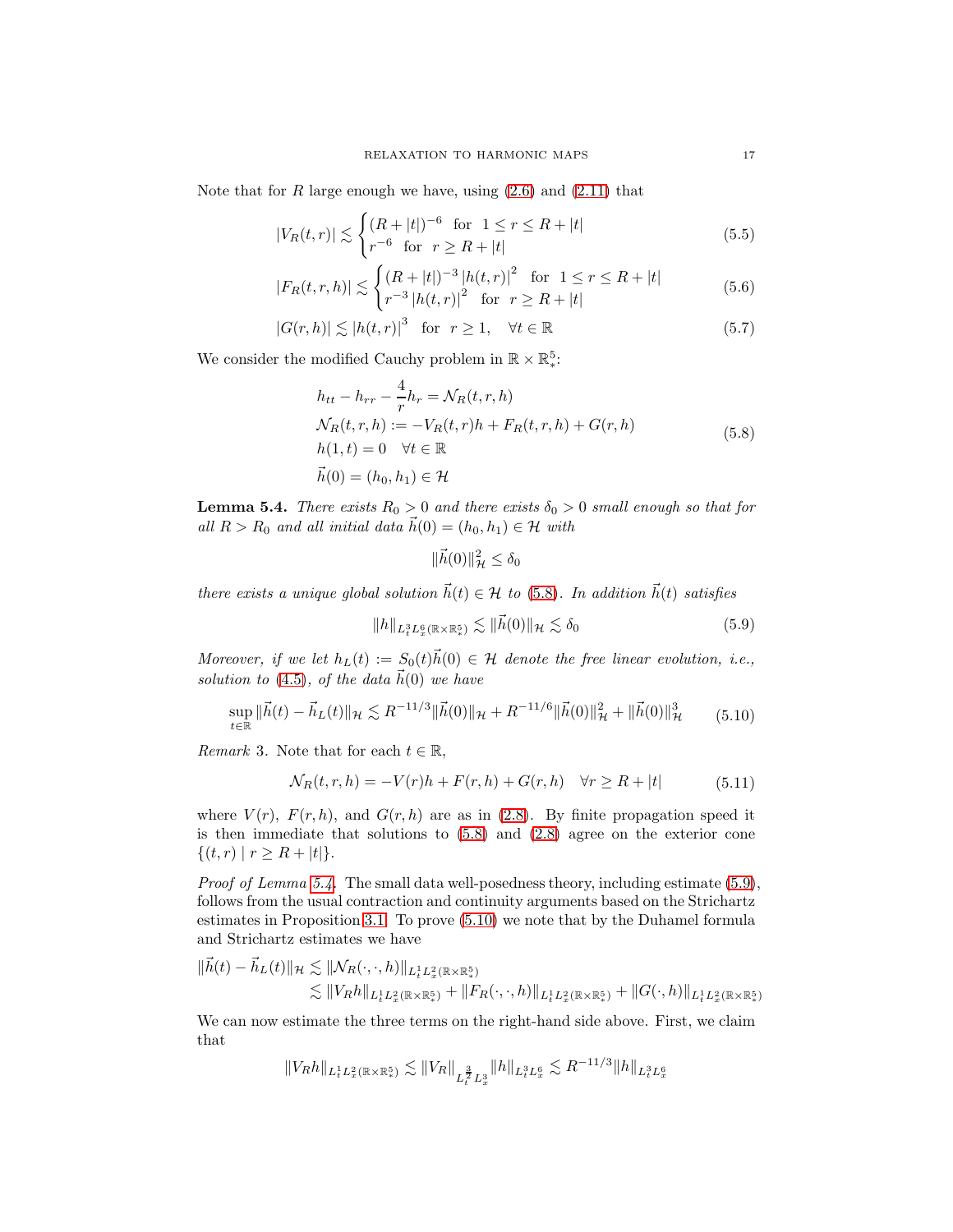To see this, we can use [\(5.5\)](#page-16-4) to deduce that for each  $t \in \mathbb{R}$ 

$$
||V_R||_{L_x^3}^3 \lesssim \int_1^{R+|t|} (R+|t|)^{-18} r^4 \, dr + \int_{R+|t|}^{\infty} r^{-18} r^4 \, dr
$$
  

$$
\lesssim (R+|t|)^{-13}
$$

Therefore,

$$
||V_R||_{L_t^{\frac{3}{2}}L_x^3} \lesssim \left(\int_{\mathbb{R}} (R+|t|)^{-13/2} dt\right)^{\frac{2}{3}} \lesssim R^{-11/3}
$$

Similarly, we can show using  $(5.6)$  and  $(5.7)$  that

$$
||F_R(\cdot,\cdot,h)||_{L^1_t L^2_x(\mathbb{R}\times\mathbb{R}^5_x)} \lesssim R^{-11/6}||h||^2_{L^3_t L^6_x}
$$
  

$$
||G(\cdot,h)||_{L^1_t L^2_x(\mathbb{R}\times\mathbb{R}^5_x)} \lesssim ||h||^3_{L^3_t L^6_x}
$$

which proves  $(5.10)$ .

We can now prove Lemma [5.3.](#page-15-2)

*Proof of Lemma [5.3.](#page-15-2)* We will first prove Lemma [5.3](#page-15-1) for time  $t = 0$ . The fact that [\(5.3\)](#page-15-1) holds at all times  $t \in \mathbb{R}$  for  $R > R_0$ , with  $R_0$  independent of t will follow from the pre-compactness of K.

For each  $R \geq 1$ , define truncated initial data  $\vec{u}_R(0) = (u_{0,R}, u_{1,R})$  given by

$$
u_{0,R}(r) = \begin{cases} u_0(r) & \text{for } r \ge R \\ \frac{u_0(R)}{R-1}(r-1) & \text{for } r < R, \end{cases}
$$
  

$$
u_{1,R}(r) = \begin{cases} u_1(r) & \text{for } r \ge R \\ 0 & \text{for } r < R. \end{cases}
$$
 (5.12)

Observe that this truncated data has small energy for large  $R$  since

$$
\|\vec{u}_R(0)\|_{\mathcal{H}} \lesssim \|\vec{u}(0)\|_{\mathcal{H}(r \ge R)}.\tag{5.13}
$$

In particular, there exists  $R_0 \geq 1$  so that for all  $R \geq R_0$  we have

$$
\|\vec{u}_R(0)\|_{\mathcal{H}} \leq \delta_0
$$

where  $\delta_0$  is the small constant in Lemma [5.4.](#page-16-1) Let  $\vec{u}_R(t)$  denote the solution to [\(5.8\)](#page-16-0) given by Lemma [5.4](#page-16-1) with data  $\vec{u}_R(0)$  as in [\(5.12\)](#page-17-0). Note that by finite propagation speed we have

$$
\vec{u}_R(t,r) = \vec{u}(t,r) \quad \forall t \in \mathbb{R}, \ \forall r \ge R + |t|
$$

Also let  $\vec{u}_{R,L}(t) = S_0(t)\vec{u}_R(0)$  denote the solution to free wave equation [\(4.5\)](#page-13-3) with initial data  $\vec{u}_R(0)$ . Now, by the triangle inequality we obtain for each  $t \in \mathbb{R}$ 

$$
\begin{aligned} \|\vec{u}(t)\|_{\mathcal{H}(r\geq R+|t|)} &= \|\vec{u}_R(t)\|_{\mathcal{H}(r\geq R+|t|)} \geq \|\vec{u}_{R,L}(t)\|_{\mathcal{H}(r\geq R+|t|)} \\ &- \|\vec{u}_R(t) - \vec{u}_{R,L}(t)\|_{\mathcal{H}} \end{aligned} \tag{5.14}
$$

<span id="page-17-2"></span>By  $(5.10)$  and  $(5.13)$  we can deduce that

$$
\sup_{t \in \mathbb{R}} \|\vec{u}_R(t) - \vec{u}_{R,L}(t)\|_{\mathcal{H}} \lesssim R^{-11/3} \|\vec{u}_R(0)\|_{\mathcal{H}} + R^{-11/6} \|\vec{u}_R(0)\|_{\mathcal{H}}^2 + \|\vec{u}_R(0)\|_{\mathcal{H}}^3
$$
  

$$
\lesssim R^{-11/3} \|\vec{u}(0)\|_{\mathcal{H}(r \ge R)} + R^{-11/6} \|\vec{u}(0)\|_{\mathcal{H}(r \ge R)}^2
$$
  

$$
+ \|\vec{u}(0)\|_{\mathcal{H}(r \ge R)}^3
$$

<span id="page-17-1"></span><span id="page-17-0"></span>
$$
\mathbf{L}^{\mathbf{r}}_{\mathbf{r}}
$$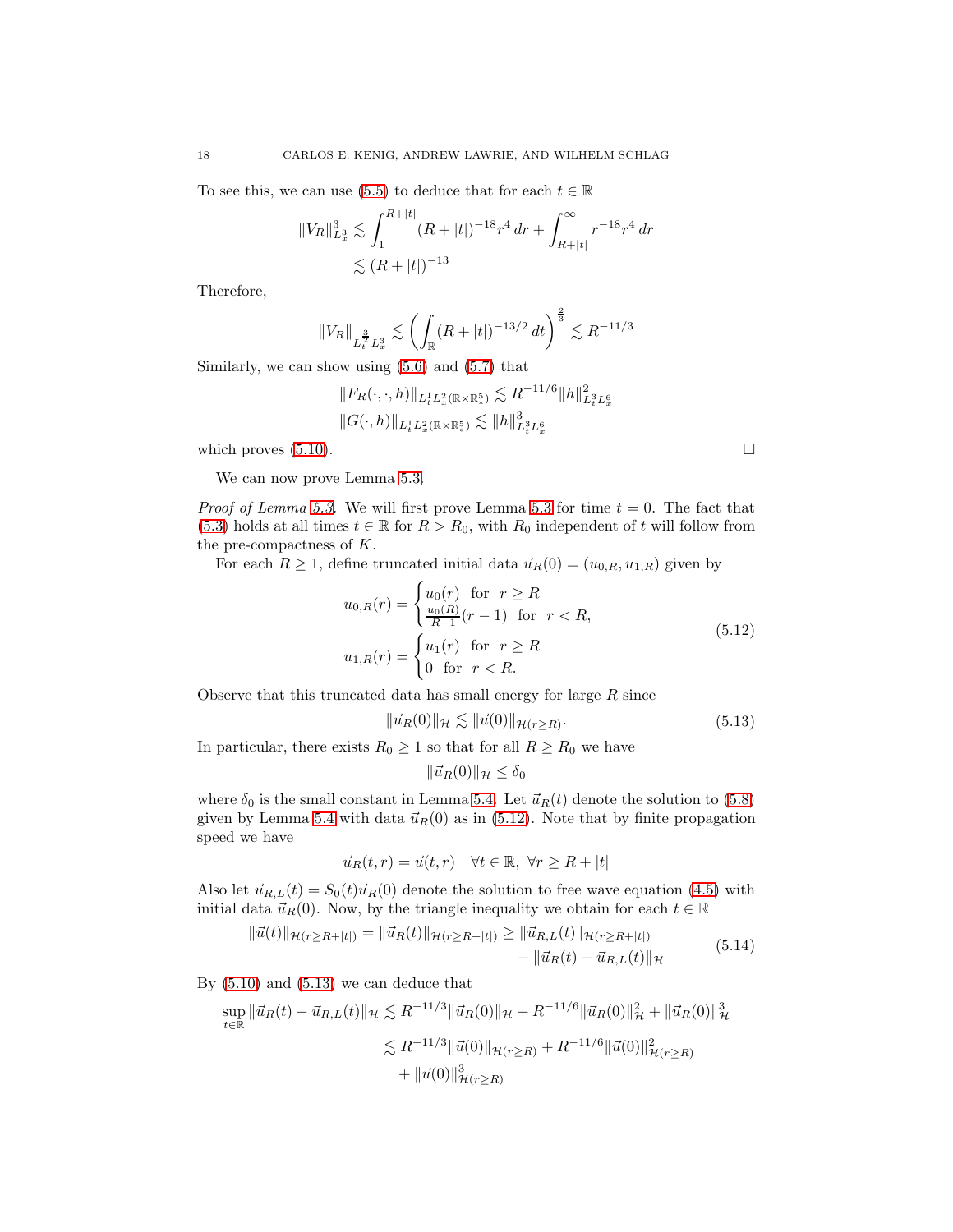Therefore [\(5.14\)](#page-17-2) gives

$$
\begin{aligned} \|\vec{u}(t)\|_{\mathcal{H}(r\geq R+|t|)} &\geq \|\vec{u}_{R,L}(t)\|_{\mathcal{H}(r\geq R+|t|)} - C_0 R^{-11/3} \|\vec{u}(0)\|_{\mathcal{H}(r\geq R)} \\ &- C_0 R^{-11/6} \|\vec{u}(0)\|_{\mathcal{H}(r\geq R)}^2 - C_0 \|\vec{u}(0)\|_{\mathcal{H}(r\geq R)}^3 \end{aligned}
$$

Letting t tend to either  $\pm \infty$  – the choice determined by Proposition [4.1](#page-12-0) – we can use Proposition [4.1](#page-12-0) to estimate the right-hand side above and use Corollary [5.2](#page-14-3) to see that the left-hand side above tends to zero, which gives

$$
\|\pi_R^{\perp}\vec{u}_R(0)\|_{\mathcal{H}(r\geq R)}^2 \lesssim R^{-22/3} \|\vec{u}(0)\|_{\mathcal{H}(r\geq R)}^2 + R^{-11/3} \|\vec{u}(0)\|_{\mathcal{H}(r\geq R)}^4 + \|\vec{u}(0)\|_{\mathcal{H}(r\geq R)}^6
$$

after squaring both sides. Finally we note that by the definition of  $\vec{u}_R(0)$ ,

$$
\|\pi_R^{\perp}\vec{u}_R(0)\|_{\mathcal{H}(r\geq R)}^2 = \|\pi_R^{\perp}\vec{u}(0)\|_{\mathcal{H}(r\geq R)}^2
$$

Therefore,

$$
\begin{aligned} \|\pi_R^{\perp}\,\vec{u}(0)\|_{\mathcal{H}(r\geq R)}^2 &\lesssim R^{-22/3} \left( \|\pi_R\,\vec{u}(0)\|_{\mathcal{H}(r\geq R)}^2 + \|\pi_R^{\perp}\,\vec{u}(0)\|_{\mathcal{H}(r\geq R)}^2 \right) \\ &\quad + R^{-11/3} \left( \|\pi_R\,\vec{u}(0)\|_{\mathcal{H}(r\geq R)}^2 + \|\pi_R^{\perp}\,\vec{u}(0)\|_{\mathcal{H}(r\geq R)}^2 \right)^2 \\ &\quad + \left( \|\pi_R\,\vec{u}(0)\|_{\mathcal{H}(r\geq R)}^2 + \|\pi_R^{\perp}\,\vec{u}(0)\|_{\mathcal{H}(r\geq R)}^2 \right)^3 \end{aligned}
$$

where we have used the orthogonality of the projection  $\pi_R$  to expand the righthand side. To conclude the proof, simply choose  $R_0$  large enough so that we can absorb all of the terms on the right-hand side involving  $\pi^{\perp}$  into the left-hand side and deduce that

$$
\begin{aligned} \|\pi_R^{\perp}\vec{u}(0)\|_{\mathcal{H}(r\geq R)}^2 &\lesssim R^{-22/3} \|\pi_R\,\vec{u}(0)\|_{\mathcal{H}(r\geq R)}^2 \\ &+ R^{-11/3} \|\pi_R\,\vec{u}(0)\|_{\mathcal{H}(r\geq R)}^4 + \|\pi_R\,\vec{u}(0)\|_{\mathcal{H}(r\geq R)}^6. \end{aligned}
$$

This proves Lemma [5.3](#page-15-2) for  $t = 0$ . To show that this inequality holds for all  $t \in \mathbb{R}$ observe that by the pre-compactness of K we can choose  $R_0 = R_0(\delta_0)$  so that

$$
\|\vec{u}(t)\|_{\mathcal{H}(r\geq R)} \leq \delta_0 \tag{5.15}
$$

uniformly in  $t \in \mathbb{R}$ . Now simply repeat the argument given above with the truncated initial data for time  $t = t_0$  and  $R \ge R_0$  defined by

$$
u_{0,R,t_0}(r) = \begin{cases} u(t_0,r) & \text{for } r \ge R\\ \frac{u(t_0,R)}{R-1}(r-1) & \text{for } r < R, \end{cases}
$$
  

$$
u_{1,R,t_0}(r) = \begin{cases} u_t(t_0,r) & \text{for } r \ge R\\ 0 & \text{for } r < R. \end{cases}
$$

This concludes the argument.

5.2. Step 2. In this step we will deduce the asymptotic behavior of  $\vec{u}(0, r)$  as  $r \to \infty$  described in [\(5.2\)](#page-15-0). In particular we will establish the following result.

<span id="page-18-0"></span>**Lemma 5.5.** Let  $\vec{u}(t)$  be as in Proposition [5.1](#page-14-2) with  $\vec{u}(0) = (u_0, u_1)$ . Then there *exists*  $\ell_0 \in \mathbb{R}$  *such that* 

$$
r^3u_0(r) \to \ell_0 \quad as \quad r \to \infty \tag{5.16}
$$

$$
r \int_{r}^{\infty} u_1(\rho) \rho \, d\rho \to 0 \quad \text{as} \quad r \to \infty \tag{5.17}
$$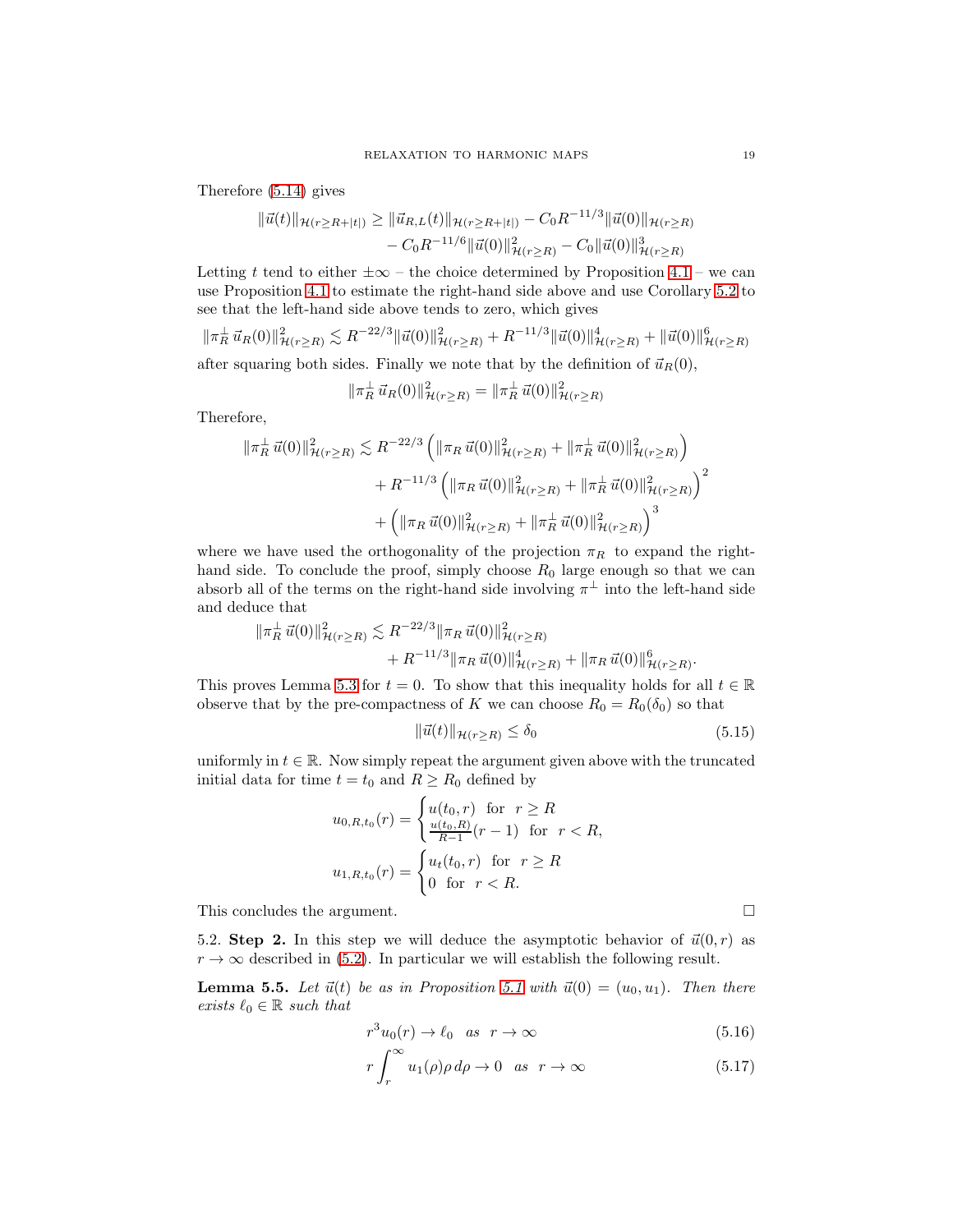*Moreover, we have the following estimates for the rates of convergence,*

$$
\left| r^3 u_0(r) - \ell_0 \right| = O(r^{-3}) \quad \text{as} \quad r \to \infty \tag{5.18}
$$

$$
\left| r \int_{r}^{\infty} u_1(\rho) \rho \, d\rho \right| = O(r^{-1}) \quad \text{as} \quad r \to \infty \tag{5.19}
$$

<span id="page-19-0"></span>To begin, we define

<span id="page-19-3"></span>
$$
v_0(t,r) := r^3 u(t,r)
$$
  

$$
v_1(t,r) := r \int_r^{\infty} u_t(t,\rho) \rho d\rho
$$
 (5.20)

and for simplicity we will write  $v_0(r) := v_0(0, r)$  and  $v_1(r) := v_1(0, r)$ . By direct computation one can show that

$$
\|\pi_R^{\perp}\vec{u}(t)\|_{\mathcal{H}(r\geq R)}^2 = \int_R^{\infty} \left(\frac{1}{r}\partial_r v_0(t,r)\right)^2 dr + \int_R^{\infty} (\partial_r v_1(t,r))^2 dr \tag{5.21}
$$

$$
\|\pi_R \vec{u}(t)\|_{\mathcal{H}(r\geq R)}^2 = 3R^{-3}v_0^2(t,R) + R^{-1}v_1^2(t,R)
$$
\n(5.22)

For convenience, we can rewrite the conclusions of Lemma [5.3](#page-15-2) in terms of  $(v_0, v_1)$ :

<span id="page-19-1"></span>**Lemma 5.6.** Let  $(v_0, v_1)$  be defined as in [\(5.20\)](#page-19-0). There exists  $R_0 > 1$  so that for *all*  $R > R_0$  *we have* 

$$
\int_{R}^{\infty} \left(\frac{1}{r}\partial_{r}v_{0}(t,r)\right)^{2} dr + \int_{R}^{\infty} (\partial_{r}v_{1}(t,r))^{2} dr \lesssim R^{-\frac{22}{3}} \left(3R^{-3}v_{0}^{2}(t,R) + R^{-1}v_{1}^{2}(t,R)\right) \n+ R^{-\frac{11}{3}} \left(3R^{-3}v_{0}^{2}(t,R) + R^{-1}v_{1}^{2}(t,R)\right)^{2} \n+ \left(3R^{-3}v_{0}^{2}(t,R) + R^{-1}v_{1}^{2}(t,R)\right)^{3} \n\lesssim R^{-\frac{31}{3}}v_{0}^{2}(t,R) + R^{-\frac{29}{3}}v_{0}^{4}(t,R) + R^{-9}v_{0}^{6}(t,R) \n+ R^{-\frac{25}{3}}v_{1}^{2}(t,R) + R^{-\frac{17}{3}}v_{1}^{4}(t,R) + R^{-3}v_{1}^{6}(t,R)
$$

*with the above estimates holding uniformly in*  $t \in \mathbb{R}$ .

We will use Lemma [5.6](#page-19-1) to prove a difference estimate. First, let  $\delta_1 > 0$  be a small number to be determined below with  $\delta_1 \leq \delta_0$  where  $\delta_0$  is as in Lemma [5.4.](#page-16-1) Let  $R_1$  be large enough so that for all  $R \ge R_1$  we have

$$
\|\vec{u}(t)\|_{\mathcal{H}(r\geq R)} \leq \delta_1 \leq \delta_0 \quad \forall R \geq R_1, \quad \forall t \in \mathbb{R}
$$
  

$$
R_1^{-\frac{11}{3}} \leq \delta_1 \tag{5.23}
$$

<span id="page-19-4"></span>We note again that such an  $R_1 = R_1(\delta_1)$  exists by the pre-compactness of K.

<span id="page-19-2"></span>**Corollary 5.7.** Let  $R_1$  be as above. The for all  $r, r'$  with  $R_1 \le r \le r' \le 2r$  and *for all*  $t \in \mathbb{R}$  *we have* 

<span id="page-19-5"></span>
$$
\begin{split} |v_0(t,r) - v_0(t,r')| &\lesssim r^{-\frac{11}{3}} |v_0(t,r)| + r^{-\frac{10}{3}} |v_0(t,r)|^2 + r^{-3} |v_0(t,r)|^3 \\ &+ r^{-\frac{8}{3}} |v_1(t,r)| + r^{-\frac{4}{3}} |v_1(t,r)|^2 + |v_1(t,r)|^3 \end{split} \tag{5.24}
$$

*and*

<span id="page-19-6"></span>
$$
\begin{split} |v_1(t,r) - v_1(t,r')| &\lesssim r^{-\frac{14}{3}} |v_0(t,r)| + r^{-\frac{13}{3}} |v_0(t,r)|^2 + r^{-4} |v_0(t,r)|^3 \\ &+ r^{-\frac{11}{3}} |v_1(t,r)| + r^{-\frac{7}{3}} |v_1(t,r)|^2 + r^{-1} |v_1(t,r)|^3 \end{split} \tag{5.25}
$$

*with the above estimates holding uniformly in*  $t \in \mathbb{R}$ *.*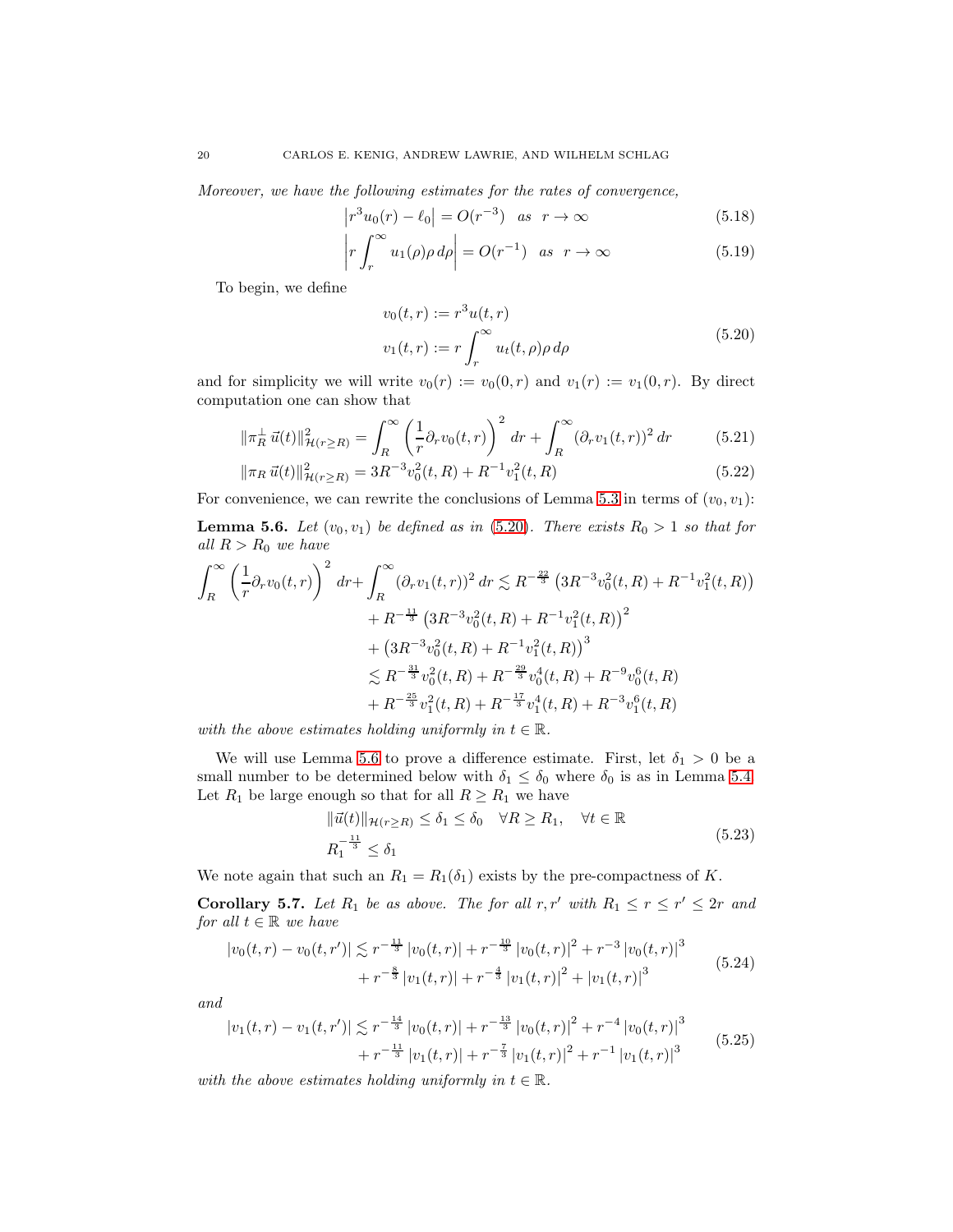We will also need a trivial consequence of the preceding result which we state as another corollary for convenience.

<span id="page-20-0"></span>**Corollary 5.8.** Let  $R_1$  be as above. The for all  $r, r'$  with  $R_1 \le r \le r' \le 2r$  and *for all*  $t \in \mathbb{R}$  *we have* 

$$
|v_0(t,r) - v_0(t,r')| \lesssim \delta_1 |v_0(t,r)| + r\delta_1 |v_1(t,r)| \tag{5.26}
$$

<span id="page-20-2"></span>*and*

$$
|v_1(t,r) - v_1(t,r')| \lesssim r^{-1} \delta_1 |v_0(t,r)| + \delta_1 |v_1(t,r)| \tag{5.27}
$$

<span id="page-20-3"></span>*with the above estimates holding uniformly in*  $t \in \mathbb{R}$ *.* 

We remark that Corollary [5.8](#page-20-0) follows immediately from Corollary [5.7](#page-19-2) in light of [\(5.22\)](#page-19-3) and [\(5.23\)](#page-19-4).

*Proof of Corollary [5.7.](#page-19-2)* This is a simple consequence of Lemma [5.6.](#page-19-1) Indeed, for  $r \geq R_1$  and  $r' \in [r, 2r]$  we use Lemma [5.6](#page-19-1) to see that

$$
\begin{split} |v_0(t,r) - v_0(t,r')|^2 &\leq \left(\int_r^{r'} |\partial_r v_0(t,\rho)| \, d\rho\right)^2 \\ &\leq \left(\int_r^{r'} \rho^2 \, d\rho\right) \left(\int_r^{r'} \left|\frac{1}{\rho} \partial_r v_0(t,\rho)\right|^2 \, d\rho\right) \\ &\lesssim r^3 \left(r^{-\frac{31}{3}} v_0^2(t,r) + r^{-\frac{29}{3}} v_0^4(t,r) + r^{-9} v_0^6(t,r)\right) \\ &+ r^3 \left(r^{-\frac{25}{3}} v_1^2(t,r) + r^{-\frac{17}{3}} v_1^4(t,r) + r^{-3} v_1^6(t,r)\right) \end{split}
$$

Similarly,

$$
|v_1(t,r) - v_1(t,r')|^2 \leq \left(\int_r^{r'} |\partial_r v_1(t,\rho)| d\rho\right)^2
$$
  
\n
$$
\leq \left(\int_r^{r'} d\rho\right) \left(\int_r^{r'} |\partial_r v_1(t,\rho)|^2 d\rho\right)
$$
  
\n
$$
\lesssim r \left(r^{-\frac{31}{3}} v_0^2(t,r) + r^{-\frac{29}{3}} v_0^4(t,r) + r^{-9} v_0^6(t,r)\right)
$$
  
\n
$$
+ r \left(r^{-\frac{25}{3}} v_1^2(t,r) + r^{-\frac{17}{3}} v_1^4(t,r) + r^{-3} v_1^6(t,r)\right)
$$

as claimed.  $\hfill \square$ 

The next step towards establishing Lemma [5.5](#page-18-0) is to provide an upper bound on the growth rates of  $v_0(t, r)$  and  $v_1(t, r)$ .

<span id="page-20-1"></span>**Claim 5.9.** *Let*  $v_0(t, r)$ *,*  $v_1(t, r)$  *be as in* [\(5.20\)](#page-19-0)*. Then,* 

<span id="page-20-5"></span><span id="page-20-4"></span>
$$
|v_0(t,r)| \lesssim r^{\frac{1}{6}} \tag{5.28}
$$

$$
|v_1(t,r)| \lesssim r^{\frac{1}{18}}\tag{5.29}
$$

*uniformly in*  $t \in \mathbb{R}$ *.*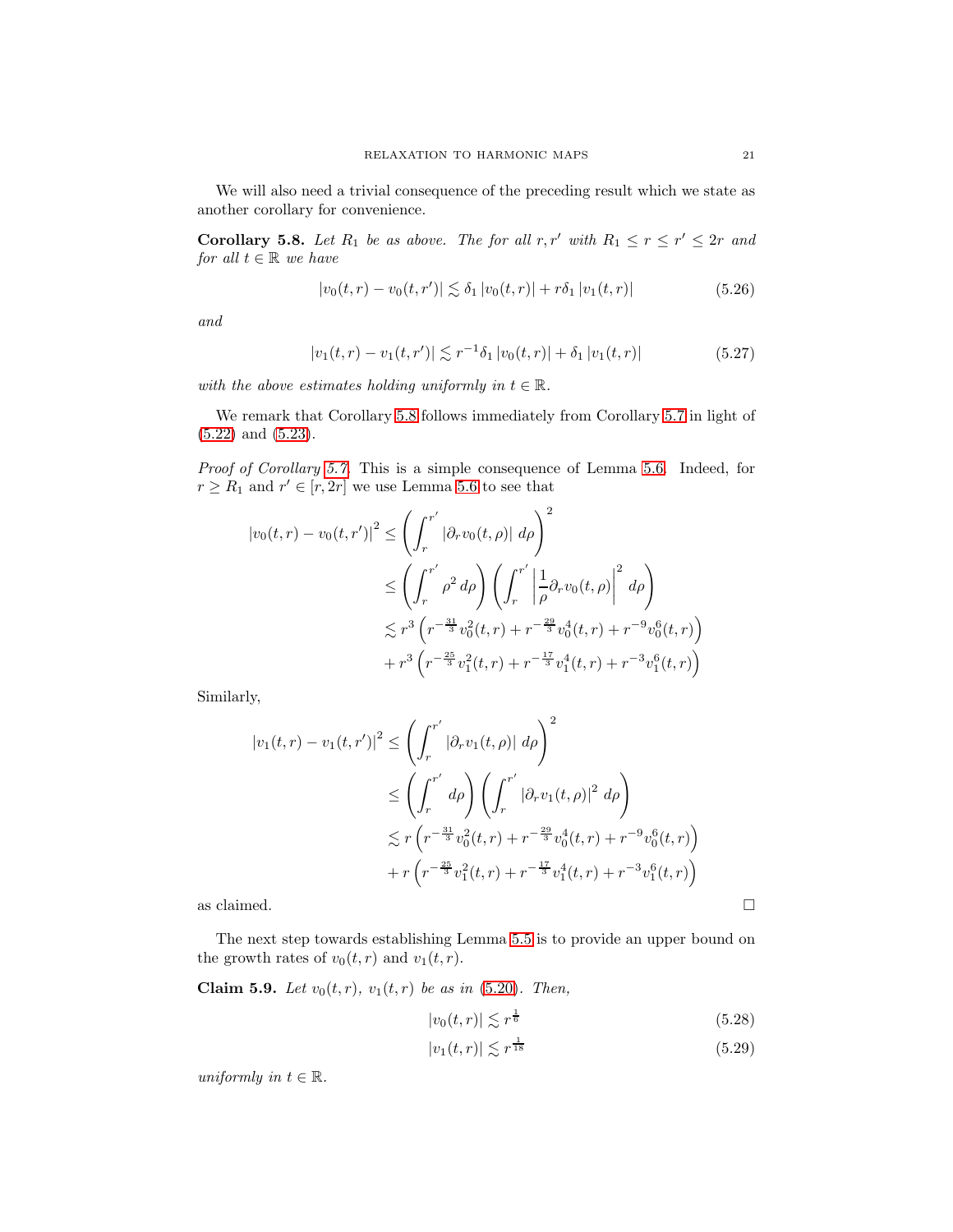*Proof.* First, note that it suffices to prove Claim [5.9](#page-20-1) only for  $t = 0$  since the ensuing argument relies exclusively on results in this section that hold uniformly in  $t \in \mathbb{R}$ . Fix  $r_0 \ge R_1$  and observe that by [\(5.26\)](#page-20-2), [\(5.27\)](#page-20-3)

$$
\left|v_0(2^{n+1}r_0)\right| \le (1 + C_1\delta_1)\left|v_0(2^n r_0)\right| + (2^n r_0)C_1\delta_1\left|v_1(2^n r_0)\right|\tag{5.30}
$$

$$
\left| v_1(2^{n+1}r_0) \right| \le (1 + C_1 \delta_1) \left| v_1(2^n r_0) \right| + (2^n r_0)^{-1} C_1 \delta_1 \left| v_0(2^n r_0) \right| \tag{5.31}
$$

To simply the exposition, we introduce the notation

<span id="page-21-1"></span><span id="page-21-0"></span>
$$
a_n := |v_1(2^n r_0)| \tag{5.32}
$$

<span id="page-21-2"></span>
$$
b_n := (2^n r_0)^{-1} |v_0(2^n r_0)| \tag{5.33}
$$

Then, combining [\(5.30\)](#page-21-0) and [\(5.31\)](#page-21-1) gives

$$
a_{n+1} + b_{n+1} \le \left(1 + \frac{3}{2}C_1\delta_1\right)a_n + \left(\frac{1}{2} + \frac{3}{2}C_1\delta_1\right)b_n
$$
  

$$
\le \left(1 + \frac{3}{2}C_1\delta_1\right)(a_n + b_n)
$$

Arguing inductively we then see that for each  $n$  we have

$$
(a_n + b_n) \le \left(1 + \frac{3}{2}C_1\delta_1\right)^n (a_0 + b_0)
$$

Choosing  $\delta_1$  small enough so that  $(1 + \frac{3}{2}C_1\delta_1) \leq 2^{\frac{1}{18}}$  allows us to conclude that

$$
a_n \le C(2^n r_0)^{\frac{1}{18}} \tag{5.34}
$$

<span id="page-21-3"></span>where the constant  $C > 0$  above depends on  $r_0$  which is fixed. In light of [\(5.32\)](#page-21-2) we have thus proved [\(5.29\)](#page-20-4) for all  $r = 2<sup>n</sup>r<sub>0</sub>$ . Now define

$$
c_n := |v_0(2^n r_0)| \tag{5.35}
$$

By [\(5.22\)](#page-19-3), [\(5.23\)](#page-19-4), [\(5.24\)](#page-19-5), and [\(5.34\)](#page-21-3) we have

$$
c_{n+1} \le (1 + C_1 \delta_1) c_n + C(2^n r_0)^{\frac{1}{6}}
$$

Inductively, we can deduce that

$$
c_n \le (1 + C_1 \delta_1)^n c_0 + C r_0^{\frac{1}{6}} \sum_{k=1}^n (1 + C_1 \delta_1)^{n-k} 2^{\frac{k-1}{6}}
$$
  
 
$$
\le C (2^n r_0)^{\frac{1}{6}}
$$

where we have used that  $(1 + C_1 \delta_1) \leq 2^{\frac{1}{18}}$ , and again the constant  $C > 0$  depends on  $r_0$ , which is fixed. This proves [\(5.28\)](#page-20-5) for  $r = 2^n r_0$ . The general estimates (5.28) and (5.29) follow from the difference estimates (5.24) and (5.25). and [\(5.29\)](#page-20-4) follow from the difference estimates [\(5.24\)](#page-19-5) and [\(5.25\)](#page-19-6).

<span id="page-21-5"></span>**Claim 5.10.** For each  $t \in \mathbb{R}$  there exists a number  $\ell_1(t) \in \mathbb{R}$  such that

<span id="page-21-4"></span>
$$
|v_1(t, r) - \ell_1(t)| = O(r^{-1}) \quad \text{as} \quad r \to \infty \tag{5.36}
$$

*where the*  $O(\cdot)$  *is uniform in t.* 

 $\overline{\phantom{a}}$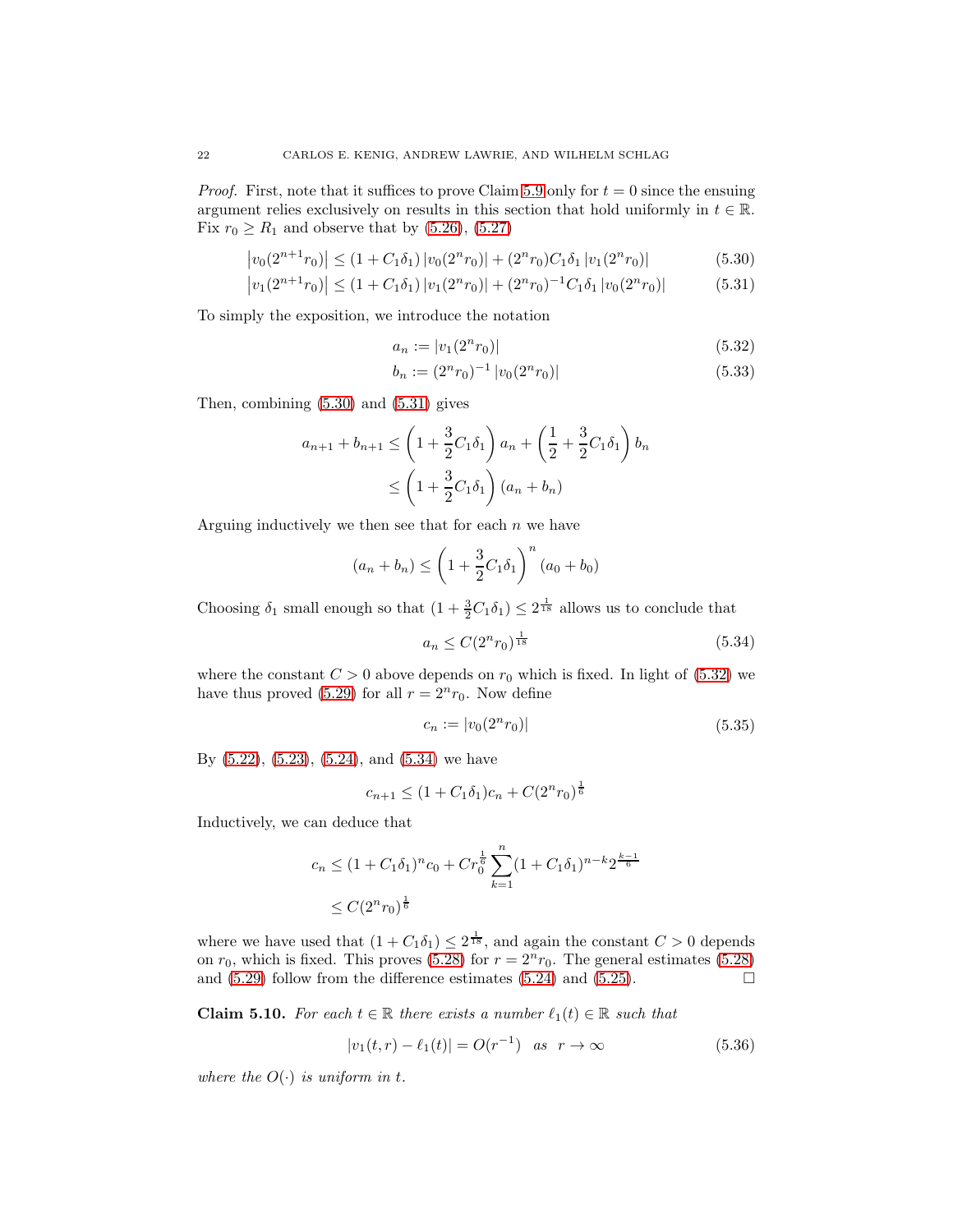*Proof.* Again, it suffices to show this for  $t = 0$ . Let  $r_0 \ge R_1$  where  $R_1 > 1$  is as in [\(5.23\)](#page-19-4). By [\(5.25\)](#page-19-6) and Claim [5.9](#page-20-1) we have

$$
\left| v_1(2^{n+1}r_0) - v_1(2^nr_0) \right| \lesssim (2^n r_0)^{-\frac{9}{2}} + (2^n r_0)^{-4} + (2^n r_0)^{-\frac{7}{2}} + (2^n r_0)^{-\frac{65}{18}} + (2^n r_0)^{-\frac{20}{9}} + (2^n r_0)^{-\frac{5}{6}} \lesssim (2^n r_0)^{-\frac{5}{6}}
$$

This implies that the series

$$
\sum_{n} |v_1(2^{n+1}r_0) - v_1(2^n r_0)| < \infty
$$

which in turn implies that there exists  $\ell_1 \in \mathbb{R}$  such that

$$
\lim_{n \to \infty} v_1(2^n r_0) = \ell_1.
$$

The fact that  $\lim_{r \to \infty} v_1(r) = \ell_1$  follows from the difference estimates [\(5.24\)](#page-19-5), [\(5.25\)](#page-19-6), and the growth estimates [\(5.28\)](#page-20-5), [\(5.29\)](#page-20-4). To establish the estimates on the rate of convergence in [\(5.36\)](#page-21-4) we note that by the difference estimate [\(5.25\)](#page-19-6) and the fact that we now know that  $|v_1(r)|$  is bounded, for large enough r we have

$$
|v_1(2^{n+1}r) - v_1(2^nr)| \lesssim (2^nr)^{-1}
$$

Hence,

$$
|v_1(r) - \ell_1| = \left| \sum_{n \ge 0} (v_1(2^{n+1}r) - v_1(2^nr)) \right| \lesssim r^{-1} \sum_{n \ge 0} 2^{-n} \lesssim r^{-1}
$$

as desired.  $\hfill \square$ 

Next we show that the limit  $\ell_1(t)$  is actually independent of t.

**Claim 5.11.** *The function*  $\ell_1(t)$  *in Claim [5.10](#page-21-5) is independent of t, i.e.,*  $\ell_1(t) = \ell_1$ *for all*  $t \in \mathbb{R}$ *.* 

*Proof.* By the definition of  $v_1(t, r)$  we have shown that

$$
\ell_1(t) = r \int_r^{\infty} u_t(t,\rho) \rho \, d\rho + O(r^{-1})
$$

Fix  $t_1, t_2 \in \mathbb{R}$  with  $t_1 \neq t_2$ . We will show that

$$
\ell_1(t_2) - \ell_1(t_1) = 0
$$

To see this observe that for each  $R \geq R_1$  we have

$$
\ell_1(t_2) - \ell_1(t_1) = \frac{1}{R} \int_R^{2R} (\ell_1(t_2) - \ell_1(t_1)) ds
$$
  
= 
$$
\frac{1}{R} \int_R^{2R} \left( s \int_s^{\infty} (u_t(t_2, r) - u_t(t_1, r)) r dr \right) ds + O(R^{-1})
$$
  
= 
$$
\frac{1}{R} \int_R^{2R} \left( s \int_s^{\infty} \int_{t_1}^{t_2} u_{tt}(t, r) dr dr dr \right) ds + O(R^{-1})
$$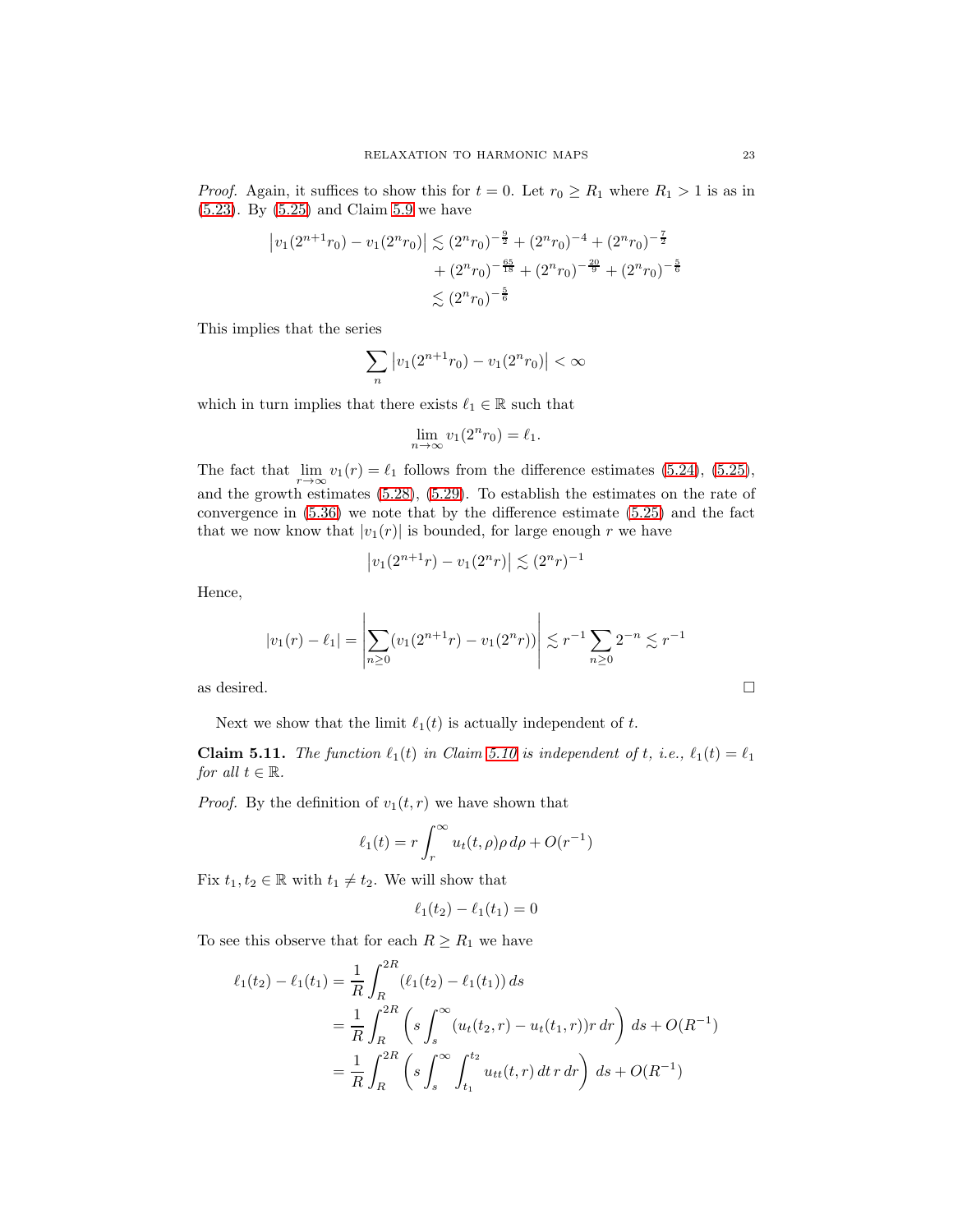Using the fact that  $u$  is a solution to  $(2.8)$ , we can rewrite the above integral as

$$
= \int_{t_1}^{t_2} \frac{1}{R} \int_{R}^{2R} \left( s \int_{s}^{\infty} (r u_{rr}(t, r) + 4u_r(t, r)) dr \right) ds dt +
$$
  
+ 
$$
\int_{t_1}^{t_2} \frac{1}{R} \int_{R}^{2R} \left( s \int_{s}^{\infty} (-r V(r) u(t, r) + r N(r, u(t, r))) dr \right) ds dt \qquad (5.37)
$$
  
+ 
$$
O(R^{-1})
$$
  
=  $I + II + O(R^{-1})$ 

To estimate  $I$  we integrate by parts:

<span id="page-23-0"></span>
$$
I = \int_{t_1}^{t_2} \frac{1}{R} \int_{R}^{2R} \left( s \int_{s}^{\infty} \frac{1}{r^3} \partial_r (r^4 u_r(t, r)) dr \right) ds dt
$$
  
\n
$$
= 3 \int_{t_1}^{t_2} \frac{1}{R} \int_{R}^{2R} \left( s \int_{s}^{\infty} u_r(t, r) dr \right) ds dt - \int_{t_1}^{t_2} \frac{1}{R} \int_{R}^{2R} s^2 u_r(t, s) ds dt
$$
  
\n
$$
= -3 \int_{t_1}^{t_2} \frac{1}{R} \int_{R}^{2R} r u(t, r) dr dt - \int_{t_1}^{t_2} \frac{1}{R} \int_{R}^{2R} r^2 u_r(t, r) dr dt
$$
  
\n
$$
= - \int_{t_1}^{t_2} \frac{1}{R} \int_{R}^{2R} r u(t, r) dr dt + \int_{t_1}^{t_2} (Ru(t, R) - 2Ru(t, 2R)) dt
$$
  
\n(5.38)

Finally, we note that [\(5.28\)](#page-20-5) and the definition of  $v_0(t, r)$  give us

$$
r^3 |u(t,r)| = |v_0(t,r)| \lesssim r^{\frac{1}{6}}
$$
\n(5.39)

<span id="page-23-1"></span>Using this estimate for  $|u(t, r)|$  in the last line in [\(5.38\)](#page-23-0) shows that

$$
I = |t_2 - t_1| O(R^{-\frac{11}{6}})
$$

To estimate II we can use [\(5.39\)](#page-23-1) to see that for  $r > R$  large enough

$$
|-V(r)u(t,r) + N(r, u(t,r))| \lesssim r^{-6} |u(t,r)| + r^{-3} |u(t,r)|^2 + |u(t,r)|^3
$$
  

$$
\lesssim r^{-6 - \frac{17}{6}} + r^{-3 - \frac{17}{3}} + r^{-\frac{17}{2}}
$$
  

$$
\lesssim r^{-8}
$$

Hence,

$$
II \lesssim \int_{t_1}^{t_2} \frac{1}{R} \int_{R}^{2R} s \int_{s}^{\infty} r^{-8} dr ds dt = |t_2 - t_1| O(R^{-6})
$$

Putting this together we get

$$
|\ell_1(t_2) - \ell_1(t_1)| = O(R^{-1})
$$

which implies that  $\ell_1(t_2) = \ell_1(t_1)$ .

We next show that  $\ell_1$  is necessarily equal to 0.

# Claim 5.12.  $\ell_1 = 0$ .

*Proof.* Suppose  $\ell_1 \neq 0$ . We know that for all  $R \geq R_1$  and for all  $t \in \mathbb{R}$  we have

$$
R\int_R^{\infty} u_t(t,r) r dr = \ell_1 + O(R^{-1})
$$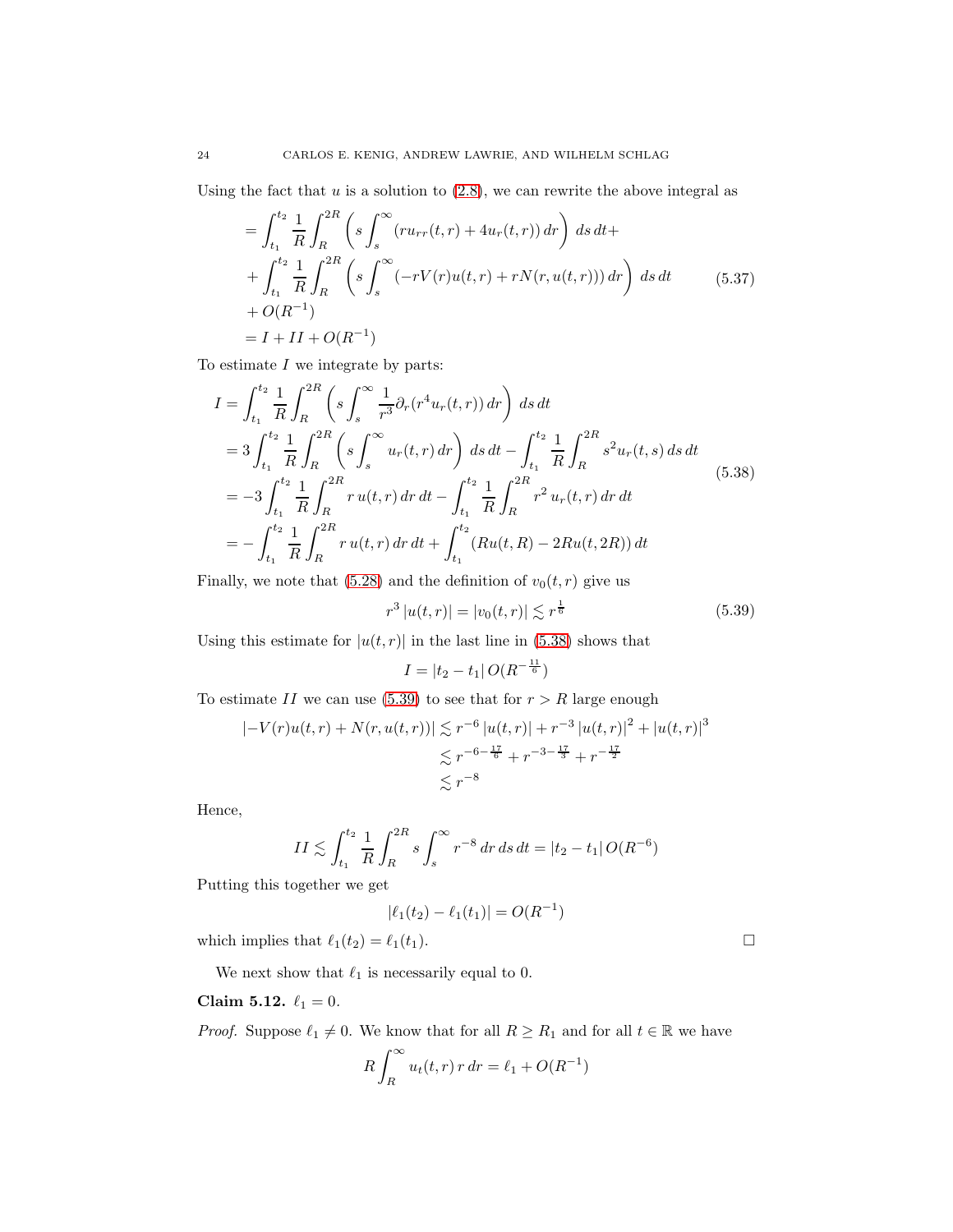where  $O(\cdot)$  is uniform in t. Hence, for R large, the left-hand side above has the same sign as  $\ell_1$ , for all t. Thus we can choose  $R \ge R_1$  large enough so that for all  $t \in \mathbb{R},$ 

$$
\left| R \int_{R}^{\infty} u_t(t, r) r \, dr \right| \ge \frac{|\ell_1|}{2}
$$

Integrating from  $t = 0$  to  $t = T$  gives

$$
\Big|\int_0^T R \int_R^{\infty} u_t(t,r) \, r \, dr \, dt \Big| \ge T \frac{|\ell_1|}{2}
$$

However, we integrate in  $t$  on the left-hand side and use  $(5.39)$  to obtain

$$
\left| R \int_{R}^{\infty} \int_{0}^{T} u_t(t, r) r dt dr \right| = \left| R \int_{R}^{\infty} [u(T, r) - u(0, r)] r dr \right|
$$
  

$$
\lesssim R \int_{R}^{\infty} r^{-\frac{11}{6}} dr \lesssim R^{\frac{1}{6}}
$$

Therefore for fixed large R we have

$$
T\frac{|\ell_1|}{2} \lesssim R
$$

1 6

which gives a contradiction by taking  $T$  large.

Now that we have shown that  $v_1(r) \to 0$  as  $r \to \infty$ , we can prove that  $v_0(r)$  also converges and complete the proof of Lemma [5.5.](#page-18-0)

*Proof of Lemma [5.5.](#page-18-0)* It remains to show that there exists  $\ell_0 \in \mathbb{R}$  such that

$$
|v_0(r) - \ell_0| = O(r^{-3}) \text{ as } r \to \infty
$$
 (5.40)

Using the difference estimate [\(5.24\)](#page-19-5) as well as [\(5.28\)](#page-20-5) and the fact that  $|v_1(r)| \lesssim r^{-1}$ for  $r \geq R_1$  we have for  $r_0 \geq R_1$ 

$$
\left| v_0(2^{n+1}r_0) - v_0(2^nr_0) \right| \lesssim (2^n r_0)^{-\frac{11}{3}} (2^n r_0)^{\frac{1}{6}} + (2^n r_0)^{-\frac{10}{3}} (2^n r_0)^{\frac{1}{3}} + (2^n r_0)^{-3} (2^n r_0)^{\frac{1}{2}}
$$
  
+  $(2^n r_0)^{-\frac{8}{3}} (2^n r_0)^{-1} + (2^n r_0)^{-\frac{4}{3}} (2^n r_0)^{-2} + (2^n r_0)^{-3}$   
 $\lesssim (2^n r_0)^{-\frac{5}{2}}$ 

Hence,

$$
\sum_{n\geq 0} \left| v_0(2^{n+1}r_0) - v_0(2^nr_0) \right| < \infty
$$

and therefore there exists  $\ell_0 \in \mathbb{R}$  so that

$$
\lim_{n \to \infty} v_0(2^n r_0) = \ell_0
$$

By the difference estimate [\(5.24\)](#page-19-5) and the fact that  $v_1(r) \to 0$  we can conclude that in fact  $\lim_{r \to \infty} v_0(r) = \ell_0$ . To establish the convergence rate, we note that since we now know that  $|v_0(r)|$  is bounded we have the improved difference estimate

$$
\left| v_0(2^{n+1}r) - v_0(2^n r) \right| \lesssim (2^n r)^{-3} \tag{5.41}
$$

which holds for all  $r \geq R$ . Therefore,

$$
|v_0(r) - \ell_0| = \left| \sum_{n \ge 0} (v_0(2^{n+1}r) - v_0(2^n r)) \right| \lesssim r^{-3} \sum_{n \ge 0} 2^{-3n} \tag{5.42}
$$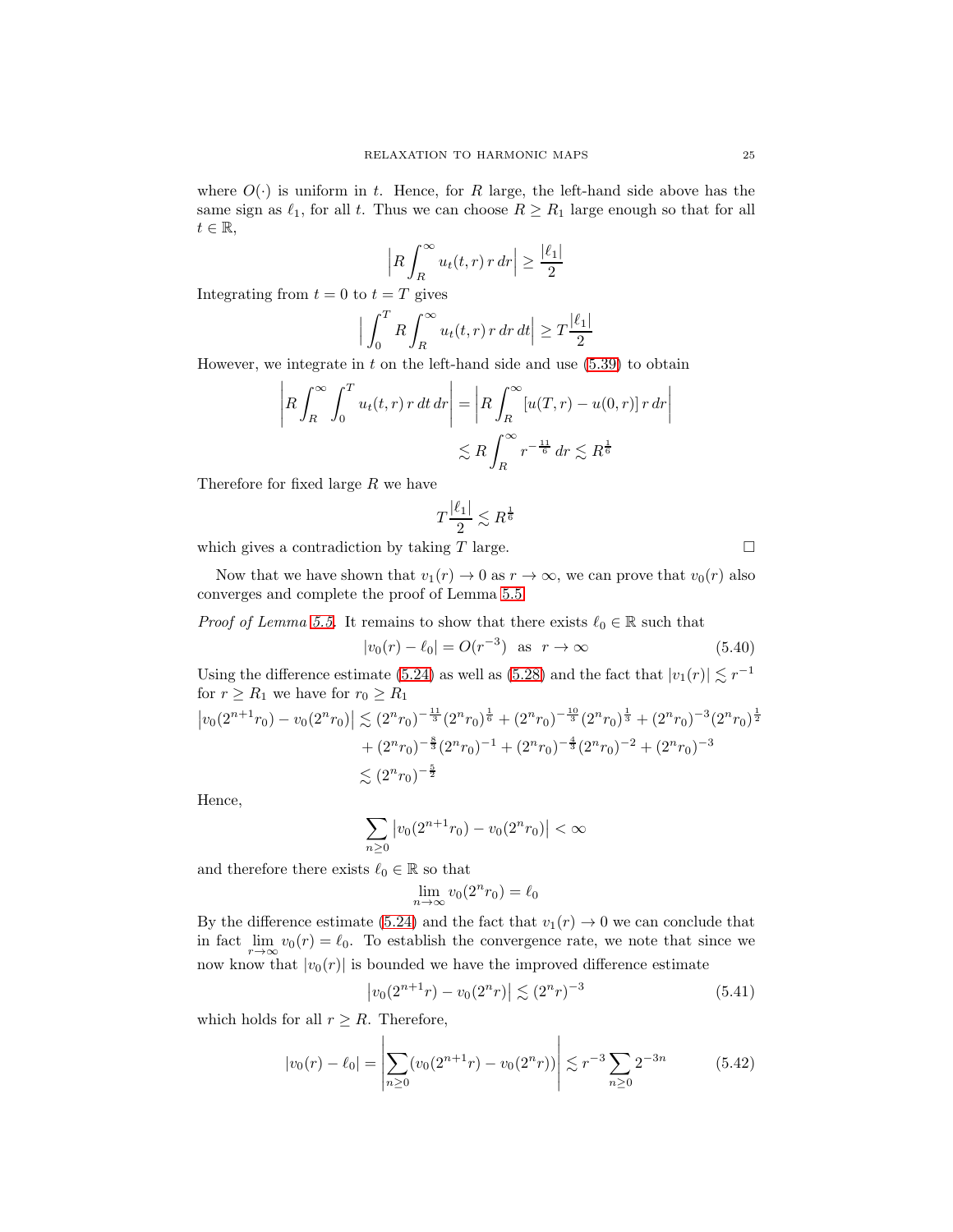as claimed.  $\hfill \square$ 

5.3. Step 3. Finally, we complete the proof of Proposition [5.1](#page-14-2) by showing that  $\vec{u}(t) = (0, 0)$ . We divide this argument into two separate cases depending on whether the number  $\ell_0$  found in the previous step is zero or nonzero.

**Case 1:**  $\ell_0 = 0$  implies  $\vec{u}(0) = (0, 0)$ :

In this case we show that if  $\ell_0 = 0$ , then  $\vec{u}(t) = (0, 0)$ .

<span id="page-25-2"></span>**Lemma [5.1](#page-14-2)3.** Let  $\vec{u}(t)$  be as in Proposition 5.1 and let  $\ell_0$  be as in Lemma [5.5.](#page-18-0) *Suppose that*  $\ell_0 = 0$ *. Then*  $\vec{u}(t) = (0, 0)$ *.* 

<span id="page-25-3"></span>We begin by showing that if  $\ell_0 = 0$  then  $(u_0, u_1)$  must be compactly supported. **Claim 5.14.** Let  $\ell_0$  be as in Lemma [5.5.](#page-18-0) If  $\ell_0 = 0$  then  $(u_0, u_1)$  must be compactly *supported.*

<span id="page-25-0"></span>*Proof.* The assumption  $\ell_0 = 0$  means that

$$
|v_0(r)| = O(r^{-3}) \text{ as } r \to \infty
$$
  

$$
|v_1(r)| = O(r^{-1}) \text{ as } r \to \infty
$$
 (5.43)

Therefore, for  $r_0 \geq R_1$  we have

$$
|v_0(2^n r_0)| + |v_1(2^n r_0)| \lesssim (2^n r_0)^{-3} + (2^n r_0)^{-1} \lesssim (2^n r_0)^{-1}
$$
 (5.44)

<span id="page-25-1"></span>On the other hand, using the difference estimates  $(5.24)$ – $(5.27)$  as well as our assumption [\(5.43\)](#page-25-0) we obtain

$$
\left|v_0(2^{n+1}r_0)\right| \ge (1 - C_1\delta_1) \left|v_0(2^n r_0)\right| - C_1(2^n r_0)^{-2} \left|v_1(2^n r_0)\right|
$$
  

$$
\left|v_1(2^{n+1}r_0)\right| \ge (1 - C_1\delta_1) \left|v_1(2^n r_0)\right| - C_1(2^n r_0)^{-4} \left|v_0(2^n r_0)\right|
$$

This means that

$$
|v_0(2^{n+1}r_0)| + |v_1(2^{n+1}r_0)| \ge (1 - C_1\delta_1 - C_1r_0^{-2}) (|v_0(2^n r_0)| + |v_1(2^n r_0)|)
$$

Choose  $r_0$  large enough and  $\delta_1$  small enough so that  $C_1(\delta_1 + r_0^{-2}) < \frac{1}{4}$ . Arguing inductively we can conclude that

$$
|v_0(2^n r_0)| + |v_1(2^n r_0)| \ge \left(\frac{3}{4}\right)^n (|v_0(r_0)| + |v_1(r_0)|)
$$

Estimating the left hand side above using [\(5.44\)](#page-25-1) gives

$$
\left(\frac{3}{4}\right)^n (|v_0(r_0)| + |v_1(r_0)|) \lesssim 2^{-n} r_0^{-1}
$$

which means that

$$
\left(\frac{3}{2}\right)^n (|v_0(r_0)| + |v_1(r_0)|) \lesssim 1
$$

Hence  $\vec{v}(r_0) := (v_0(r_0), v_1(r_0)) = (0, 0)$ . But then [\(5.22\)](#page-19-3) implies that  $\|\pi_{r},\vec{u}(0)\|_{\mathcal{H}(r>r)}=0$ 

$$
|\pi_{r_0}u(0)|\,|\mathcal{H}(r\geq r_0)|=0
$$

Using Lemma [5.3](#page-15-2) we can also deduce that

$$
\|\pi_{r_0}^{\perp}\vec{u}(0)\|_{\mathcal{H}(r\geq r_0)}=0
$$

and hence

$$
\|\vec{u}(0)\|_{\mathcal{H}(r\geq r_0)} = 0
$$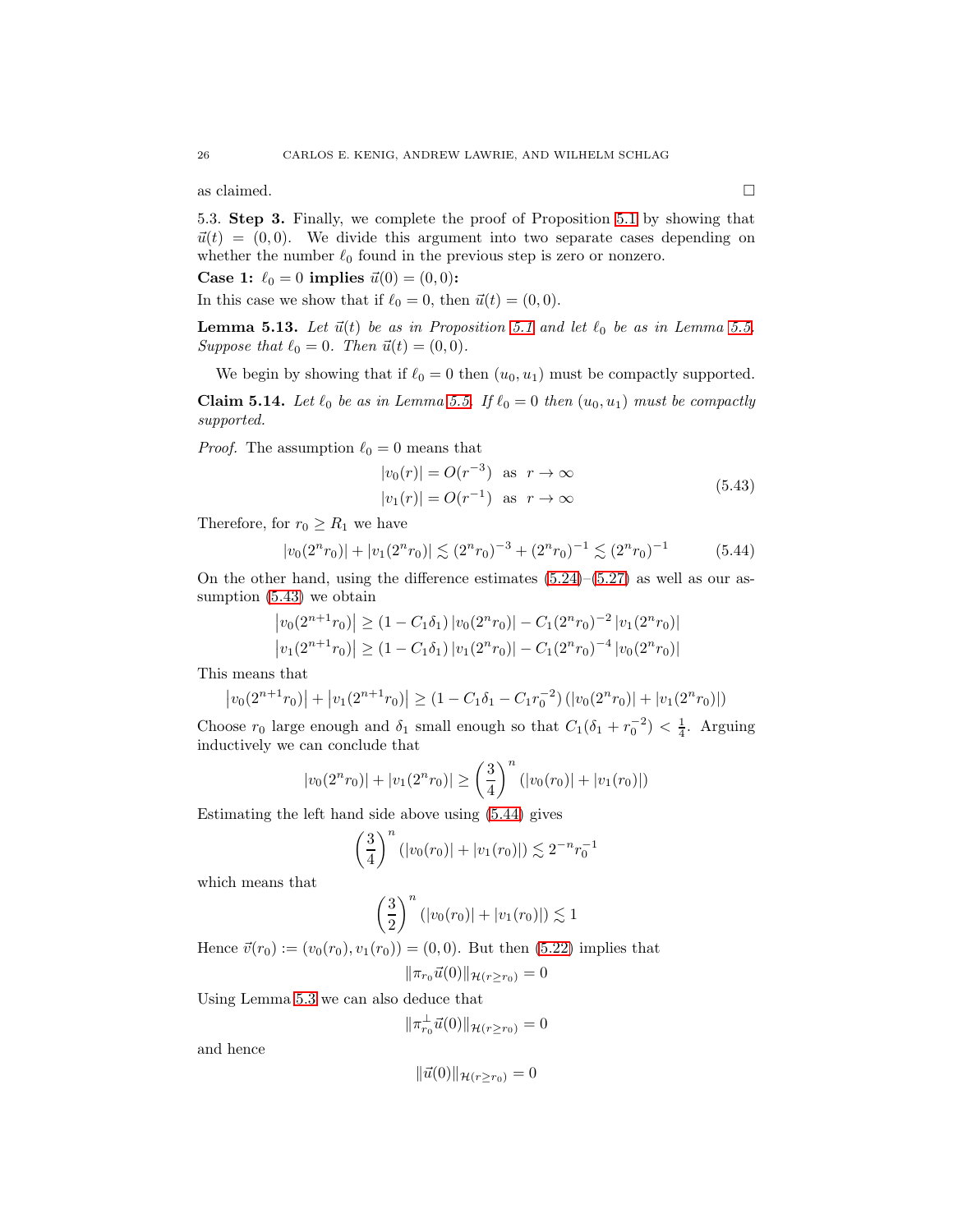which concludes the proof since  $\lim_{r \to \infty} u_0(r) = 0.$ 

*Proof of Lemma [5.13.](#page-25-2)* Assume that  $\ell_0 = 0$ . Then by Claim [5.14,](#page-25-3)  $(u_0, u_1)$  is compactly supported. We assume that  $(u_0, u_1) \neq (0, 0)$  and argue by contradiction. In this case we can find  $\rho_0 > 1$  so that

$$
\rho_0 := \inf \{ \rho : \|\vec{u}(0)\|_{\mathcal{H}(r \ge \rho)} = 0 \}
$$

Let  $\varepsilon > 0$  small to be determined below and find  $1 < \rho_1 < \rho_0$ ,  $\rho_1 = \rho_1(\varepsilon)$  so that

<span id="page-26-4"></span><span id="page-26-3"></span>
$$
0 < \|\vec{u}(0)\|_{\mathcal{H}(r \ge \rho_1)}^2 \le \varepsilon \le \delta_1^2
$$

where  $\delta_1 > 0$  is as in [\(5.23\)](#page-19-4). With  $(v_0, v_1)$  as in [\(5.20\)](#page-19-0) we have

$$
\int_{\rho_1}^{\infty} \left(\frac{1}{r} \partial_r v_0(r)\right)^2 dr + \int_{\rho_1}^{\infty} (\partial_r v_1(r))^2 dr + 3\rho_1^{-3} v_0^2(\rho_1) + \rho_1^{-1} v_1^2(\rho_1) =
$$
  
=  $||\pi_{\rho_1}^{\perp} \vec{u}(0)||_{\mathcal{H}(r \ge \rho_1)}^2 + ||\pi_{\rho_1} \vec{u}(0)||_{\mathcal{H}(r \ge \rho_1)}^2 = ||\vec{u}(0)||_{\mathcal{H}(r \ge \rho_1)}^2 < \varepsilon$  (5.45)

By Lemma [5.6](#page-19-1) we also have

$$
\int_{\rho_1}^{\infty} \left(\frac{1}{r} \partial_r v_0(r)\right)^2 dr + \int_{\rho_1}^{\infty} (\partial_r v_1(r))^2 dr \lesssim \rho_1^{-\frac{31}{3}} v_0^2(\rho_1) + \rho_1^{-\frac{29}{3}} v_0^4(\rho_1) + \rho_1^{-9} v_0^6(\rho_1) + \rho_1^{-\frac{25}{3}} v_1^2(\rho_1) + \rho_1^{-\frac{17}{3}} v_1^4(\rho_1) + \rho_1^{-3} v_1^6(\rho_1) \quad (5.46)
$$

<span id="page-26-0"></span>Arguing as in Corollary [5.8](#page-20-0) and using the fact that  $v_0(\rho_0) = v_1(\rho_0) = 0$  gives

$$
|v_0(\rho_1)| = |v_0(\rho_1) - v_0(\rho_0)| \lesssim \varepsilon |v_0(\rho_1)| + \rho_1 \varepsilon |v_1(\rho_1)| \tag{5.47}
$$

and

$$
|v_1(\rho_1)| = |v_1(\rho_1) - v_1(\rho_0)| \lesssim \rho_1^{-1} \varepsilon |v_0(\rho_1)| + \varepsilon |v_1(\rho_1)| \tag{5.48}
$$

<span id="page-26-1"></span>Plugging [\(5.47\)](#page-26-0) into [\(5.48\)](#page-26-1) gives

$$
|v_1(\rho_1)| \lesssim \rho_1^{-1} \varepsilon^2 |v_0(\rho_1)| + \varepsilon (1 + \varepsilon) |v_1(\rho_1)|
$$

which means that for  $\varepsilon$  small enough we have

$$
|v_1(\rho_1)| \lesssim \rho_1^{-1} \varepsilon^2 |v_0(\rho_1)| \tag{5.49}
$$

Putting this estimate back into [\(5.47\)](#page-26-0) we obtain

$$
|v_0(\rho_1)| \lesssim \varepsilon |v_0(\rho_1)| + \varepsilon^3 |v_0(\rho_1)| \lesssim \varepsilon (1 + \varepsilon^2) |v_0(\rho_1)|
$$

which implies that  $v_0(\rho_1) = 0$  as long as  $\varepsilon$  is chosen small enough. By [\(5.49\)](#page-26-2) we can conclude that  $v_1(\rho_1) = 0$  as well. By [\(5.46\)](#page-26-3) and [\(5.45\)](#page-26-4) we then have that

$$
|\vec{u}(0)||_{\mathcal{H}(r \geq \rho_1)} = 0
$$

which is a contradiction since  $\rho_1 < \rho_0$ .

We next consider the case  $\ell_0 \neq 0$ . Case 2:  $\ell_0 \neq 0$  is impossible.

<span id="page-26-2"></span>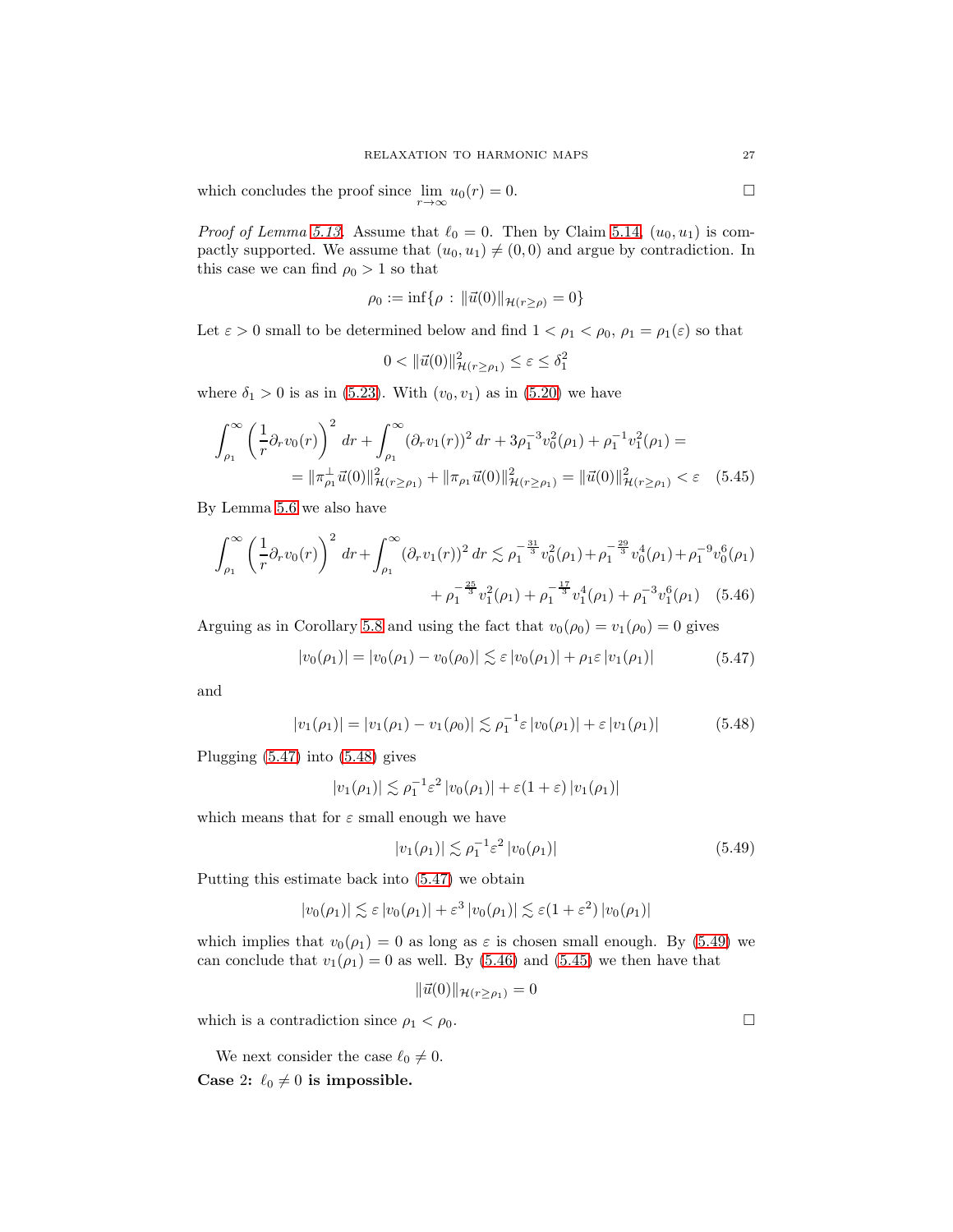In this final step we show that the case  $\ell_0 \neq 0$  is impossible. Indeed we prove that if  $\ell_0 \neq 0$  then our original wave map  $\psi(t)$  is equal to a rescaled solution  $Q_{\ell_0}$ to [\(2.1\)](#page-2-1) that does not satisfy the Dirichlet boundary condition,  $Q_{\ell_0}(1) \neq 0$ , which is a contradiction since  $\psi(t, 1) = 0$  for all  $t \in \mathbb{R}$ .

We have shown that

$$
r^3 u_0(r) = \ell_0 + O(r^{-3})
$$

Recall that  $ru_0(r) = \varphi_0(r) = \psi_0(r) - Q(r)$  and that

$$
Q(r) = n\pi - \frac{\alpha_0}{r^2} + O(r^{-6})
$$

where  $\alpha_0 > 0$  is *uniquely* determined by the boundary condition  $Q(1) = 0$ . Hence,

$$
\psi_0(r) = n\pi - \frac{\alpha_0 - \ell_0}{r^2} + O(r^{-5})
$$
\n(5.50)

By Lemma [2.1](#page-2-2) there is a solution  $Q_{\alpha_0-\ell} \in \dot{H}^1(\mathbb{R}^3)$  to [\(2.1\)](#page-2-1) satisfying

$$
Q_{\alpha_0 - \ell_0}(r) = n\pi - \frac{\alpha_0 - \ell_0}{r^2} + O(r^{-6})
$$
\n(5.51)

<span id="page-27-3"></span>and from here out we write  $Q_{\ell_0} := Q_{\alpha_0 - \ell_0}$ . Note, by Lemma [2.1,](#page-2-2)  $\ell_0 \neq 0$  implies that

<span id="page-27-2"></span><span id="page-27-0"></span> $Q_{\ell_0}(1)\neq 0$ 

Indeed, recall from the discussion following Lemma [2.1](#page-2-2) that if  $\alpha_0 - \ell_0 > 0$  then  $Q_{\ell_0}$ is a nontrivial rescaling of the harmonic map Q and hence no longer satisfies the boundary condition. If  $\alpha_0 - \ell_0 = 0$  then  $Q_{\ell_0}(r) = n\pi$  for all r. Finally, we recall that  $\alpha_0 - \ell_0 < 0$  implies that  $Q_{\ell_0}(r) > n\pi$  for all r. Now set

$$
u_{\ell_0,0}(r) := \frac{1}{r} (\psi_0(r) - Q_{\ell_0}(r))
$$
  
\n
$$
u_{\ell_0,1}(r) := \frac{1}{r} \psi_1(r)
$$
\n(5.52)

For each  $t \in \mathbb{R}$  define  $u_{\ell_0}(t,r) := \frac{1}{r}(\psi(t,r) - Q_{\ell_0}(r))$ . We record a few properties of  $\vec{u}_{\ell_0} := (u_{\ell_0}, \partial_t u_{\ell_0})$ . Note that by construction we have

$$
v_{\ell_0,0}(r) := r^3 u_{\ell_0}(r) = O(r^{-3}) \text{ as } r \to \infty
$$
  

$$
v_{\ell_0,1}(r) := r \int_r^{\infty} \rho u_{\ell_0,1}(\rho) d\rho = O(r^{-1}) \text{ as } r \to \infty
$$
 (5.53)

Also,  $\vec{u}_{\ell_0}(t)$  satisfies

$$
\partial_{tt} u_{\ell_0} - \partial_{rr} u_{\ell_0} - \frac{4}{r} \partial_r u_{\ell_0} = -V_{\ell_0}(r)u + N_{\ell_0}(r, u_{\ell_0})
$$
\n(5.54)

<span id="page-27-1"></span>where

$$
V_{\ell_0}(r) := \frac{2(\cos(2Q_{\ell_0}) - 1)}{r^2}
$$
  

$$
N_{\ell_0}(r, u_{\ell_0}) := \cos(2Q_{\ell_0}) \frac{(2ru_{\ell_0} - \sin(2ru_{\ell_0}))}{r^3} + 2\sin(2Q_{\ell_0}) \frac{\sin^2(ru_{\ell_0})}{r^3}
$$
(5.55)

Crucially, we remark that  $\vec{u}_{\ell_0}(t)$  inherits the compactness property from  $\vec{\psi}(t)$ . Indeed, the trajectory

$$
\tilde{K} := \{ \vec{u}_{\ell_0}(t) \mid t \in \mathbb{R} \}
$$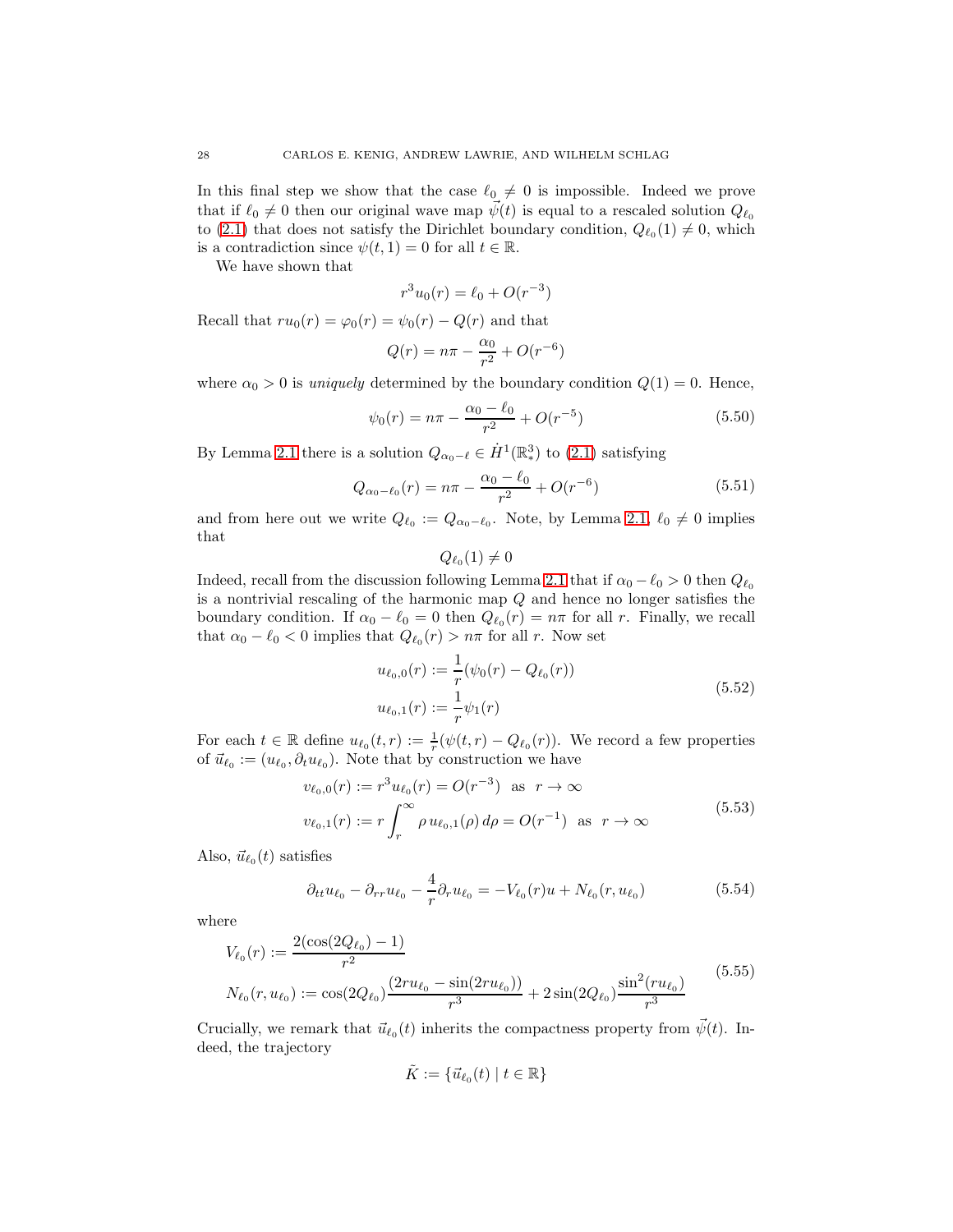is pre-compact in  $\dot{H}^1 \times L^2(\mathbb{R}^5)$ . However, since we have assumed that  $\ell_0 \neq 0$  we see that

$$
u_{\ell_0}(t,1) = \psi_0(t,1) - Q_{\ell_0}(1) = -Q_{\ell_0}(1) \neq 0.
$$
\n(5.56)

<span id="page-28-0"></span>On the other hand, below we will show that  $\vec{u}_{\ell_0} = (u_{\ell_0}, \partial_t u_{\ell_0}) = (0, 0)$  which contradicts [\(5.56\)](#page-28-0).

<span id="page-28-1"></span>**Lemma [5.1](#page-14-2)5.** *Suppose*  $\ell_0 \neq 0$ *. Let*  $\vec{u}(t)$  *be as in Proposition* 5.1 *and define*  $\vec{u}_{\ell_0}$  *as in* [\(5.52\)](#page-27-0)*. Then*  $\vec{u}_{\ell_0} = (0, 0)$ *.* 

The argument that we will use to prove Lemma [5.15](#page-28-1) is nearly identical to the one presented in the previous steps to reach the desired conclusion for  $\ell_0 = 0$  and we omit many details here.

We start by showing that  $(\partial_r u_{\ell_0,0}, u_{\ell_0,1})$  must be compactly supported. As before we can argue as in the proof of Lemma [5.3,](#page-15-2) by modifying [\(5.54\)](#page-27-1) inside the interior cone  $\{(t, r) | 1 \le r \le R + |t|\}$ , and using the linear exterior estimates in Proposition [4.1](#page-12-0) to produce the same type of inequality as [\(5.3\)](#page-15-1).

<span id="page-28-2"></span>**Lemma 5.16.** *There exists*  $R_0 > 1$  *so that for all*  $R \ge R_0$  *we have* 

$$
\|\pi_R^{\perp}\vec{u}_{\ell_0}\|_{\mathcal{H}(r\geq R)}^2 \lesssim R^{-22/3} \|\pi_R\vec{u}_{\ell_0}\|_{\mathcal{H}(r\geq R)}^2 + R^{-11/3} \|\pi_R\vec{u}_{\ell_0}\|_{\mathcal{H}(r\geq R)}^4 + \|\pi_R\vec{u}_{\ell_0}\|_{\mathcal{H}(r\geq R)}^6
$$
(5.57)

<span id="page-28-3"></span> $where again P(R) := \{(k_1r^{-3}, k_2r^{-3}) | k_1, k_2 \in \mathbb{R}, r > R\}, \pi_R \text{ denotes the or-}$ *thogonal projection onto*  $P(R)$  *and*  $\pi_R \perp$  *denotes the orthogonal projection onto the orthogonal complement of the plane*  $P(R)$  *in*  $\mathcal{H}(r > R; \mathbb{R}^5)$ *.* 

We remark that the proof of Lemma [5.16](#page-28-2) follows exactly as the proof of Lemma [5.3](#page-15-2) where we simply replace Q with  $Q_{\ell_0}$  and  $\vec{u}$  with  $\vec{u}_{\ell_0}$  in the arguments given for the proof of Lemma [5.3.](#page-15-2) We note that since the trajectory  $\tilde{K}$  is pre-compact in  $\dot{H}^1 \times L^2(\mathbb{R}^5)$ ,  $\vec{u}_{\ell_0}$  satisfies the conclusions of Corollary [5.2,](#page-14-3) namely for each  $R > 1$ we have

<span id="page-28-4"></span>
$$
\|\vec{u}_{\ell_0}(t)\|_{\mathcal{H}(r\geq R+|t|)} \to 0 \text{ as } |t| \to \infty
$$

where the condition  $R > 1$  allows the interchange of the norms  $\mathcal{H} = \dot{H}_0^1 \times L^2(\mathbb{R}^5)$ and  $\dot{H}^1 \times L^2(\mathbb{R}^5)$ . With  $(v_{\ell_0,0}, v_{\ell_0,1})$  defined as in [\(5.53\)](#page-27-2) we can then conclude that for all  $R > R_0$  large enough we have

$$
\int_{R}^{\infty} \left(\frac{1}{r} \partial_r v_{\ell_0,0}(r)\right)^2 dr + \int_{R}^{\infty} (\partial_r v_{\ell_0,1}(r))^2 dr \lesssim R^{-\frac{31}{3}} v_{\ell_0,0}^2(R) + R^{-\frac{29}{3}} v_{\ell_0,0}^4(R) \n+ R^{-9} v_{\ell_0,0}^6(R) + R^{-\frac{25}{3}} v_{\ell_0,1}^2(R) \n+ R^{-\frac{17}{3}} v_{\ell_0,1}^4(R) + R^{-3} v_{\ell_0,1}^6(R) \n\lesssim R^{-7} (v_{\ell_0,0}^2(R) + v_{\ell_0,1}^2(R))
$$
\n(5.58)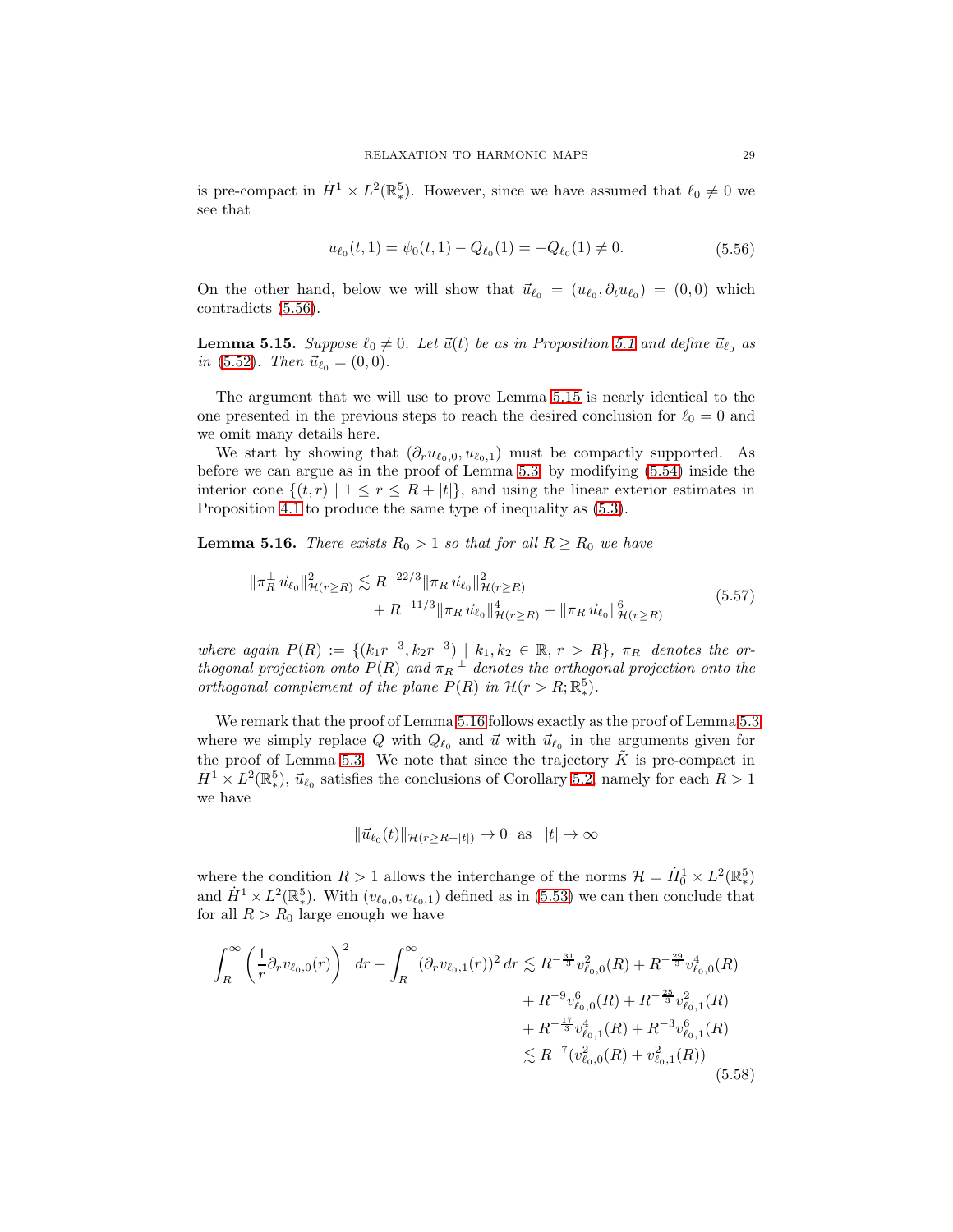where the first inequality follows by rewriting [\(5.57\)](#page-28-3) in terms of  $\vec{v}_{\ell_0} = (v_{\ell_0,0}, v_{\ell_0,1})$ and the last line following from the known decay estimates in [\(5.53\)](#page-27-2). Next, mimicking the proof of Corollary [5.7](#page-19-2) we can again establish difference estimates us-ing [\(5.58\)](#page-28-4). Indeed, for all  $R_0 \le r \le r' \le 2r$  we have

$$
\left| v_{\ell_0,0}(r) - v_{\ell_0,0}(r') \right|^2 \lesssim r^{-4} \left( v_{\ell_0,0}^2(r) + v_{\ell_0,1}^2(r) \right)
$$
  

$$
\left| v_{\ell_0,1}(r) - v_{\ell_0,1}(r') \right|^2 \lesssim r^{-6} \left( v_{\ell_0,0}^2(r) + v_{\ell_0,1}^2(r) \right)
$$
 (5.59)

In terms of the vector  $\vec{v}_{\ell_0} = (v_{\ell_0,0}, v_{\ell_0,1})$  we then have

$$
|\vec{v}_{\ell_0}(r) - \vec{v}_{\ell_0}(r')| \lesssim r^{-2} |\vec{v}_{\ell_0}(r)| \tag{5.60}
$$

Hence for fixed  $r_0 \geq R_0$  large enough we can deduce that

$$
\left|\vec{v}_{\ell_0}(2^{n+1}r_0)\right| \ge \frac{3}{4} \left|\vec{v}_{\ell_0}(2^n r_0)\right|
$$

Therefore for each  $n$ ,

$$
|\vec{v}_{\ell_0}(2^n r_0)| \ge \left(\frac{3}{4}\right)^n |\vec{v}_{\ell_0}(r_0)|
$$

On the other hand, by [\(5.53\)](#page-27-2) we have

$$
|\vec{v}_{\ell_0}(2^n r_0)| \lesssim (2^n r_0)^{-1}
$$

Combining the last two lines we see that

$$
\left(\frac{3}{2}\right)^n |\vec{v}_{\ell_0}(r_0)| \lesssim 1,
$$

which implies that  $\vec{v}_{\ell_0}(r_0) = (0,0)$ . By [\(5.58\)](#page-28-4) we can deduce that

$$
\int_{r_0}^{\infty} \left(\frac{1}{r} \partial_r v_{\ell_0,0}(r)\right)^2 dr + \int_{r_0}^{\infty} (\partial_r v_{\ell_0,1}(r))^2 dr = 0
$$

Therefore,

$$
\begin{aligned} \|\vec{u}_{\ell_0}\|_{\mathcal{H}(r\geq r_0)}^2 &= \\ &= \int_{r_0}^{\infty} \left(\frac{1}{r} \partial_r v_{\ell_0,0}(r)\right)^2 \, dr + \int_{r_0}^{\infty} (\partial_r v_{\ell_0,1}(r))^2 \, dr + 3r_0^{-3} v_{\ell_0,0}^2(r_0) + r_0^{-1} v_{\ell_0,1}^2(r_0) = 0 \end{aligned}
$$

which means that  $(\partial_r u_{\ell_0,0}, u_{\ell_0,1})$  is compactly supported. We conclude by showing that  $\vec{u}_{\ell_0} = (0, 0)$ .

*Proof of Lemma [5.15.](#page-28-1)* The proof is nearly identical to the proof of Lemma [5.13.](#page-25-2) Suppose

$$
(\partial_r u_{\ell_0,0}, u_{\ell_0,1}) \neq (0,0)
$$

and we argue by contradiction. By the preceding arguments  $(\partial_r u_{\ell_0,0}, u_{\ell_0,1})$  is compactly supported. Then we can define  $\rho_0 > 1$  by

$$
\rho_0 := \inf \{ \rho : \|\vec{u}_{\ell_0}\|_{\mathcal{H}(r \ge \rho)} = 0 \}
$$

Let  $\varepsilon > 0$  small to be determined below and find  $1 < \rho_1 < \rho_0$ ,  $\rho_1 = \rho_1(\varepsilon)$  so that

$$
0<\|\vec{u}_{\ell_0}\|_{\mathcal{H}(r\geq\rho_1)}\leq\varepsilon
$$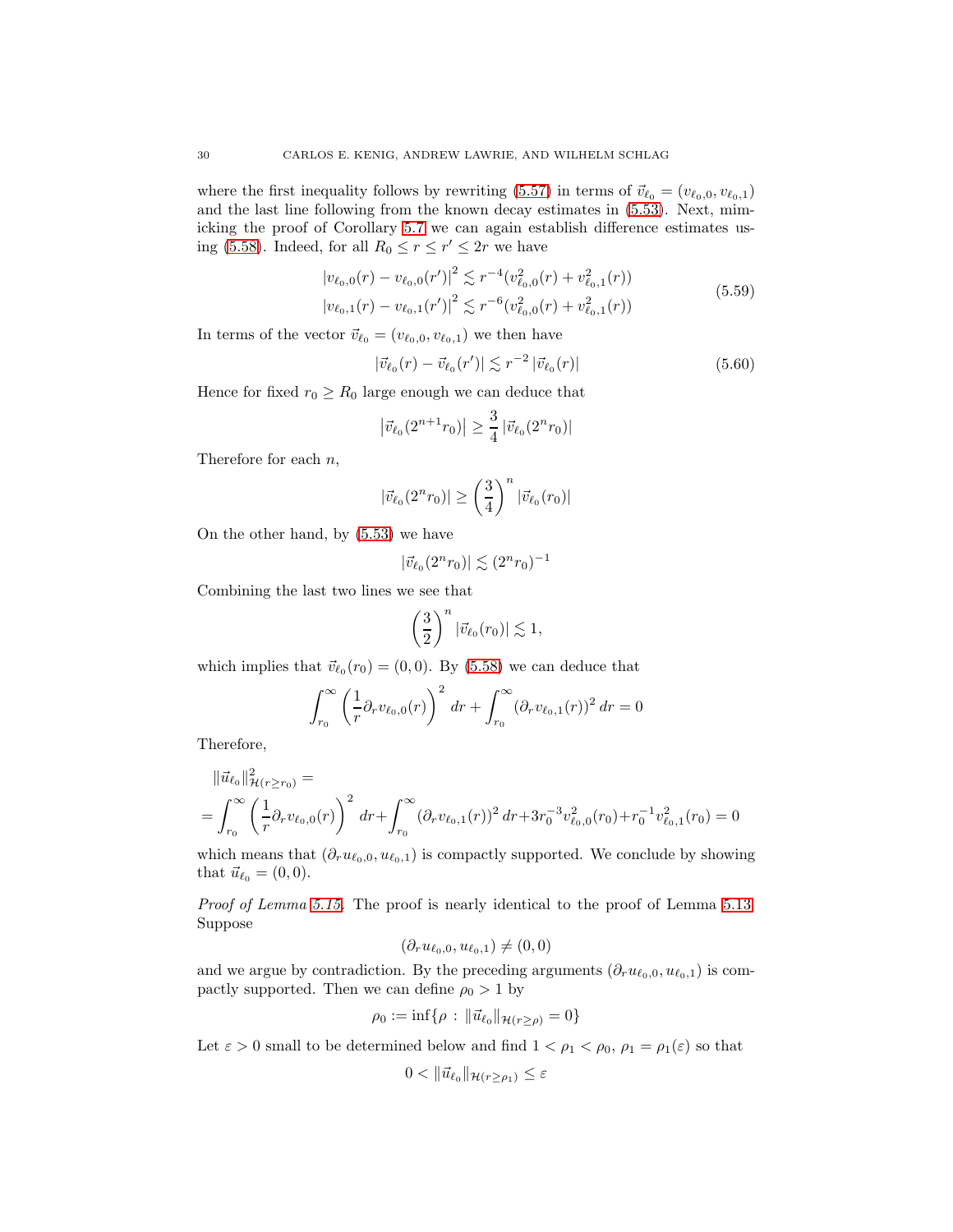We then have

$$
\int_{\rho_1}^{\infty} \left(\frac{1}{r} \partial_r v_{\ell_0,0}(r)\right)^2 dr + \int_{\rho_1}^{\infty} (\partial_r v_{\ell_0,1}(r))^2 dr + 3\rho_1^{-3} v_{\ell_0,0}^2(\rho_1) + \rho_1^{-1} v_{\ell_0,1}^2(\rho_1) =
$$
  
=  $\|\pi_{\rho_1}^{\perp} \vec{u}_{\ell_0}\|_{\mathcal{H}(r \ge \rho_1)}^2 + \|\pi_{\rho_1} \vec{u}_{\ell_0}\|_{\mathcal{H}(r \ge \rho_1)}^2 = \|\vec{u}_{\ell_0}\|_{\mathcal{H}(r \ge \rho_1)}^2 < \varepsilon$  (5.61)

By [\(5.58\)](#page-28-4) we also have

$$
\int_{\rho_1}^{\infty} \left(\frac{1}{r} \partial_r v_{\ell_0,0}(r)\right)^2 dr + \int_{\rho_1}^{\infty} (\partial_r v_{\ell_0,1}(r))^2 dr \lesssim \rho_1^{-\frac{31}{3}} v_{\ell_0,0}^2(\rho_1) + \rho_1^{-\frac{29}{3}} v_{\ell_0,0}^4(\rho_1) + + \rho_1^{-9} v_{\ell_0,0}^6(\rho_1) + \rho_1^{-\frac{25}{3}} v_{\ell_0,1}^2(\rho_1) + \rho_1^{-\frac{17}{3}} v_{\ell_0,1}^4(\rho_1) + \rho_1^{-3} v_{\ell_0,1}^6(\rho_1) \quad (5.62)
$$

<span id="page-30-0"></span>Arguing as in Corollary [5.8](#page-20-0) and using the fact that  $v_0(\rho_0) = v_1(\rho_0) = 0$  gives

$$
|v_{\ell_0,0}(\rho_1)| = |v_{\ell_0,0}(\rho_1) - v_{\ell_0,0}(\rho_0)| \lesssim \varepsilon |v_{\ell_0,0}(\rho_1)| + \rho_1 \varepsilon |v_{\ell_0,1}(\rho_1)| \tag{5.63}
$$

<span id="page-30-1"></span>and

$$
|v_{\ell_0,1}(\rho_1)| = |v_{\ell_0,1}(\rho_1) - v_{\ell_0,1}(\rho_0)| \lesssim \rho_1^{-1} \varepsilon |v_{\ell_0,0}(\rho_1)| + \varepsilon |v_{\ell_0,1}(\rho_1)| \tag{5.64}
$$

Plugging [\(5.63\)](#page-30-0) into [\(5.64\)](#page-30-1) gives

$$
|v_{\ell_0,1}(\rho_1)| \lesssim \rho_1^{-1} \varepsilon^2 |v_{\ell_0,0}(\rho_1)| + \varepsilon (1+\varepsilon) |v_{\ell_0,1}(\rho_1)|
$$

which means that for  $\varepsilon$  small enough we have

<span id="page-30-4"></span><span id="page-30-3"></span>
$$
|v_{\ell_0,1}(\rho_1)| \lesssim \rho_1^{-1} \varepsilon^2 |v_{\ell_0,0}(\rho_1)| \tag{5.65}
$$

Putting this estimate back into [\(5.63\)](#page-30-0) we obtain

$$
|v_{\ell_0,0}(\rho_1)| \lesssim \varepsilon |v_{\ell_0,0}(\rho_1)| + \varepsilon^3 |v_{\ell_0,0}(\rho_1)| \lesssim \varepsilon (1 + \varepsilon^2) |v_{\ell_0,0}(\rho_1)|
$$

which implies that  $v_{\ell_0,0}(\rho_1) = 0$  as long as  $\varepsilon$  is chosen small enough. By [\(5.65\)](#page-30-2) we can conclude that  $v_{\ell_0,1}(\rho_1)=0$  as well. By [\(5.62\)](#page-30-3) and [\(5.61\)](#page-30-4) we then have that

<span id="page-30-2"></span>
$$
\|\vec{u}_{\ell_0}\|_{\mathcal{H}(r\geq\rho_1)}=0
$$

which is a contradiction since  $\rho_1 < \rho_0$ . Therefore,  $(\partial_r u_{\ell_0,0}, u_{\ell_0,1}) = (0,0)$  Since  $u_{\ell_0}(r) \to 0$  as  $r \to \infty$  we can also conclude that  $(u_{\ell_0,0}, u_{\ell_0,1}) = (0,0).$ 

5.4. Proof of Proposition [5.1](#page-14-2) and Proof of Theorem [1.1.](#page-2-0) For clarity, we summarize what we have done in the proof of Proposition [5.1.](#page-14-2)

*Proof of Proposition* [5.1.](#page-14-2) Let  $\vec{u}(t)$  be a solution to [\(2.8\)](#page-4-1) and suppose that the trajectory

$$
K = \{ \vec{u}(t) \mid t \in \mathbb{R} \}
$$

is pre-compact in  $H$ . We recall that

$$
r\vec{u}(t,r) = \vec{\psi}(t,r) - (Q_n(r),0)
$$

where  $\bar{\psi}(t) \in \mathcal{H}_n$  is a degree *n* wave map, i.e., a solution to [\(1.2\)](#page-0-0). By Lemma [5.5](#page-18-0) there exists  $\ell_0 \in \mathbb{R}$  so that

$$
\left| r^3 u_0(r) - \ell_0 \right| = O(r^{-3}) \quad \text{as} \quad r \to \infty \tag{5.66}
$$

$$
\left| r \int_{r}^{\infty} u_1(\rho) \rho \, d\rho \right| = O(r^{-1}) \quad \text{as} \quad r \to \infty \tag{5.67}
$$